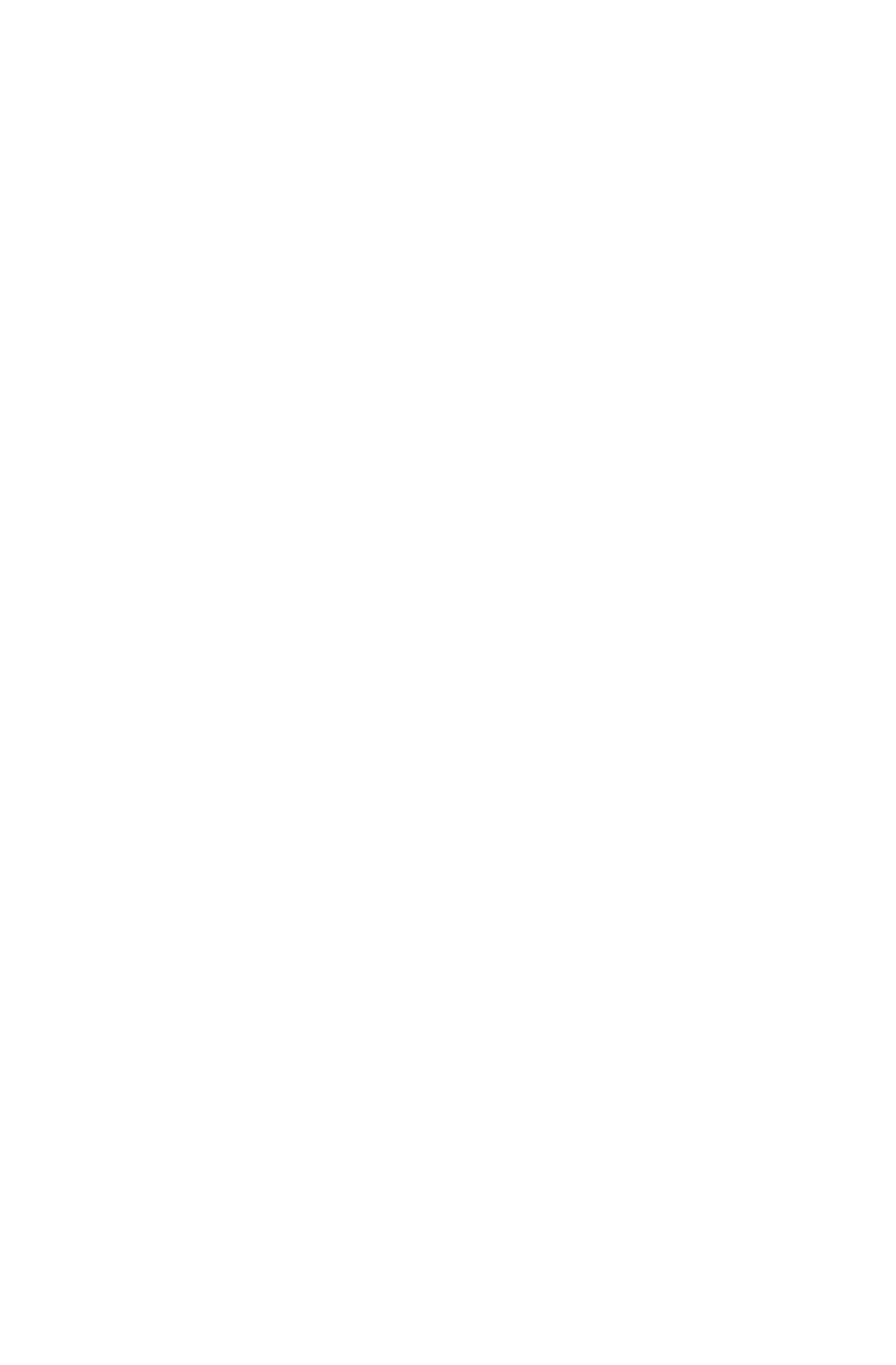## MINDFULNESS: THE PATH TO THE DEATHLESS

The meditation teaching of Ajahn Sumedho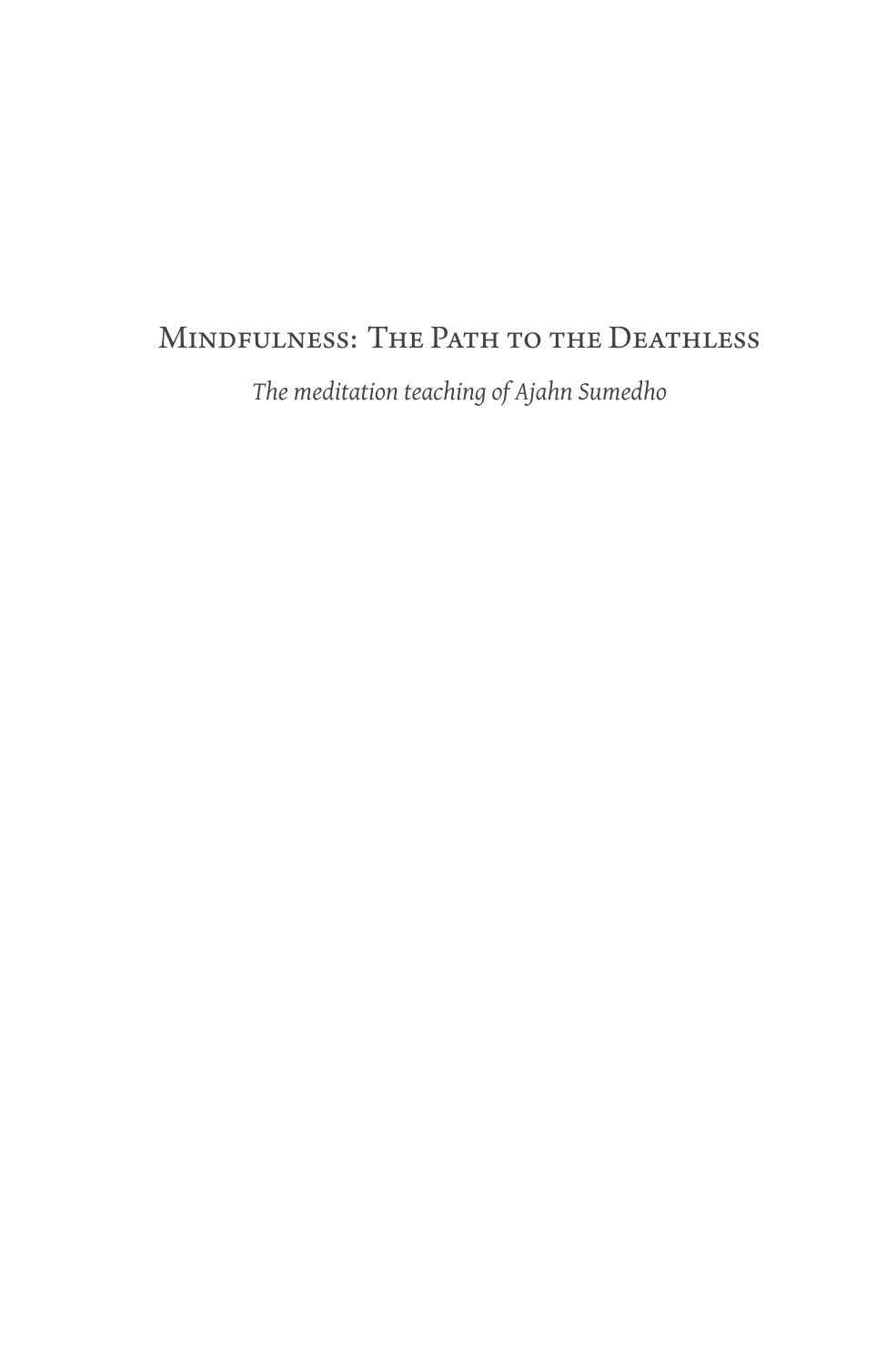Mindfulness: The Path to the Deathless by Ajahn Sumedho

Produced by Aruna Publications, Northumberland, UK.

Published by:

Amaravati Publications, Amaravati Buddhist Monastery, Great Gaddesden, Hemel Hempstead, Hertfordshire, HP1 3BZ UK

Contact: abmpublications@amaravati.org [www.amaravati.org](http://amaravati.org)

This book is available for free download at [www.forestsanghapublications.org](http://forestsanghapublications.org/)

ISBN 978-1-870205-44-3

Copyright © 2012 AMARAVATI PUBLICATIONS

If you are interested in translating this text into another language, contact us for formatting guidelines, text material, and help with copyright issues.

This work is licensed under a Creative Commons Attribution-NonCommercial-NoDerivs 3.0 Unported License. <http://creativecommons.org/licenses/by-nc-nd/3.0/>

See page [105](#page-90-0) for more details on your rights and restrictions under this licence.

Produced with the IATFX typesetting system. The body-text is typeset in Gentium, distributed with the SIL Open Font Licence by SIL International.

*Fourth edition*, 10,000 copies, printed in Malaysia – 2012 Printed in Malaysia by Bolden Trade (boldentrade@yahoo.com).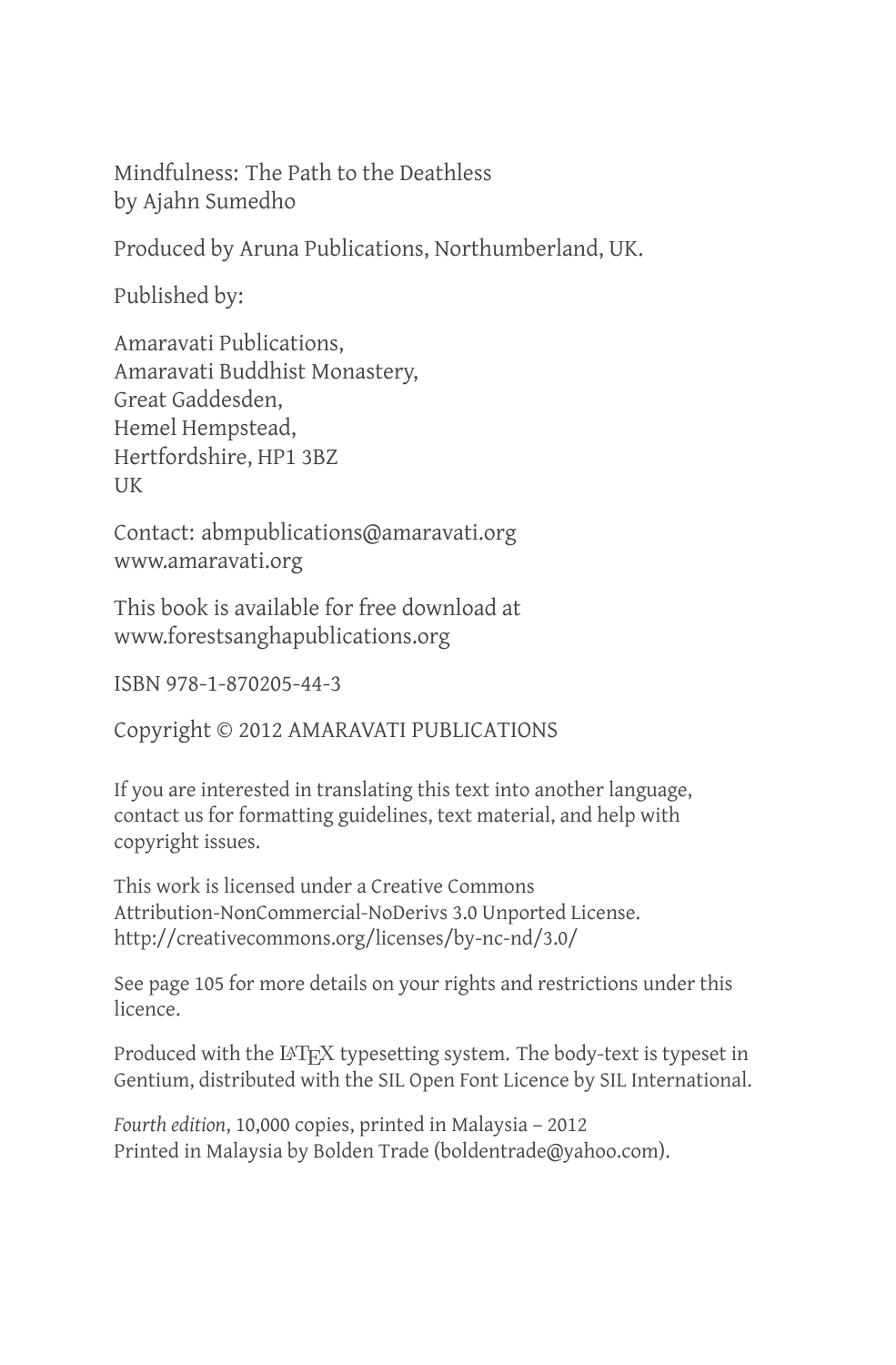#### *Dedication*

We would like to acknowledge the support of many people in the preparation of this book, especially that of the Kataññnutā group in Malaysia, Singapore and Australia, for bringing it into production.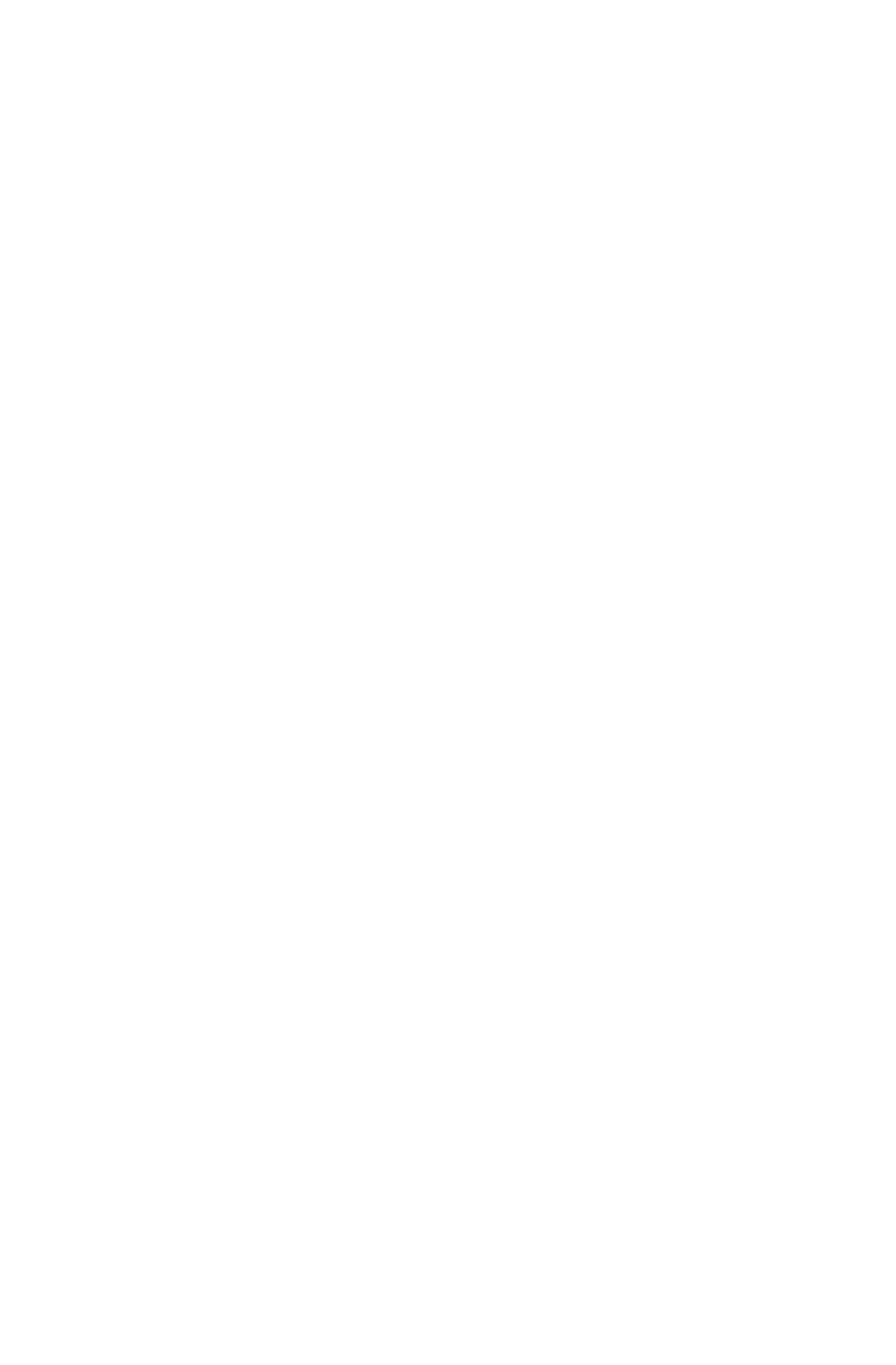## **CONTENTS**

| Introduction                 | 9  |
|------------------------------|----|
| A Note Before You Begin      | 15 |
| I Investigation              | 17 |
| What is Meditation?          | 19 |
| II Instruction               | 29 |
| <b>Watching the Breath</b>   | 31 |
| The Mantra 'Buddho'          | 35 |
| <b>Effort and Relaxation</b> | 41 |
| <b>Walking Mindfully</b>     | 49 |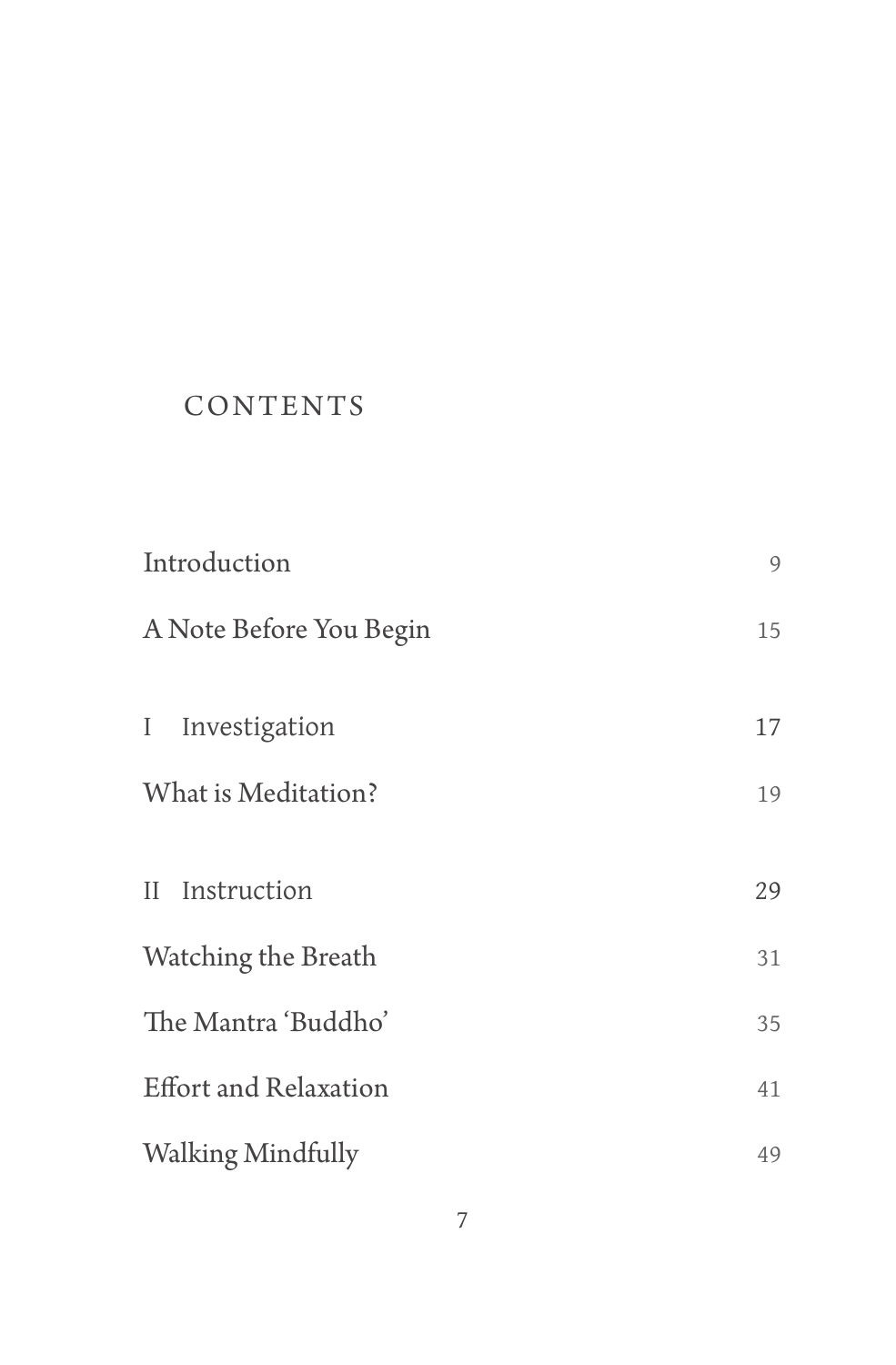Mindfulness: The Path to the Deathless

| Kindness                           | 53 |
|------------------------------------|----|
| Mindfulness of the Ordinary        | 59 |
| Listening to Thought               | 63 |
| The Hindrances and Their Cessation | 71 |
| <b>Emptiness and Form</b>          | 77 |
| Inner Vigilance                    | 83 |
|                                    |    |
| III Reflection                     | 89 |
| The Need for Wisdom in the World   | 91 |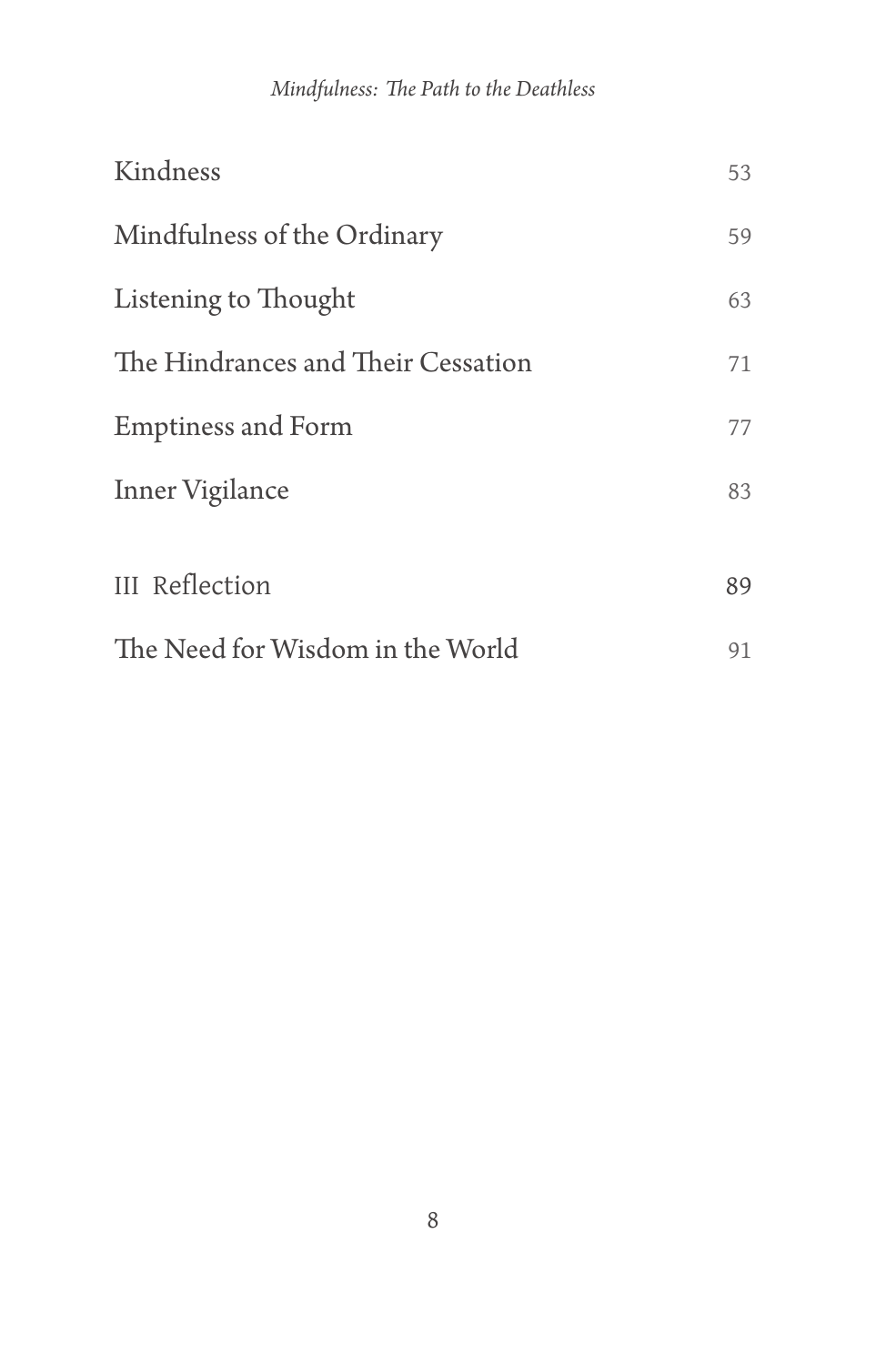#### <span id="page-8-0"></span> $INTRODUCTION$

The aim of this book is to provide instruction and reflection on Buddhist meditation as taught by Ajahn Sumedho, using material extracted from talks he gave in the early 1980s. These talks were almost all given to monastics who were familiar with the language and terms of Theravada Buddhism – but Ajahn Sumedho's approach is not technically intricate, and so we felt that many more people could benefit from these instructions than the small gatherings in the monasteries. You are therefore invited to make use this book for your own spiritual practice.

I have added a brief section at the outset for beginners; the book then continues with Ajahn Sumedho's introduction to meditation. Part two is a collection of practical instructions. The third part of the book offers an example of how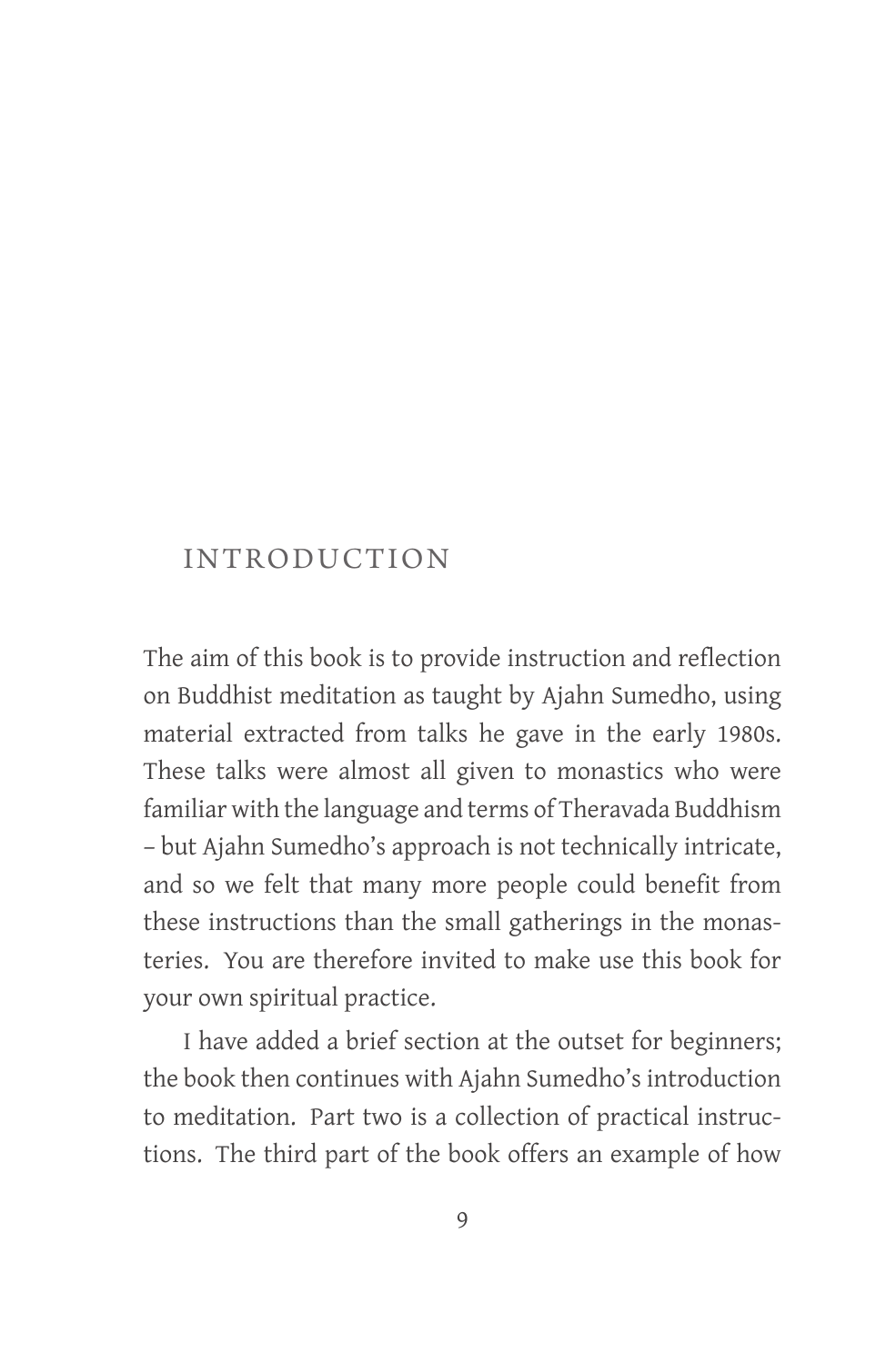the understanding that meditation develops can be applied to our everyday lives.

The first edition of this book, titled '*Path to the Deathless*,' was printed in 1985 to coincide with the opening of Amaravati ('Deathless Realm') Buddhist Centre. The centre has subsequently been redefined as a monastery, and the book given its current title to highlight 'mindfulness,' a prominent feature of Buddhist meditation. Mindfulness, the simple faculty of bearing a chosen theme, sensation or aspiration in mind, is now widely respected in therapeutic as well as spiritual circles. It is the simplicity of mindfulness that makes Buddhist meditation accessible, while the effects of paying attention to one's inner life are far-reaching and profound.

Mindfulness is taught in many different ways, but in this book, and through a teaching career of more than 35 years, Ajahn Sumedho has introduced it in a way that encourages personal enquiry and reflection rather than a highly technical system. He fleshes out this approach with details of his own practice and the good humour born of kindness and nonattachment.

Just as the book's first edition opened Amaravati, this fourth edition comes shortly after Ajahn Sumedho has retired from being the abbot there. He would however hasten to add, using the words of the Buddha: 'the Doors of the Deathless are open, let those who can hear bring forth their faith.' The teachings and the Path remain.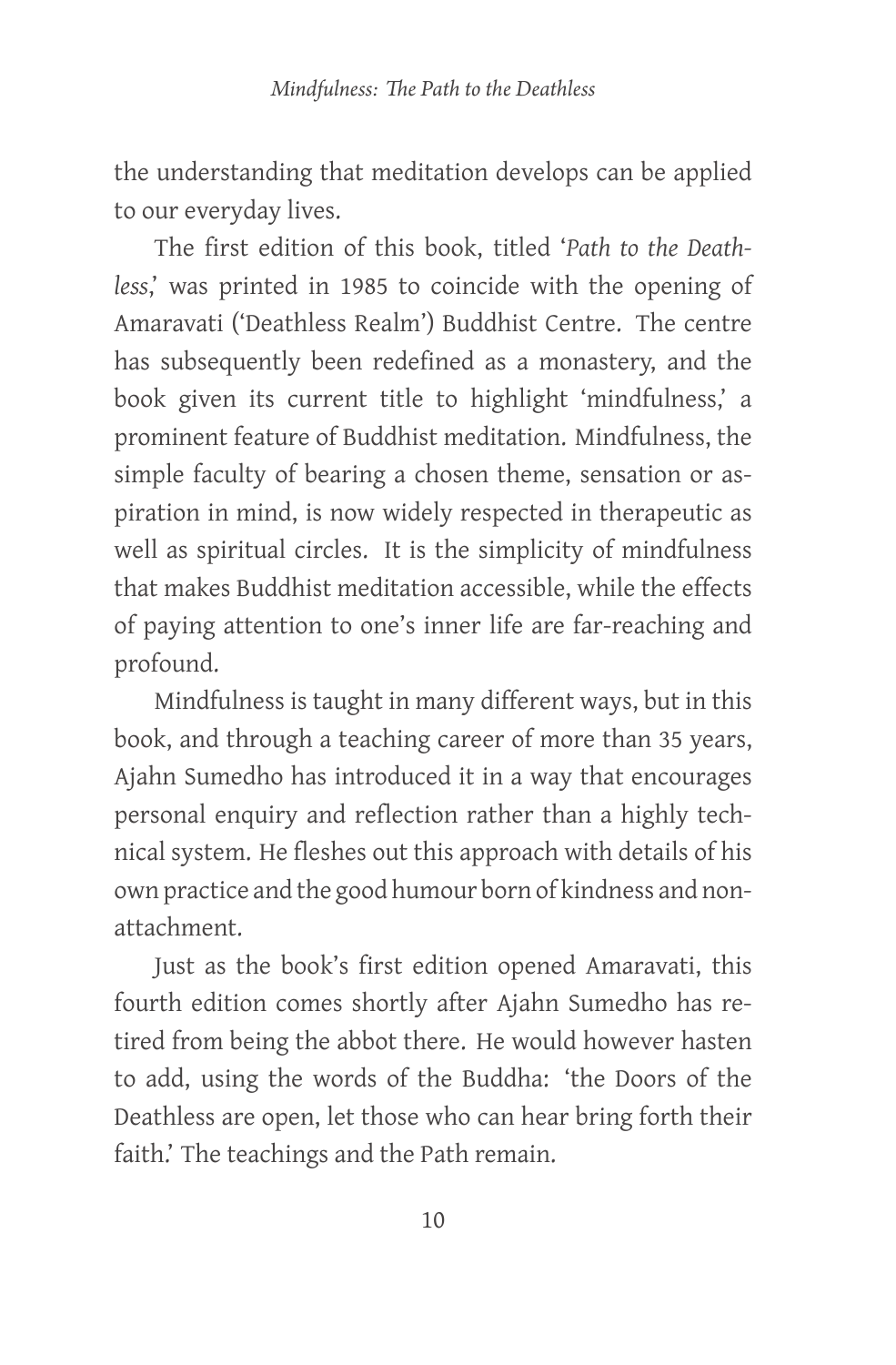#### *Introduction*

Friends at Aruna Ratanagiri have been instrumental in bringing this edition of the book into a revised form by creating a digital version and tidying up the design. Sash Lewis has given the text an editorial scanning and made grammatical and typographical improvements that have encouraged a further review of the text. I have updated some of the examples that Ajahn Sumedho used (which were current in the 1980s) to those that are more timeless. The main thrust of the teachings is unchanged.

May the efforts of all who have been involved in the production of this book be for their long-lasting welfare and happiness.

> Ajahn Sucitto Cittaviveka Buddhist Monastery May 2012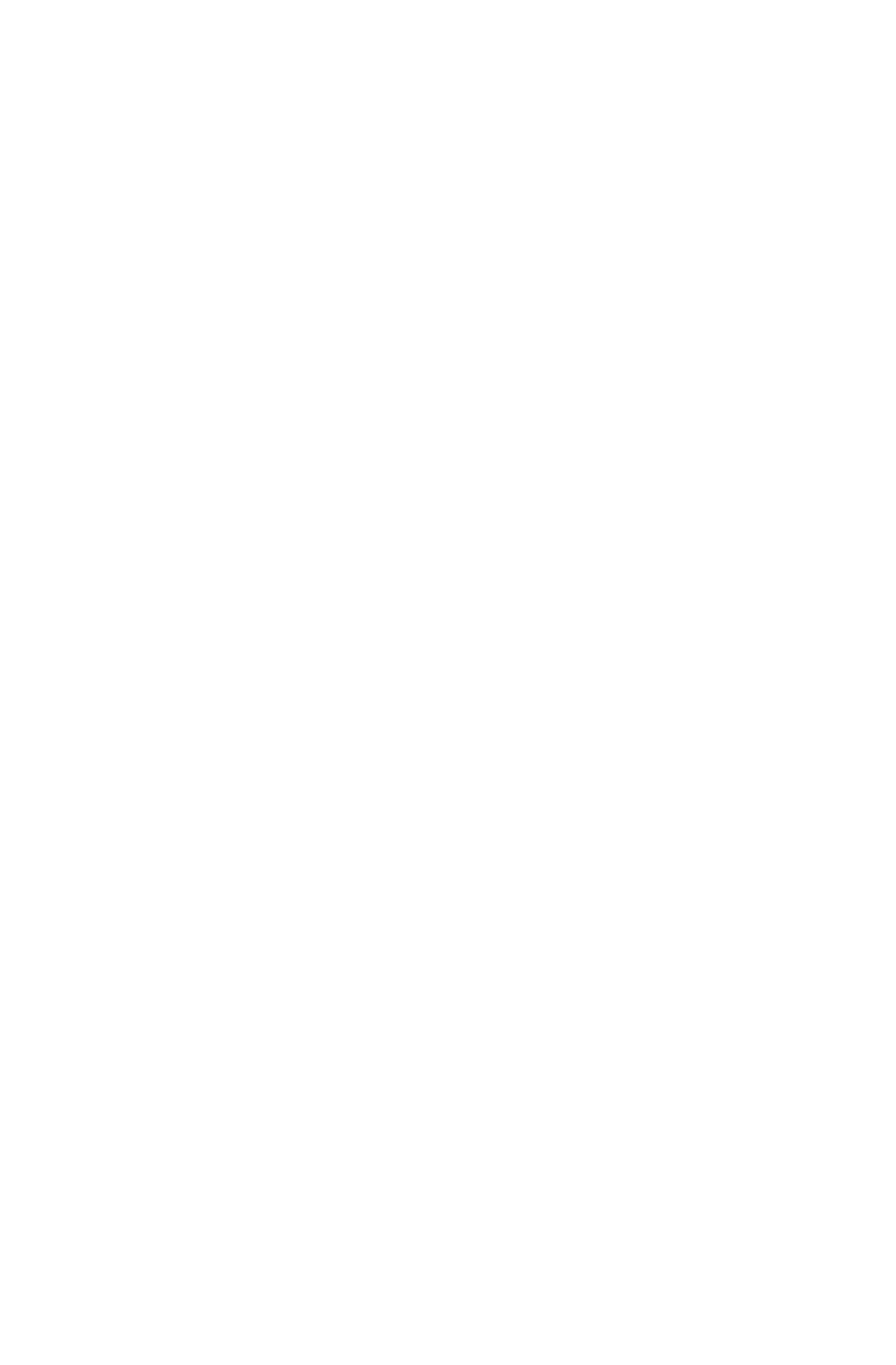## MINDFULNESS: THE PATH TO THE **DEATHLESS**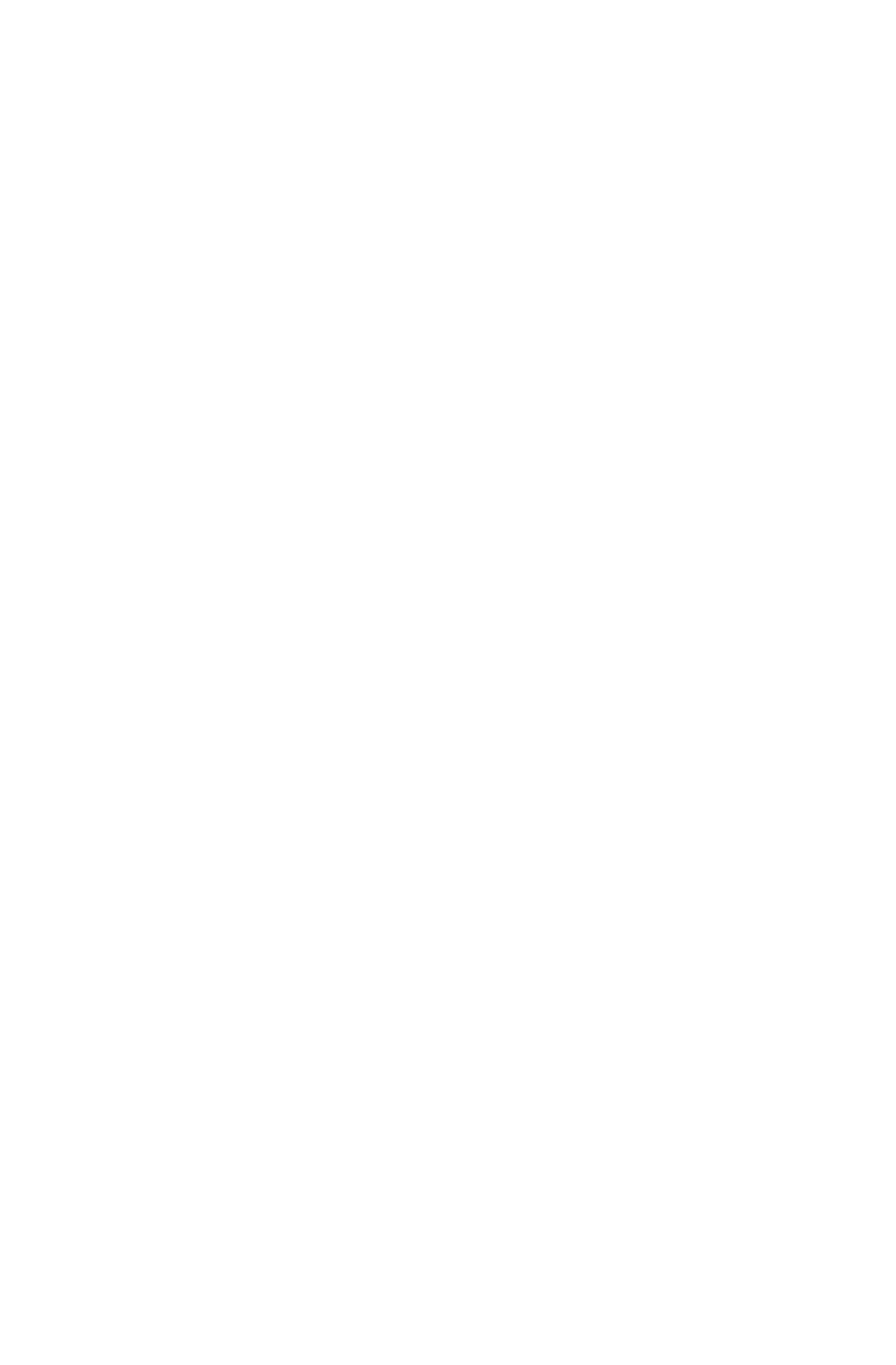#### A NOTE BEFORE YOU BEGIN

<span id="page-14-0"></span>1

Most of these instructions can be carried out whether sitting, standing or walking. However, the technique of mindfulness of breathing mentioned in the first few chapters is generally used with a sitting posture as it is improved by a still and settled physical state. For this state the emphasis is on sitting in such a way that the spine is erect, but not stressed, with the neck in line with the spine and the head balanced so that it does not droop forward. Many people find the crosslegged 'lotus' posture (sitting on a cushion or mat with one or both feet placed sole upwards on the opposite thigh) an ideal balance of effort and stability – after a few months of practice. It is good to train oneself towards this, gently, a little at a time. A straight-backed chair can be used if this posture is too difficult.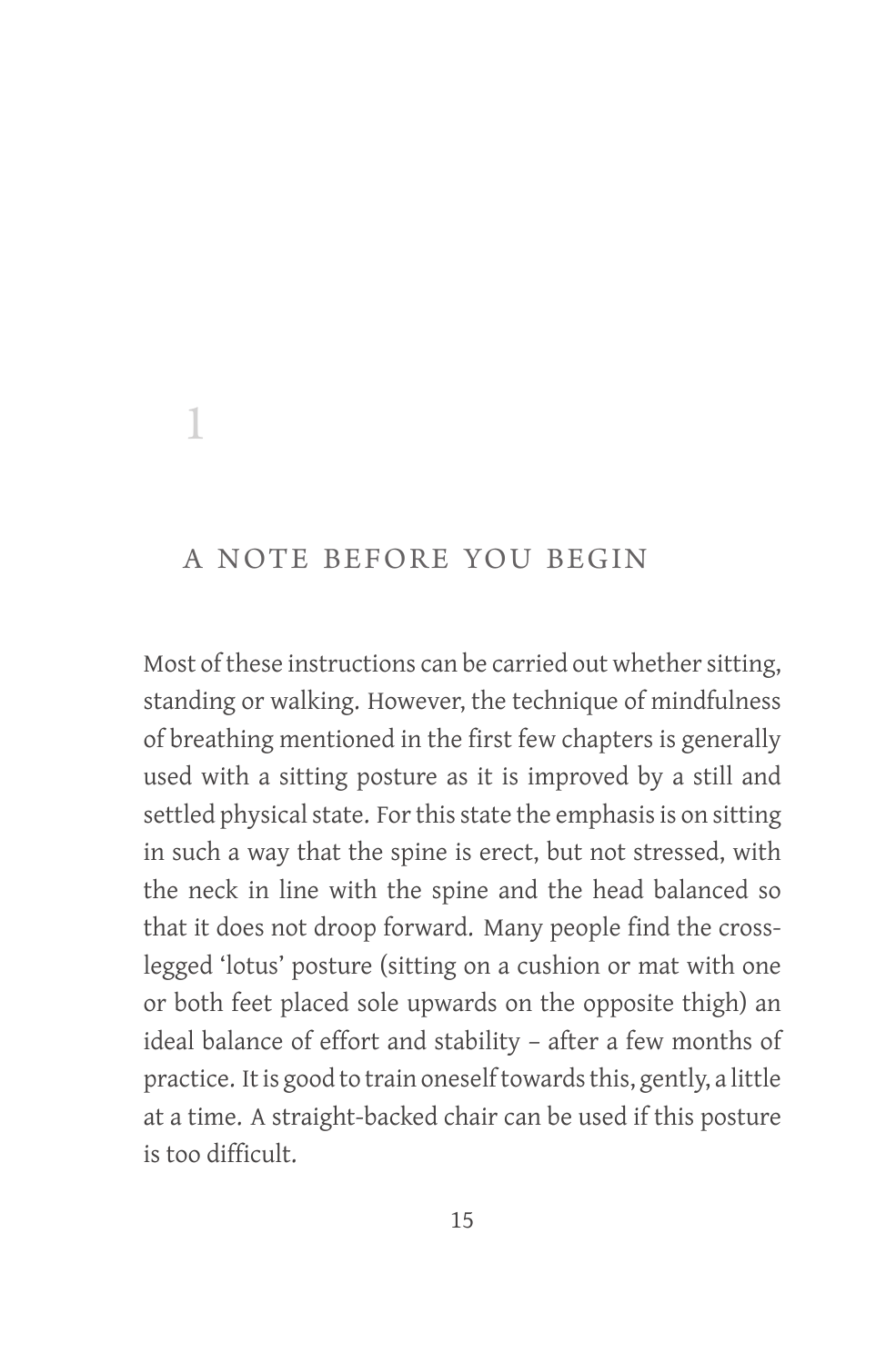After attaining some physical balance and stability, the arms and face should be relaxed, with the hands resting, one in the palm of the other, in the lap. Allow the eyelids to close, relax the mind … take up the meditation object.

*Joṅgrom* (a Thai word derived from *caṅkama* from Pali, the scriptural language) means pacing to and fro on a straight path. The path should be measured – ideally twenty to thirty paces between two clearly recognisable objects, so that one is not having to count the steps. The hands should be lightly clasped in front of or behind the body with the arms relaxed. The gaze should be directed in an unfocused way on the path about ten paces ahead – not to observe anything, but to maintain the most comfortable angle for the neck. The walking then begins in a composed manner, and when one reaches the end of the path, one stands still for the period of a breath or two, mindfully turns around, and mindfully walks back again.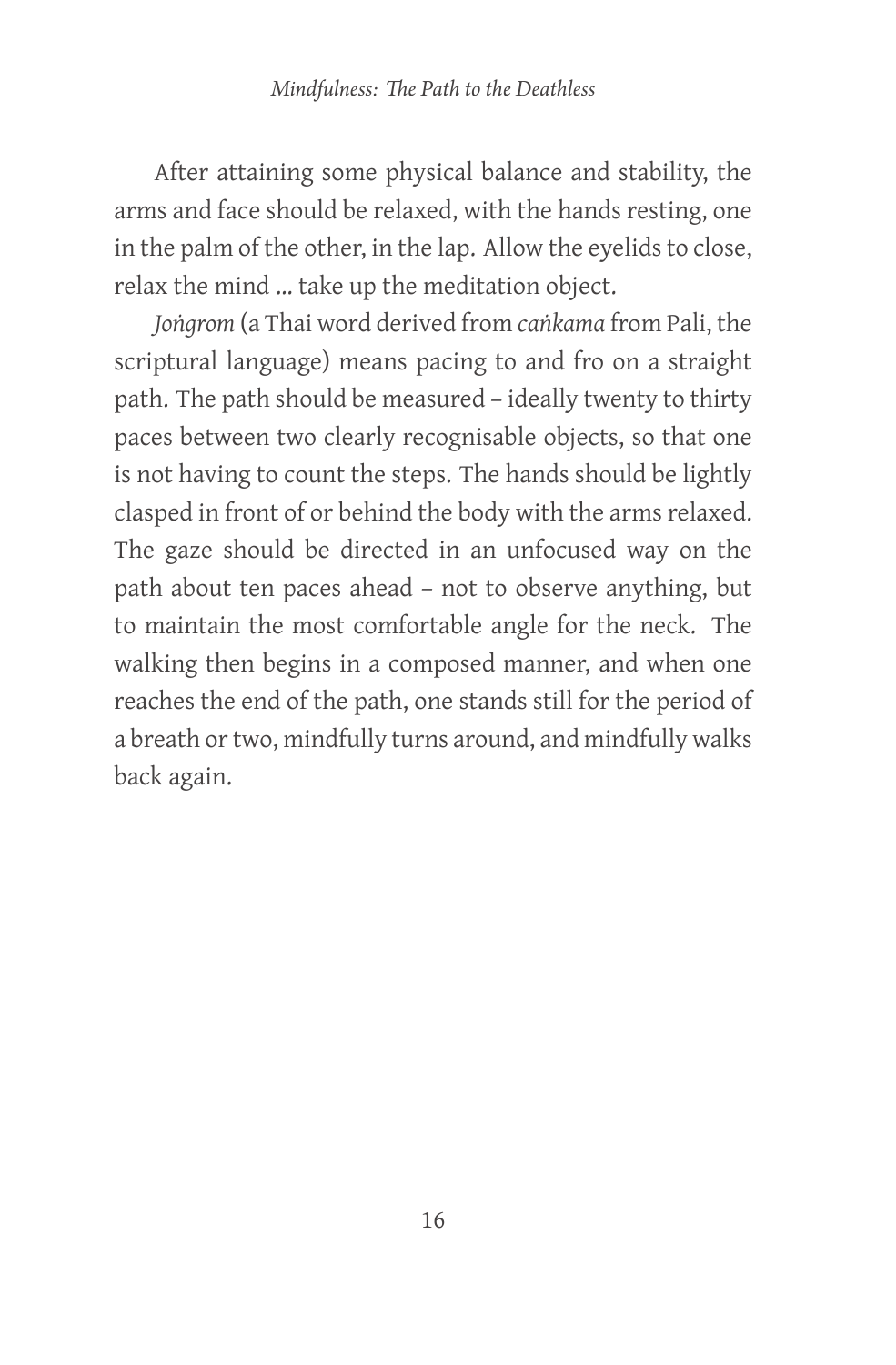## PARTI

## <span id="page-16-0"></span>**INVESTIGATION**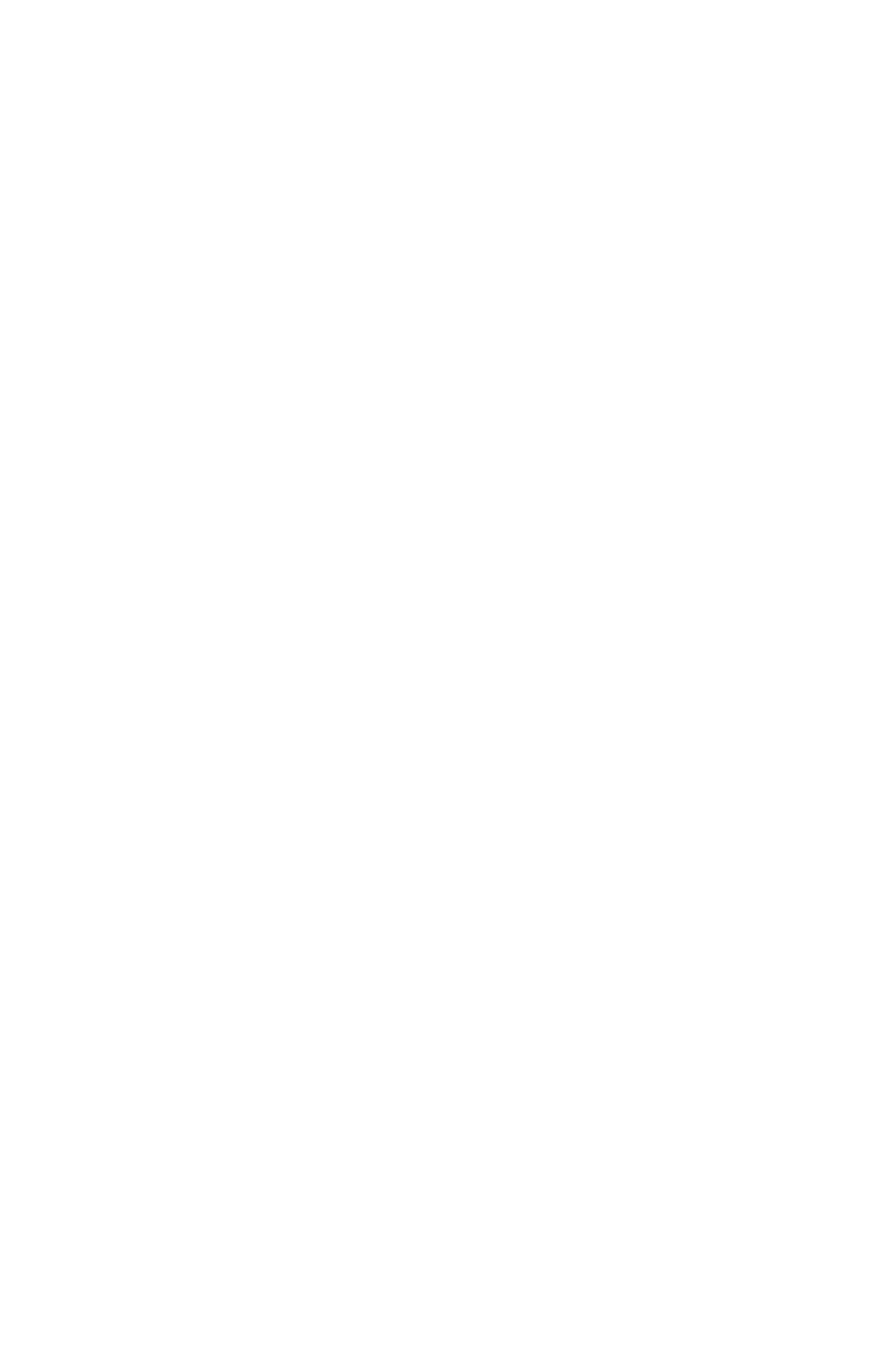## <span id="page-18-0"></span> $\overline{c}$

#### WHAT IS MEDITATION?

'Meditation' is a much used word these days, covering a wide range of practices. In Buddhism it designates two kinds of meditation – one is called 'samatha,' the other 'vipassanā.' Samatha meditation is concentrating the mind on an object, rather than letting it wander off to other things. One chooses an object such as the sensation of breathing, and puts full attention on the sensations of the inhalation and exhalation. Eventually through this practice you begin to experience a calm mind – and you become tranquil because you are cutting off all other impingements that come through the senses.

The objects that you use for tranquillity are tranquillising (needless to say!). If you want to have an excited mind, then go to something that is exciting, don't go to a Buddhist monastery, go to a disco! … Excitement is easy to concentrate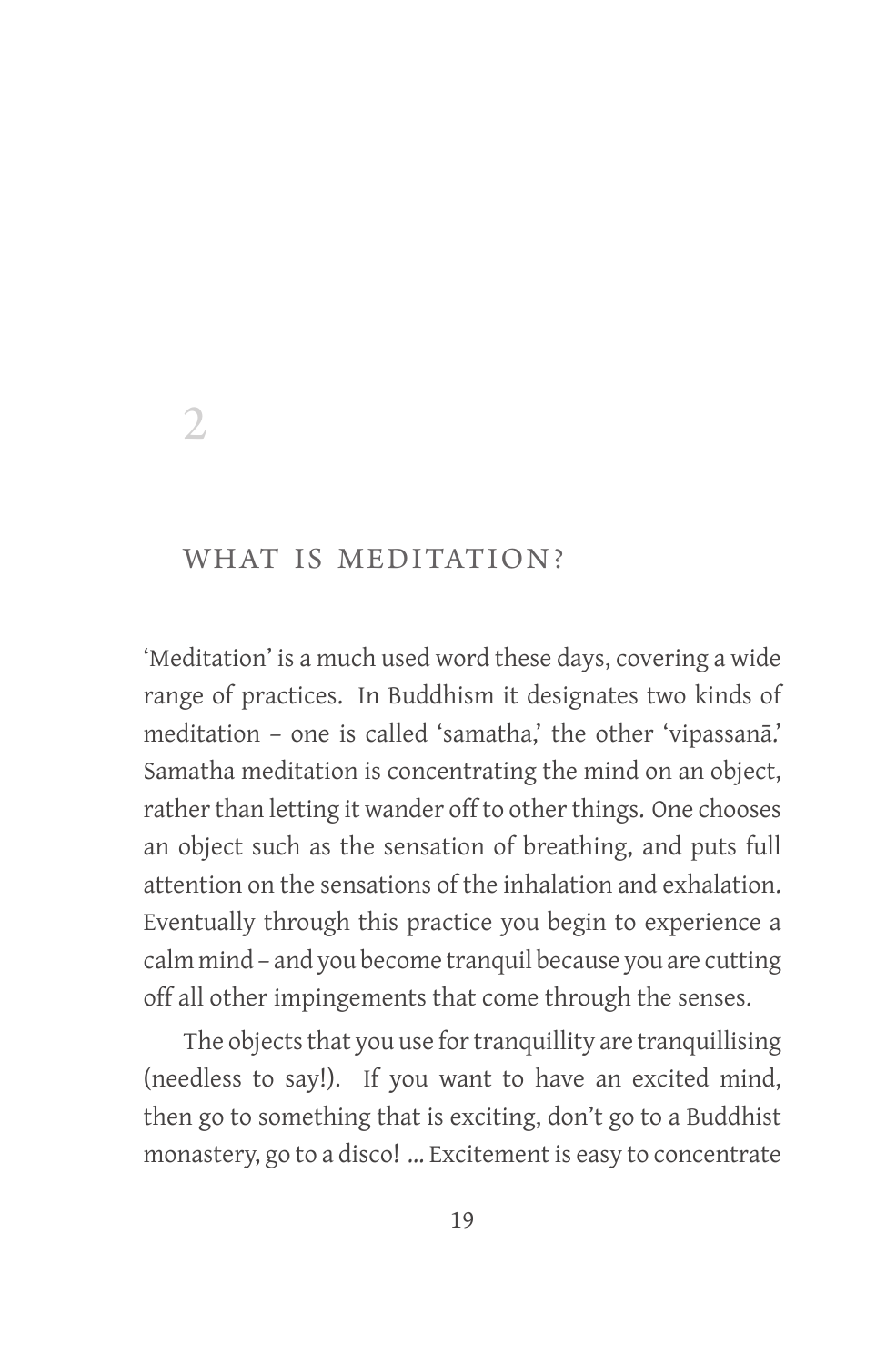on, isn't it? It's so strong a vibration that it just pulls you right into it. You go to the cinema and if it is really an exciting film, you become enthralled by it. You don't have to exert any effort to watch something that is very exciting or romantic or adventurous. But if you are not used to it, watching a tranquillising object can be terribly boring. What is more boring than watching your breath if you are used to more exciting things? So for this kind of ability, you have to arouse effort from your mind, because the breath is not interesting, not romantic, not adventurous or scintillating – it is just as it is. So you have to arouse effort because you're not getting stimulated from outside.

In this meditation, you are not trying to create any image, but just to concentrate on the ordinary feeling of your body as it is right now: to sustain and hold your attention on your breathing. When you do that, the breath becomes more and more refined, and you calm down … I know people who have been prescribed samatha meditation for high blood pressure because it calms the heart.

So this is tranquillity practice. You can choose different objects to concentrate on, training yourself to sustain your attention till you absorb or become one with the object. You actually feel a sense of oneness with the object you have been concentrating on, and this is what we call absorption.

The other practice is 'vipassanā,' or 'insight meditation.' With insight meditation you are opening the mind up to everything. You are not choosing any particular object to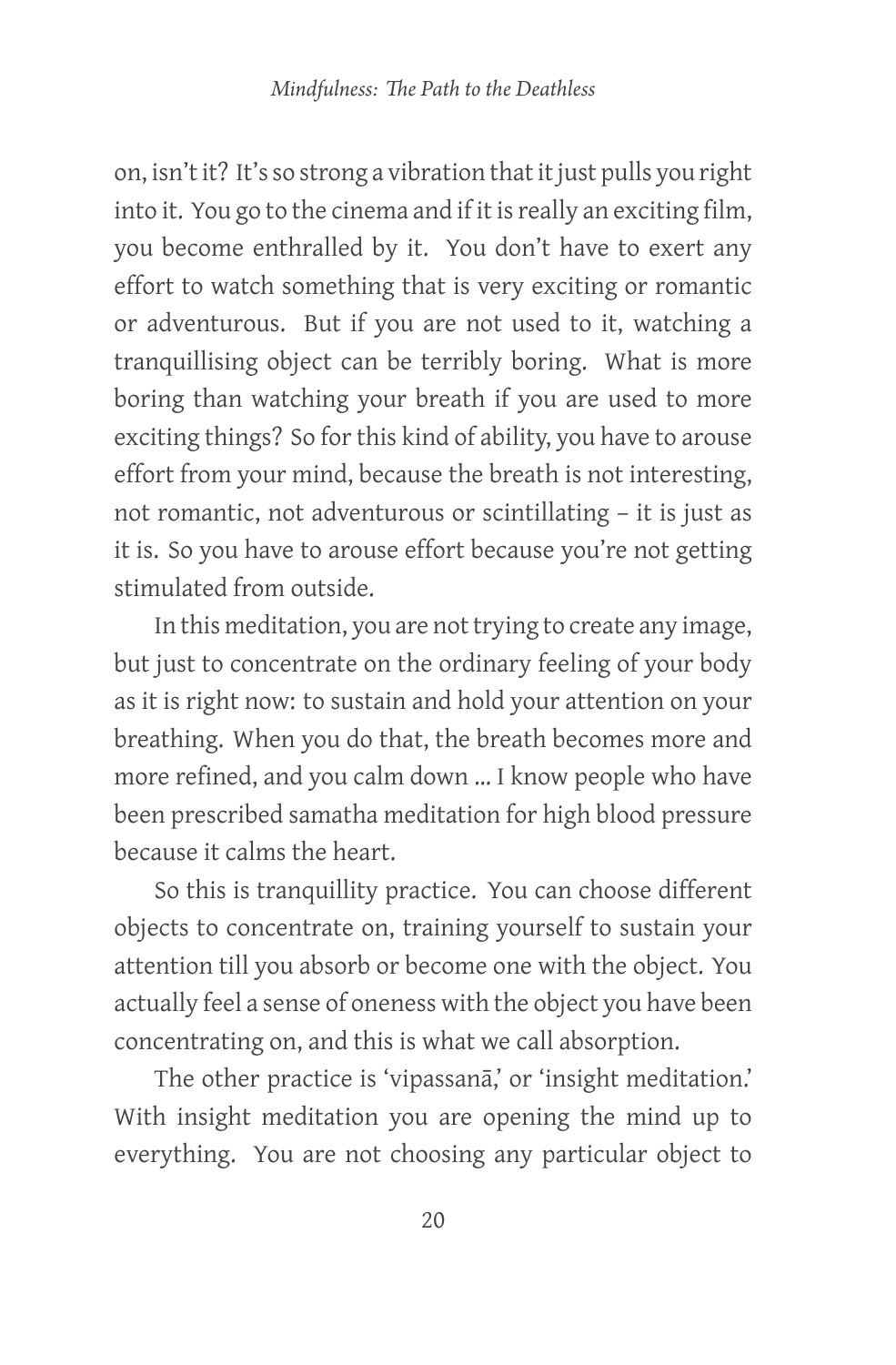concentrate on or absorb into, but watching in order to understand the way things are. Now what we can see about the way things are, is that all sensory experience is impermanent. Everything you see, hear, smell, taste, touch; all mental conditions – your feelings, memories and thoughts – are changing conditions of the mind, which arise and pass away. In vipassanā, we take this characteristic of impermanence (or change) as a way of looking at all sensory experience that we can observe while sitting here.

This is not just a philosophical attitude or a belief in a particular Buddhist theory: impermanence is to be insightfully known by opening the mind to watch, and being aware of the way things are. It's not a matter of analysing things by assuming that things should be a certain way and, when they aren't, trying to figure out why things are not the way we think they should be. With insight practice, we are not trying to analyse ourselves or even trying to change anything to fit our desires. In this practice we just patiently observe that whatever arises passes away, whether it is mental or physical.

So this includes the sense organs themselves, the object of the senses, and the consciousness that arises with their contact. There are also mental conditions of liking or disliking what we see, smell, taste, feel or touch; the names we give them; and the ideas, words and concepts we create around sensory experience. Much of our life is based on wrong assumptions made through not understanding and not really investigating the way anything is. So life for one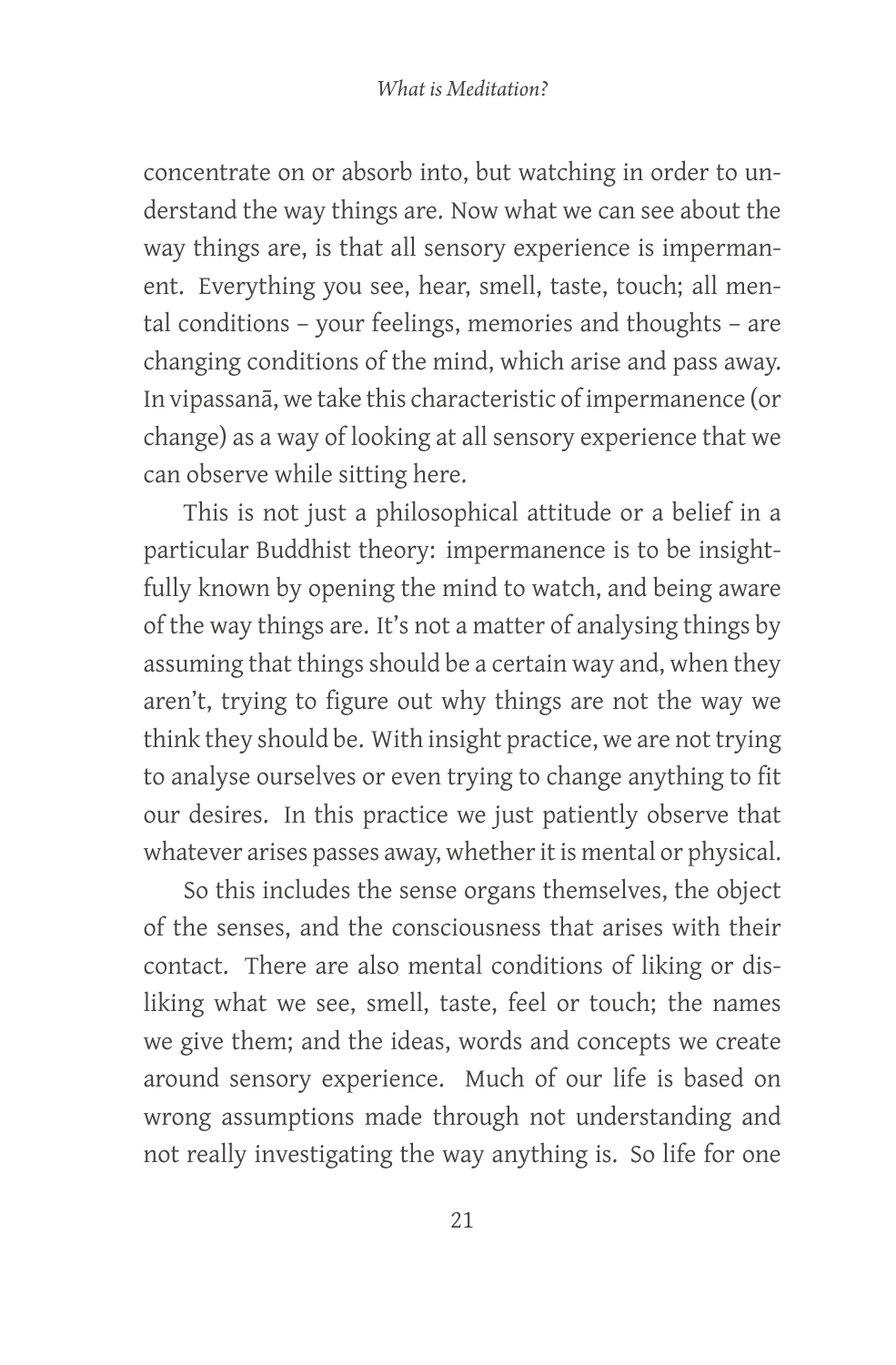who isn't awake and aware tends to become depressing or bewildering, especially when disappointments or tragedies occur. Then one becomes overwhelmed because one has not observed the way things are.

In Buddhist terms we use the word Dhamma, or Dharma, which means 'the way it is,' 'the natural laws.' When we observe and 'practise the Dhamma,' we open our mind to the way things are. In this way we are no longer blindly reacting to the sensory experience, but understanding it – and through that comprehension beginning to let go of it. We begin to free ourselves from just being overwhelmed or blinded and deluded by the appearance of things. Now to be aware and awake is not a matter of becoming that way, but of being that way. So we observe the way it is right now, rather than doing something now to become aware in the future. We observe the body as it is, sitting here. It all belongs to nature, doesn't it? The human body belongs to the earth, it needs to be sustained by the things that come out of the earth. You cannot live on just air or try to import food from Mars and Venus. You have to eat the things that live and grow on this Earth. When the body dies, it goes back to the earth, it rots and decays and becomes one with the earth again. It follows the laws of nature, of creation and destruction, of being born and then dying. Anything that is born doesn't stay permanently in one state, it grows up, gets old and then dies. All things in nature, even the universe itself, have their spans of existence, birth and death, beginning and ending. All that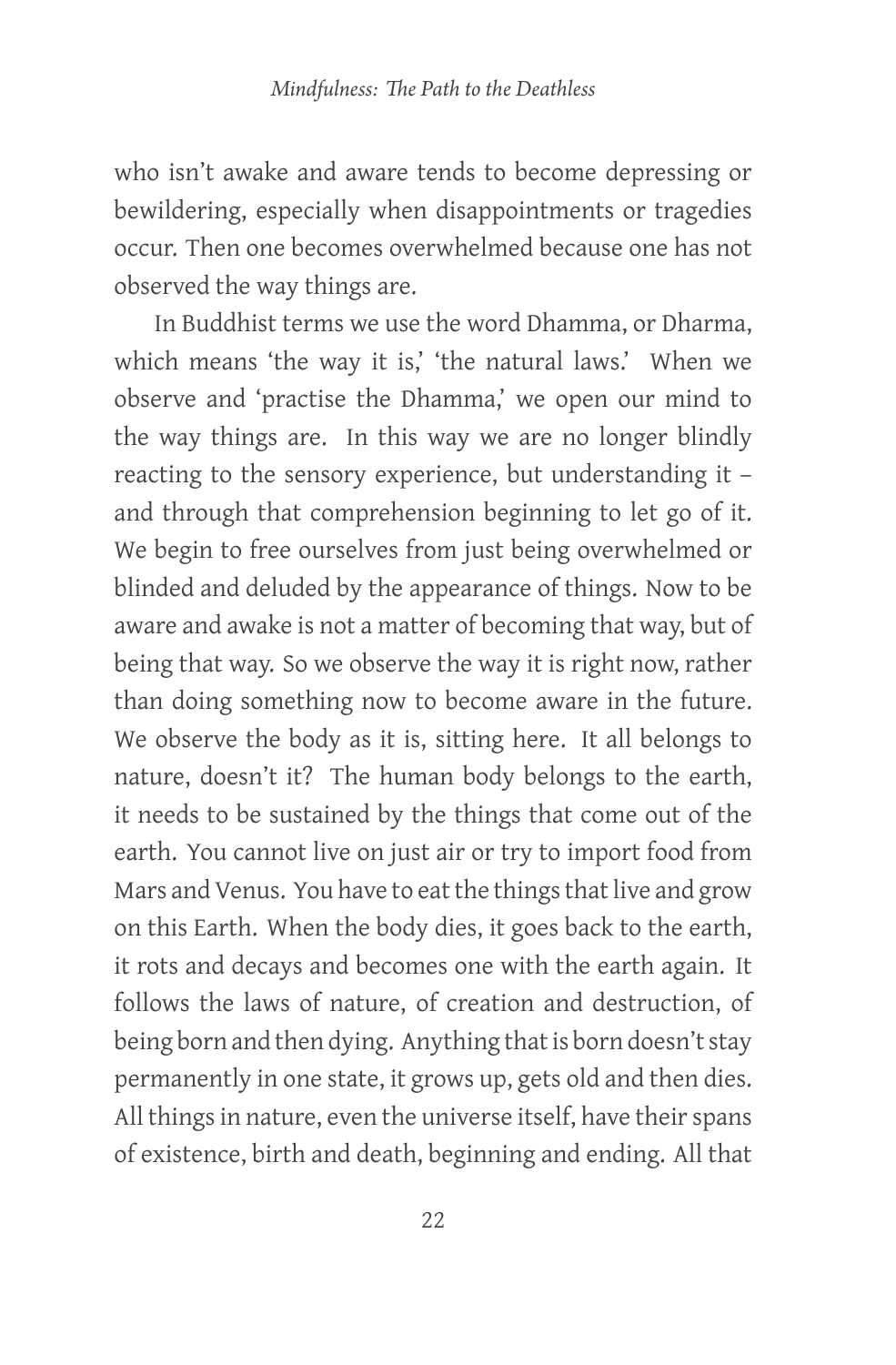we perceive and can conceive of is change; it is impermanent. So it can never permanently satisfy you.

In Dhamma practice, we also observe this unsatisfactoriness of sensory experience. Now just note in your own life that when you expect to be satisfied from sensory objects or experiences you can only be temporarily satisfied, gratified maybe, momentarily happy – and it changes. This is because there is no point in sensory consciousness that has a permanent quality or essence. So the sense experience is always a changing one, and out of ignorance and not understanding, we tend to expect a lot from it. We tend to demand, hope and create all kinds of things, only to feel terribly disappointed, despairing, sorrowful and frightened. Those very expectations and hopes take us to despair, anguish, sorrow and grief, lamentation, old age, sickness and death.

Now this is a way of examining sensory consciousness. The mind can think in abstractions, it can create all kinds of ideas and images, it can make things very refined or very coarse. There is a whole gamut of possibilities from very refined states of blissful happiness and ecstasies to very coarse painful miseries: from Heaven to Hell, using more picturesque terminology. But there is no permanent Hell and no permanent Heaven, in fact no permanent state that can be perceived or conceived of. In our meditation, once we begin to realise the limitations, the unsatisfactoriness, the changing nature of all sensory experience, we also begin to realise it is not me or mine, it is '*anattā*,' not-self.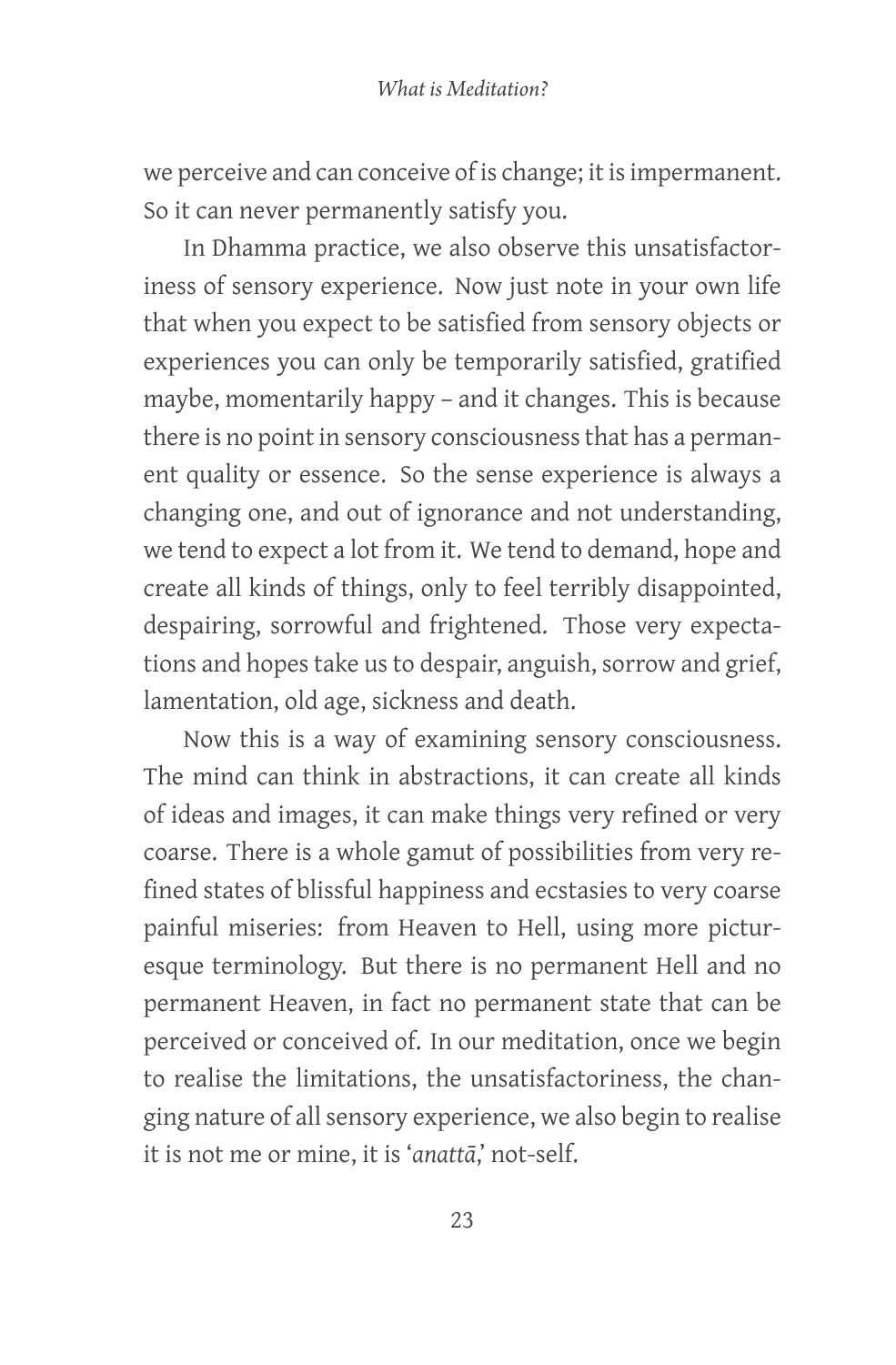So, realising this, we begin to free ourselves from identification with the sensory conditions. Now this is done not through aversion to them, but through understanding them as they are. It is a truth to be realised, not a belief. '*Anattā*' is not a Buddhist belief but an actual realisation. Now if you don't spend any time in your life trying to investigate and understand it, you will probably live your whole life on the assumption that you are your body. Even though you might at some moment think, 'Oh, I am not the body,' you read some kind of inspired poetry or some new philosophical angle. You might think it is a good idea that one isn't the body, but you haven't really realised that. Even though some people, intellectuals and so forth, will say, 'We are not the body, the body is not self,' that is easy to say, but to really know that is something else.

Through this practice of meditation, through the investigation and understanding of the way things are, we begin to free ourselves from attachment. When we no longer expect or demand, then of course we don't feel the resulting despair and sorrow and grief when we don't get what we want. So this is the goal – 'Nibbāna,' or realisation of non-grasping of any phenomena that have a beginning and an ending. When we let go of this insidious and habitual attachment to what is born and dies, we begin to realise the Deathless.

Some people just live their lives reacting to life because they have been conditioned to do so, like Pavlovian dogs. If you are not awakened to the way things are, then you really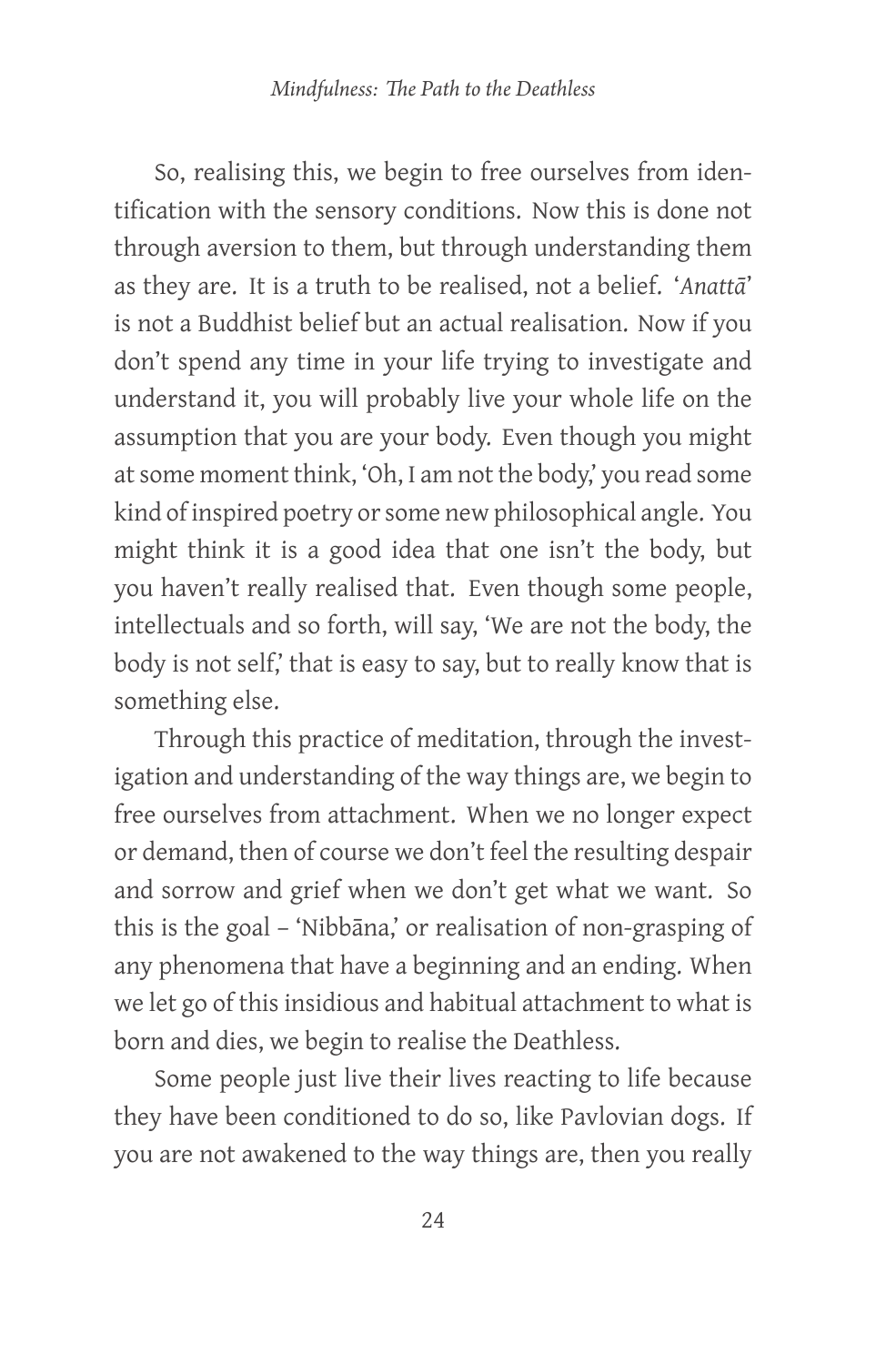are merely a conditioned intelligent creature rather than a conditioned stupid dog. You may look down on Pavlov's dogs that salivate when the bell rings, but notice how we do very similar things. This is because with sensory experience it is all conditioning, it is not a person, it is no 'soul' or 'personal essence.' These bodies, feelings, memories and thoughts are perceptions conditioned into the mind through pain, through having been born as a human being, being born into the families we have, and our class, race, nationality; dependent on whether we have a male or female body, attractive or unattractive, and so forth. All these are just conditions that are not ours, not me, not mine. These conditions follow the laws of nature, the natural laws. We cannot say, 'I don't want my body to get old' – well, we can say that, but no matter how insistent we are, the body still gets old. We cannot expect the body to never feel pain or get ill or always have perfect vision and hearing.

We hope, don't we? 'I hope I will always be healthy, I will never become an invalid and I will always have good eyesight, never become blind; have good ears so I will never be one of those old people that others have to yell at; and that I will never get senile and always have control of my faculties till I die at ninety-five, fully alert, bright, cheerful, and die just in my sleep without any pain.' That is how we would all like it. Some of us might hold up for a long time and die in an idyllic way, or tomorrow all our eyeballs might fall out. It is unlikely, but it could happen! However, the burden of life diminishes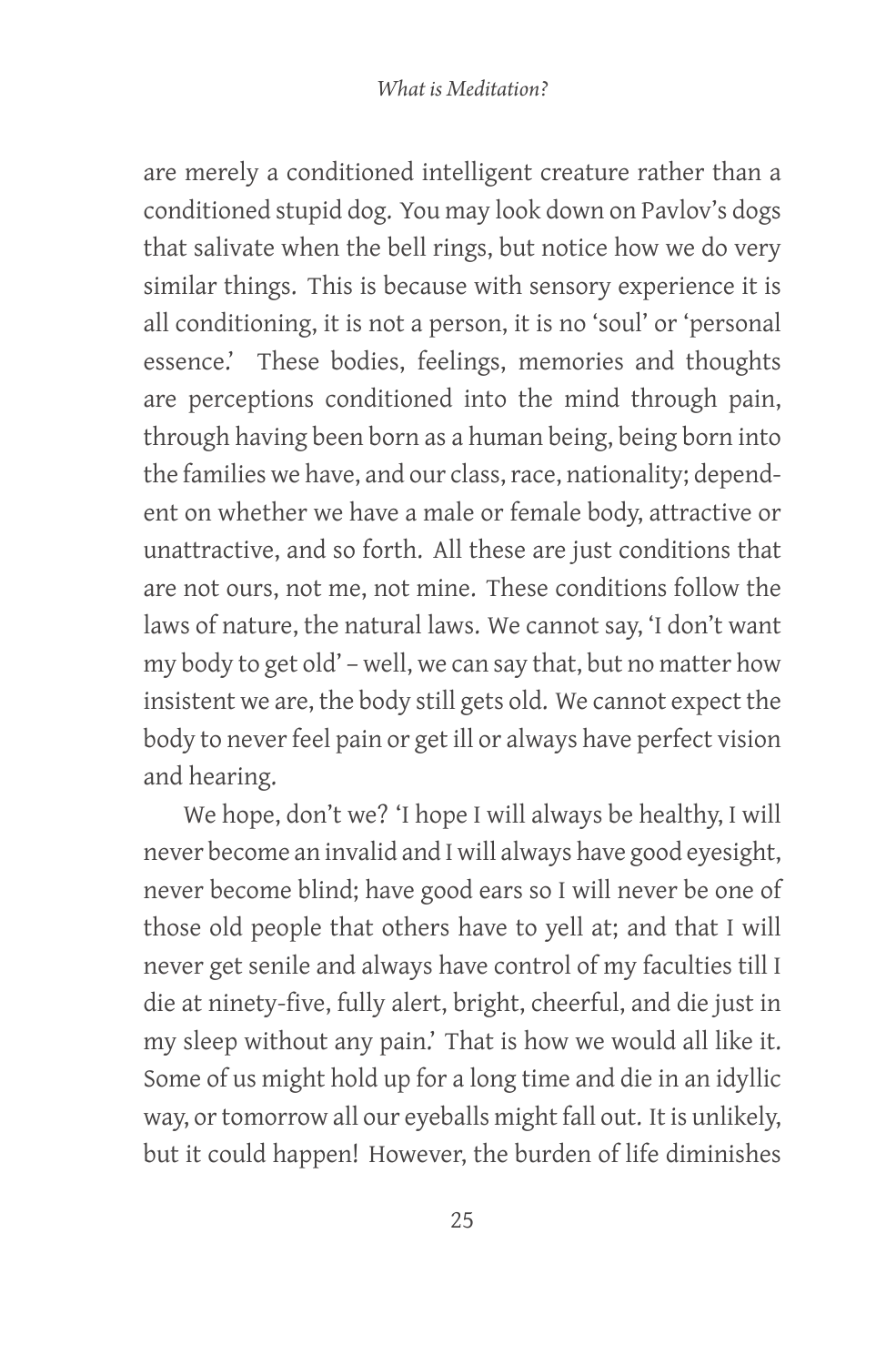considerably when we reflect on the limitations of our life. Then we know what we can achieve, what we can learn from life. So much human misery comes out of expecting a lot and never quite being able to get everything one has hoped for.

In our meditation and insightful understanding of the way things are, we see that beauty, refinement, pleasure are impermanent conditions – and so are pain, misery and ugliness. If you really understand that, then you can enjoy and endure whatever happens to you. Much of the lesson in life is learning to endure what we don't like in ourselves and in the world around us; being able to be patient and kindly, and not make a scene over the imperfections in the sensory experience. We can adapt and endure and accept the changing characteristics of the sensory birth and death cycle by letting go and no longer attaching to it. When we free ourselves from identity with it, we experience our true nature, which is bright, clear, knowing; but is not a personal thing any more, it is not 'me' or 'mine' – there is no attainment or attachment to it. We can only attach to that which is not ourself!

The Buddha's teachings are merely helpful means, ways of looking at sensory experience that help us to understand it. They are not commandments, they are not religious dogmas that we have to accept or believe in. They are merely guides to point to the way things are. So we are not using the Buddha's teachings to grasp them as an end in themselves, but only to remind ourselves to be awake, alert and aware that all that arises passes away.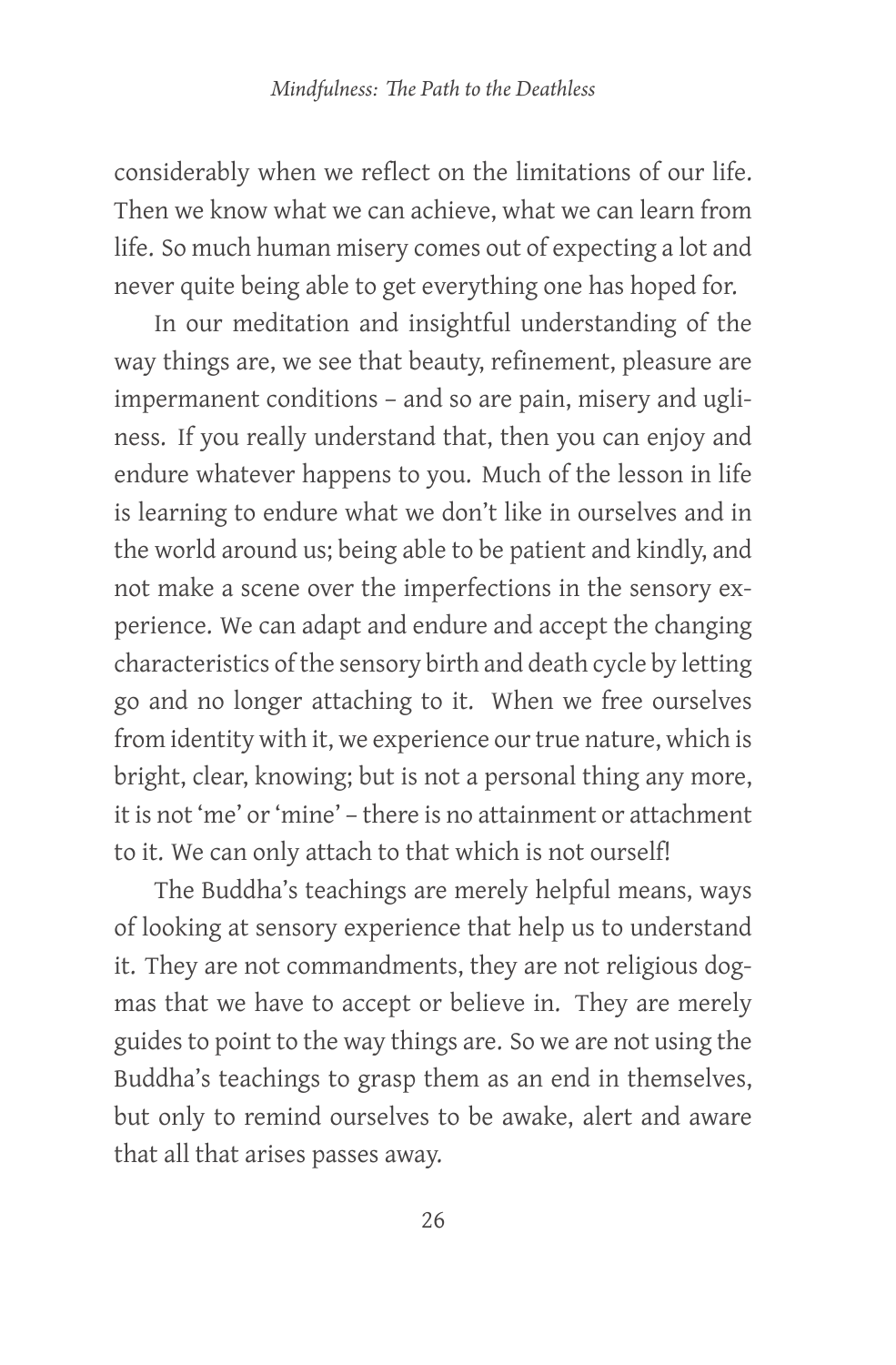This is a continuous, constant observation and reflection on the sensory world, because the sensory world has a powerfully strong influence. Having a body like this with the society we live in, the pressures on all of us are fantastic. Everything moves so quickly – television and the technology of the age, the cars – everything tends to move at a very fast pace. It is all very attractive, exciting and interesting, and it all pulls your senses out. Just notice when you go to London how all the advertisements pull your attention out to whisky bottles and cigarettes! Your attention is pulled into things you can buy, always going towards rebirth into sensory experience. The materialistic society tries to arouse greed so you will spend your money, and yet never be contented with what you have. There is always something better, something newer, something more delicious than what was the most delicious yesterday … it goes on and on and on, pulling you out into objects of the senses like that.

But when we come into the shrine room, we are not here to look at each other or to be attracted or pulled into any of the objects in the room, but to use them for reminding ourselves. We are reminded to either concentrate our minds on a peaceful object, or open the mind, investigate and reflect on the way things are. We have to experience this, each one for ourselves. No one's enlightenment is going to enlighten any of the rest of us. So this is a movement inwards: not looking outwards for somebody who is enlightened to make you enlightened. We give this opportunity for encourage-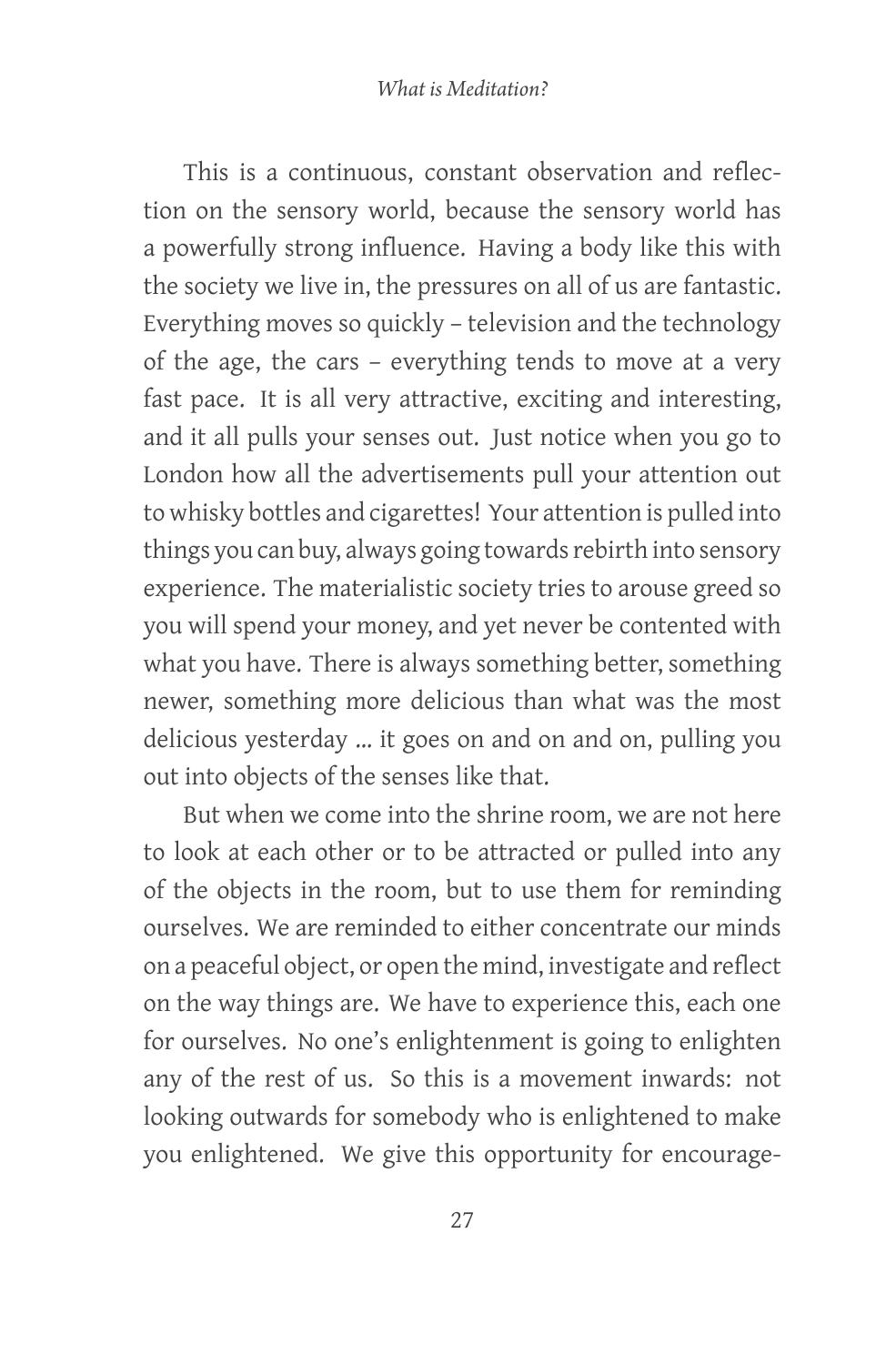ment and guidance so that those of you who are interested in doing this can do so. Here you can, most of the time, be sure that nobody is going to snatch your purse! These days you can't count on anything, but there is less risk of it here than if you were sitting in Piccadilly Circus; Buddhist monasteries are refuges for this kind of opening of the mind. This is our opportunity as human beings.

As a human being we have a mind that can reflect and observe. You can observe whether you are happy or miserable. You can observe the anger or jealousy or confusion in you mind. When you are sitting and feel really confused and upset, there is that in you which knows it. You might hate it and just blindly react to it, but if you are more patient you can observe that this is a temporary changing condition of confusion or anger or greed. But an animal cannot do that; when it is angry it is completely that, lost in it. Tell an angry cat to watch its anger! I have never been able to get anywhere with our cat, she cannot reflect on greed. But I can, and I am sure that the rest of you can. I see delicious food in front of me, and the movement in the mind is the same as our cat Doris's. But we can observe the animal attraction to things that smell good and look good.

This is using wisdom by watching that impulse, and understanding it. That which observes greed is not greed: greed cannot observe itself, but that which is not greed can observe it. This observing is what we call 'Buddha' or 'Buddha wisdom' – awareness of the way things are.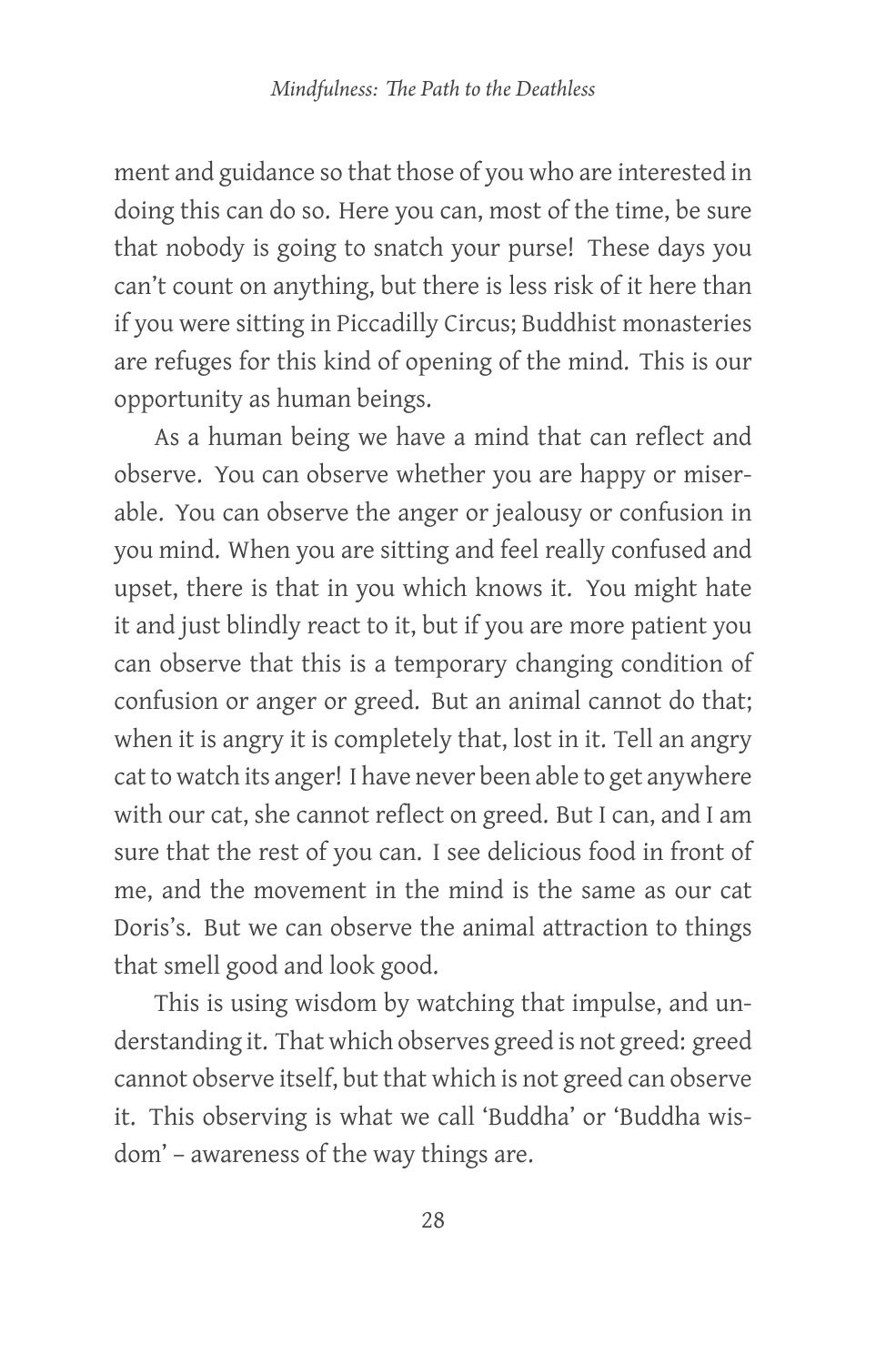## PART II

## <span id="page-28-0"></span>**INSTRUCTION**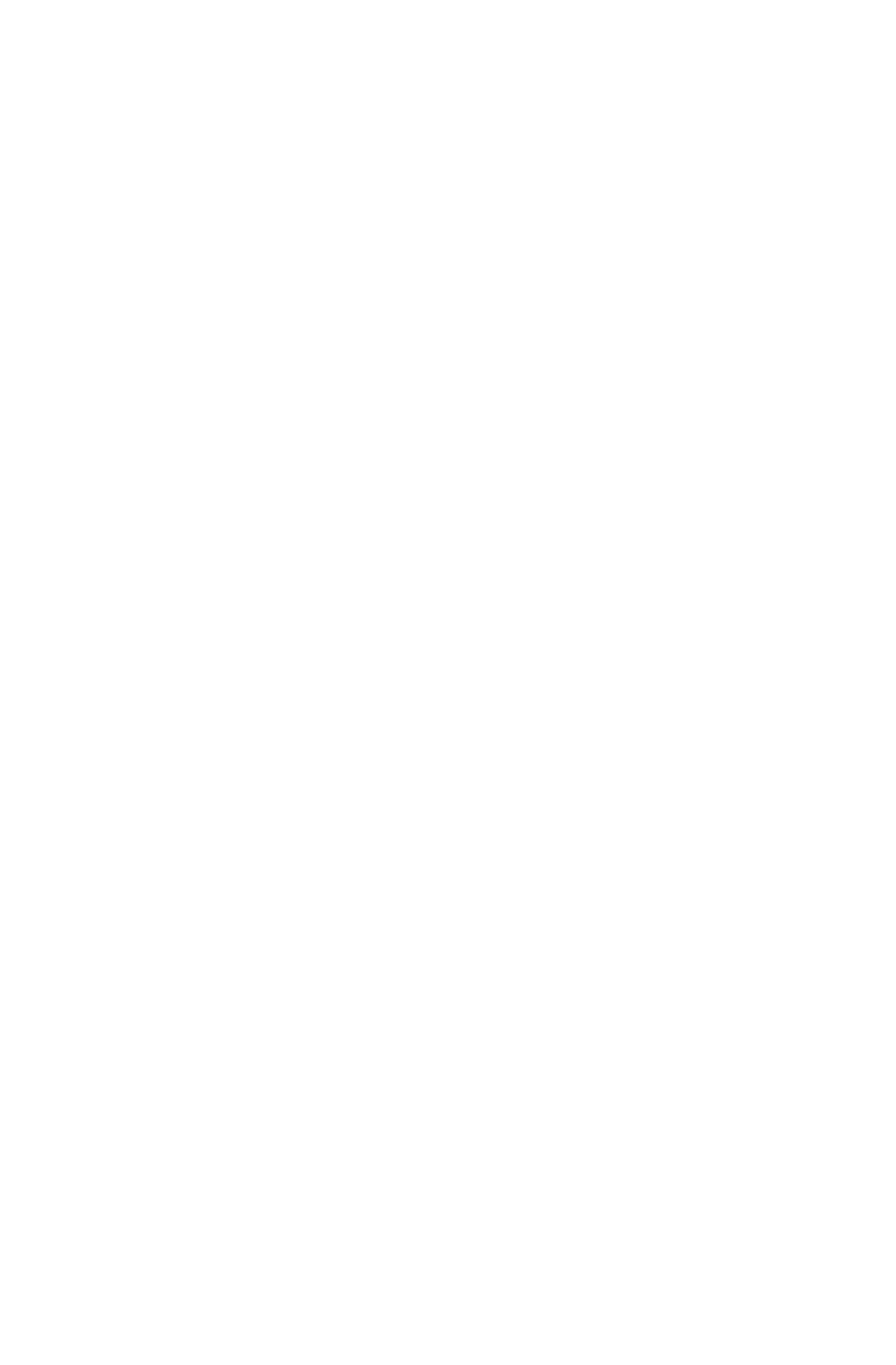## <span id="page-30-0"></span>3

#### WATCHING THE BREATH

The practice of mindfulness of breathing (*ānāpānasati*) is a way of concentrating your mind on your breath, so whether you are an expert at it already or whether you have given it up as a lost cause, there is always a time to watch the breath. This is an opportunity for developing 'samādhi' (concentration) through mustering all your attention just on the sensation of breathing. So at this time use your full commitment to that one point for the length of an inhalation, and the length of an exhalation. You are not trying to do it for, say, fifteen minutes, because you would never succeed at that, if that were your designated span of time for one-pointed concentration. So use this span of an inhalation and an exhalation.

The success of this depends on your patience rather than on your will-power, because the mind does wander and we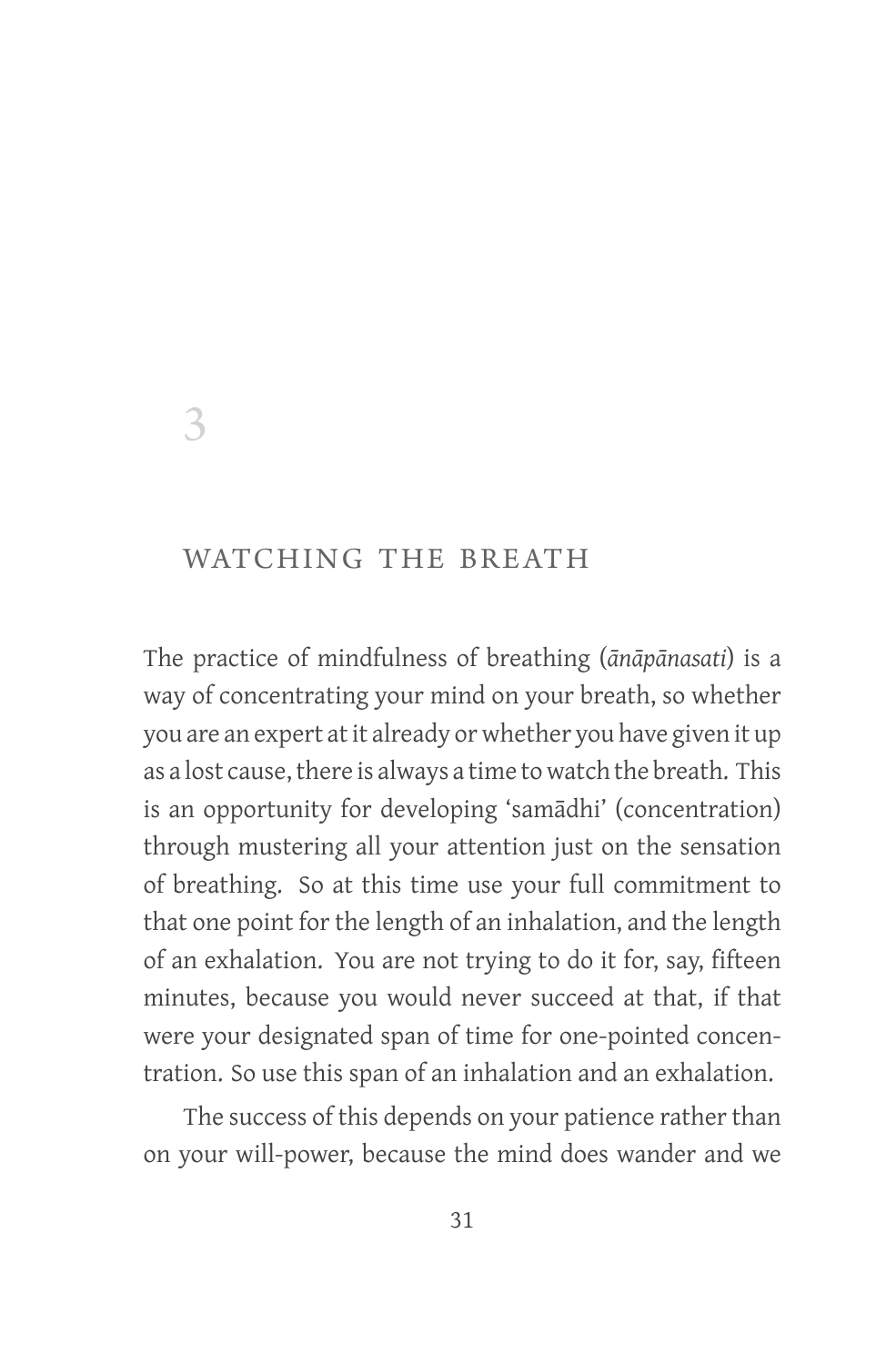always have to patiently go back to the breath. When we're aware that the mind wanders off, we note why this is: it may be because we tend to just put in a lot of energy at first and then not sustain it, making too much effort without sustaining power. So we are using the length of an inhalation and the length of an exhalation in order to limit the effort to just this length of time within which to sustain attention. Put forth effort at the beginning of the exhalation to sustain it through that, through the exhalation to the end, and then again with the inhalation. Eventually it becomes even, and one is said to have 'samādhi' when it seems effortless.

At first it seems like a lot of effort, or that we can't do this because we aren't used to doing it. Most minds have been trained to use associative thought. The mind has been trained by reading books and the like, to go from one word to the next, to have thoughts and concepts based on logic and reason. However, mindfulness of breathing is a different kind of training, where the object that we're concentrating on is so simple that it's not at all interesting on the intellectual level. So it's not a matter of being interested in it, but of putting forth effort and using this natural function of the body as a point of concentration. The body breathes whether one is aware of it or not. It's not like *prāṇāyāma*, where we're developing power through the breath, but rather developing samādhi – concentration – and mindfulness through observing the breath, the normal breath, as it is right now. As with anything, this is something that we have to practise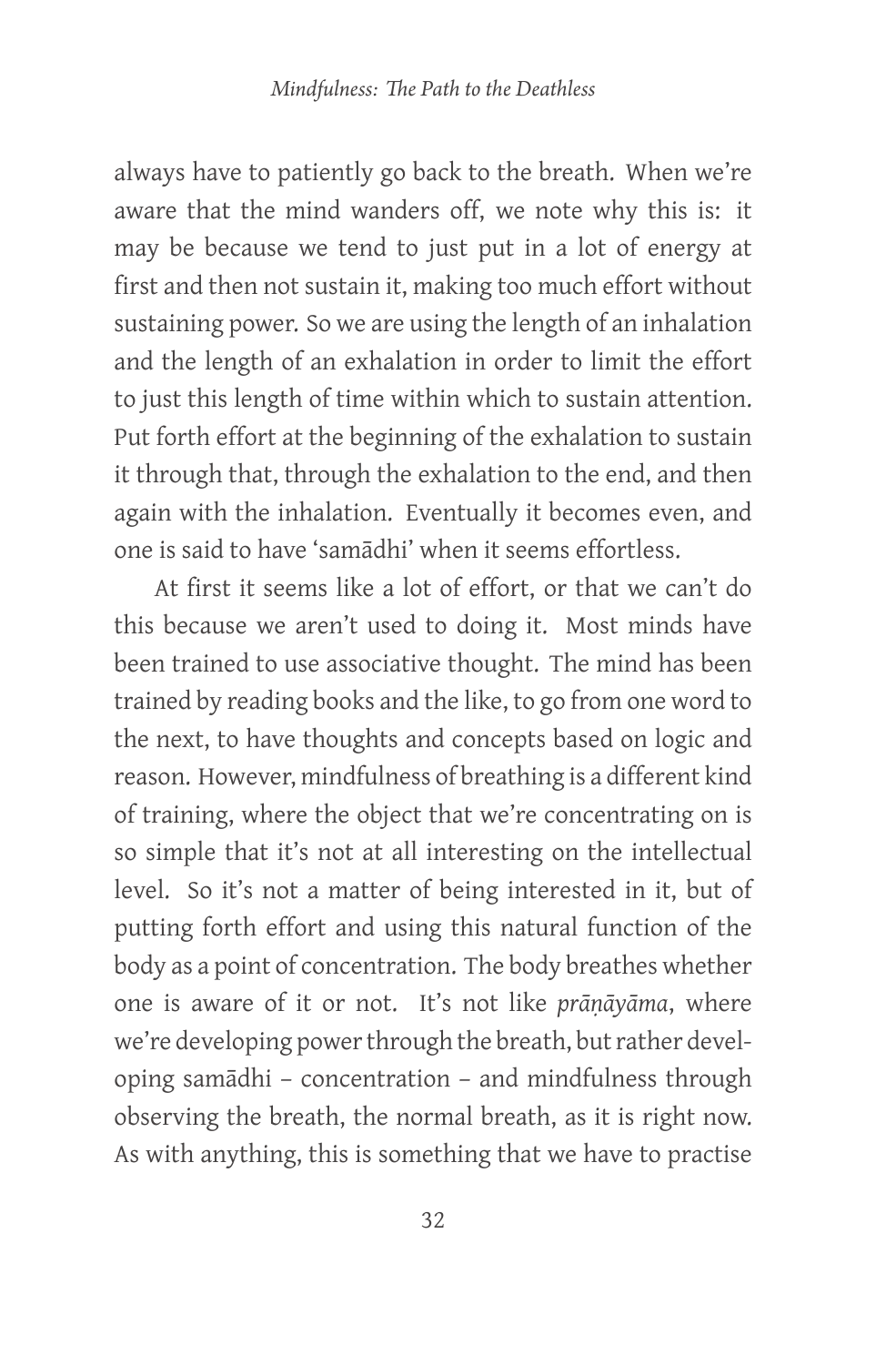to be able to do; nobody has any problem understanding the theory, it's in the continuous practice of it that people feel discouraged.

But note that very discouragement that comes from not being able to get the result that you want, because that's the hindrance to the practice. Note that very feeling, recognise that, and then let it go. Go back to the breath again. Be aware of that point where you get fed up or feel aversion or impatience with it, recognise it, then let it go and go back to the breath again.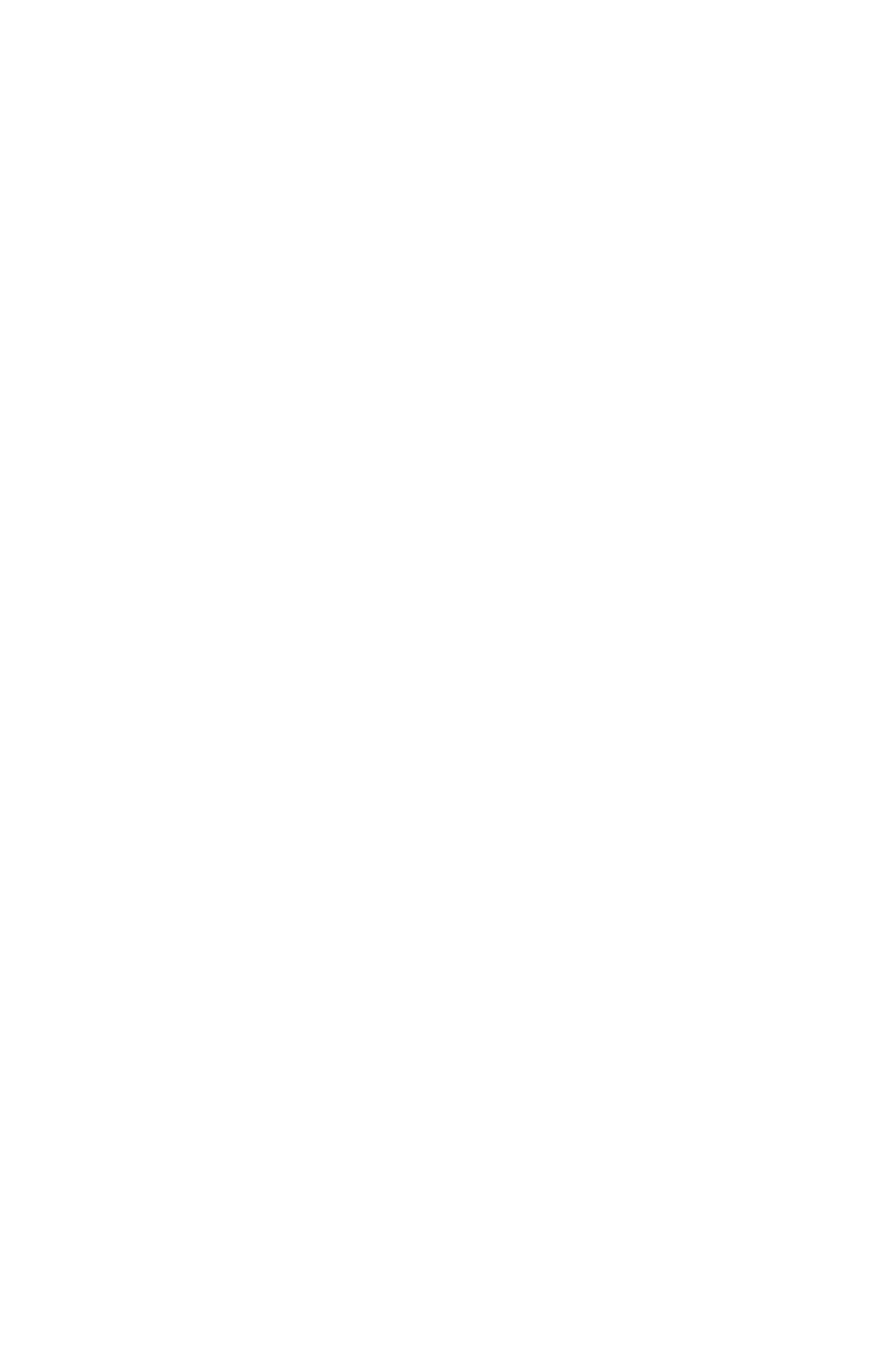#### THE MANTRA 'BUDDHO'

<span id="page-34-0"></span>4

If you've got a really active thinking mind, you may find the *mantra* 'Buddho' helpful. Inhale on 'Bud' and exhale on '-dho' so you're actually thinking this for each inhalation. This is a way of sustaining concentration: so for the next fifteen minutes, do the *ānāpānasati*, putting all your attention, composing your mind with the mantra 'Bud-dho.' Learn to train the mind to that point of clarity and brightness rather than just sinking into passivity. It requires sustained effort: one inhalation of 'Bud' – fully bright and clear in your mind, the thought itself raised and bright from the beginning to the end of the inhalation, and '-dho' on the exhalation. Let everything else go at this time. The occasion has arisen now to do just this – you can solve your problems and the world's problems afterwards. At this time this much is all the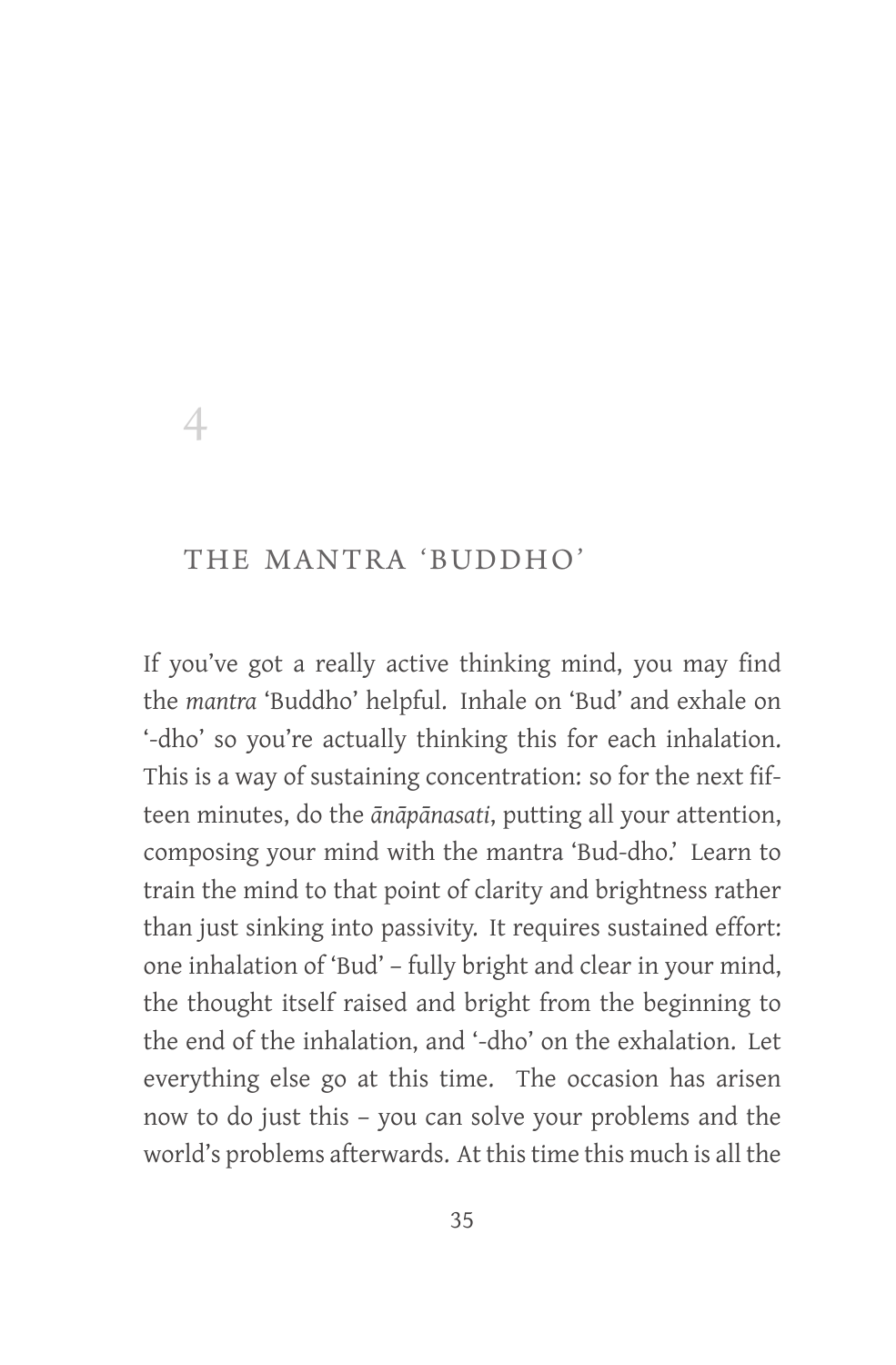occasion calls for. Bring the mantra up into consciousness. Make the mantra fully conscious instead of just a perfunctory passive thing that makes the mind dull; energise the mind so that the inhalation on 'Bud' is a bright inhalation, not just a perfunctory 'Bud' sound that fades out because it never gets brightened or refreshed by your mind. You can visualise the spelling so that you're fully with that syllable for the length of an inhalation, from the beginning to the end. Then '-dho' on the exhalation is performed the same way so that there's a continuity of effort rather than sporadic leaps and starts and failures.

Just notice if you have any obsessive thoughts that are coming up – some silly phrase that might be going through your mind. Now if you just sink into a passive state, then obsessive thoughts will take over. But learning to understand how the mind works and how to use it skilfully, you're taking this particular thought, the concept of 'Buddho' (the Buddha, the One Who Knows), and you're holding it in the mind as a thought. You're not holding it as an obsessive, habitual thought, but as a skilful use of thought, using it to sustain concentration for the length of one inhalation, exhalation, for fifteen minutes.

The practice is that, no matter how many times you fail and your mind starts wandering, you simply note that you're distracted, or that you're thinking about it, or you'd rather not bother with 'Buddho' – 'I don't want to do that. I'd rather just sit here and relax and not have to put forth any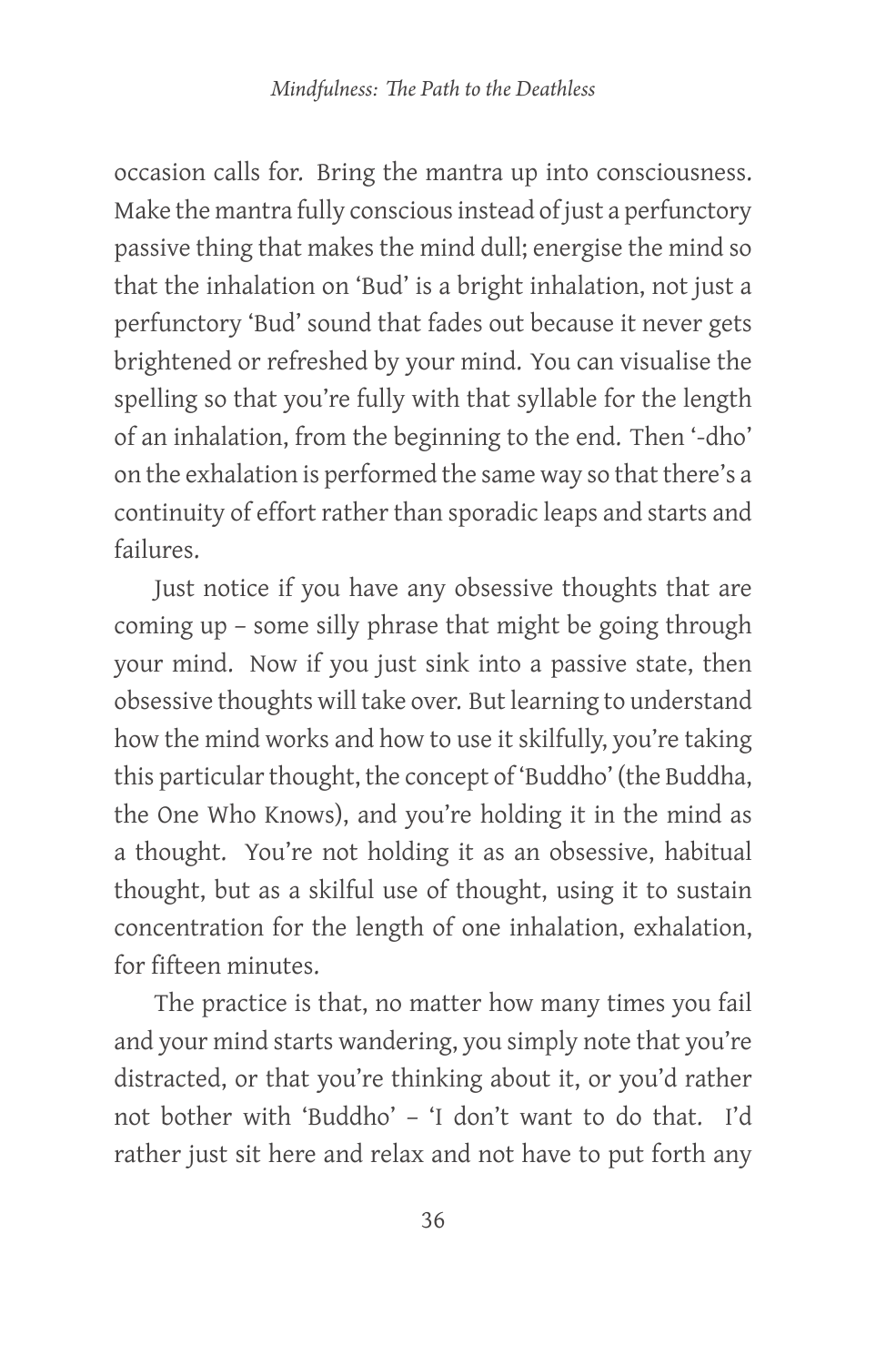effort. Don't feel like doing it.' Or maybe you've got other things on your mind at this time, creeping in at the edges of consciousness – so you note that. Note what mood there is in your mind right now – not to be critical or discouraged, but just calmly, coolly notice if you're calmed by it, or if you feel dull or sleepy; if you've been thinking all this time or if you've been concentrating. Just to know.

The obstacle to concentration practice is aversion to failure and the incredible desire to succeed. Practice is not a matter of will-power, but of wisdom, of noting wisdom. With this practice, you can learn where your weaknesses are, where you tend to get lost. You witness the kind of character traits you've developed in your life so far, not to be critical of them but just to know how to work with them and not be enslaved by them. This means a careful, wise reflection on the way things are. So rather than avoiding them at all costs, even the ugliest messes are observed and recognised. That's an enduring quality. Nibbāna is often described as being 'cool.' Sounds like hip talk, doesn't it? But there's a certain significance to that word. Coolness to what? It tends to be refreshing, not caught up in passions but detached, alert and balanced.

The word 'Buddho' is a word that you can develop in your life as something to fill the mind with rather than with worries and all kinds of unskilful habits. Take the word, look at it, listen to it: 'Buddho!' It means the one who knows, the Buddha, the awakened, that which is awake. You can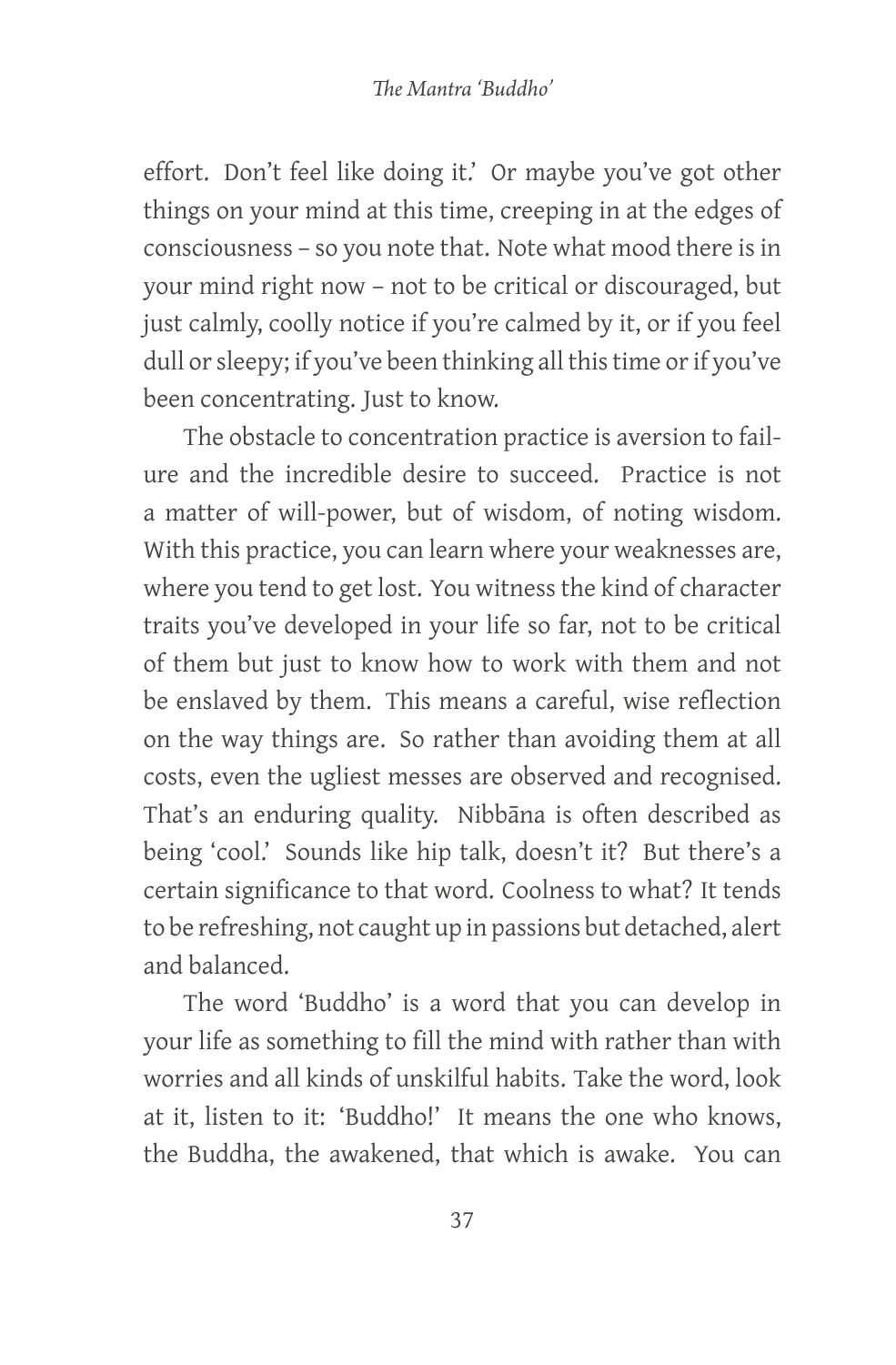visualise it in your mind. Listen to what your mind says – blah, blah, blah, etc. It goes on like this, an endless kind of excrement of repressed fears and aversions. So, now, we are recognising that. We're not using 'Buddho' as a club to annihilate or repress things, but as a skilful means. We can use the finest tools for killing and for harming others, can't we? You can take the most beautiful *Buddha-rūpa* and bash somebody over the head with it if you want! That's not what we call '*Buddhānussati*' (reflection on the Buddha), is it? But we might do that with the word 'Buddho' as a way of suppressing those thoughts or feelings. That's an unskilful use of it. Remember we're not here to annihilate but to allow things to fade out. This is a gentle practice of patiently imposing 'Buddho' over the thinking, not out of exasperation, but in a firm and deliberate way.

The world needs to learn how to do this, doesn't it? Rather than use guns and bombs to annihilate anything that gets in the way, and then ranting and threatening each other, the geopolitical powers could learn to let go of ideological conflict. But it's a human tendency – all of us, in our personal lives tend to hang on and squabble. How many of you have said nasty things to each other? Even in our lives we do that, don't we? How many of you have said nasty things to someone else recently, wounding things, unkind barbed criticism, just because they annoy you, get in your way, or frighten you? So we practise just this with the little nasty annoying things in our own mind, the things which are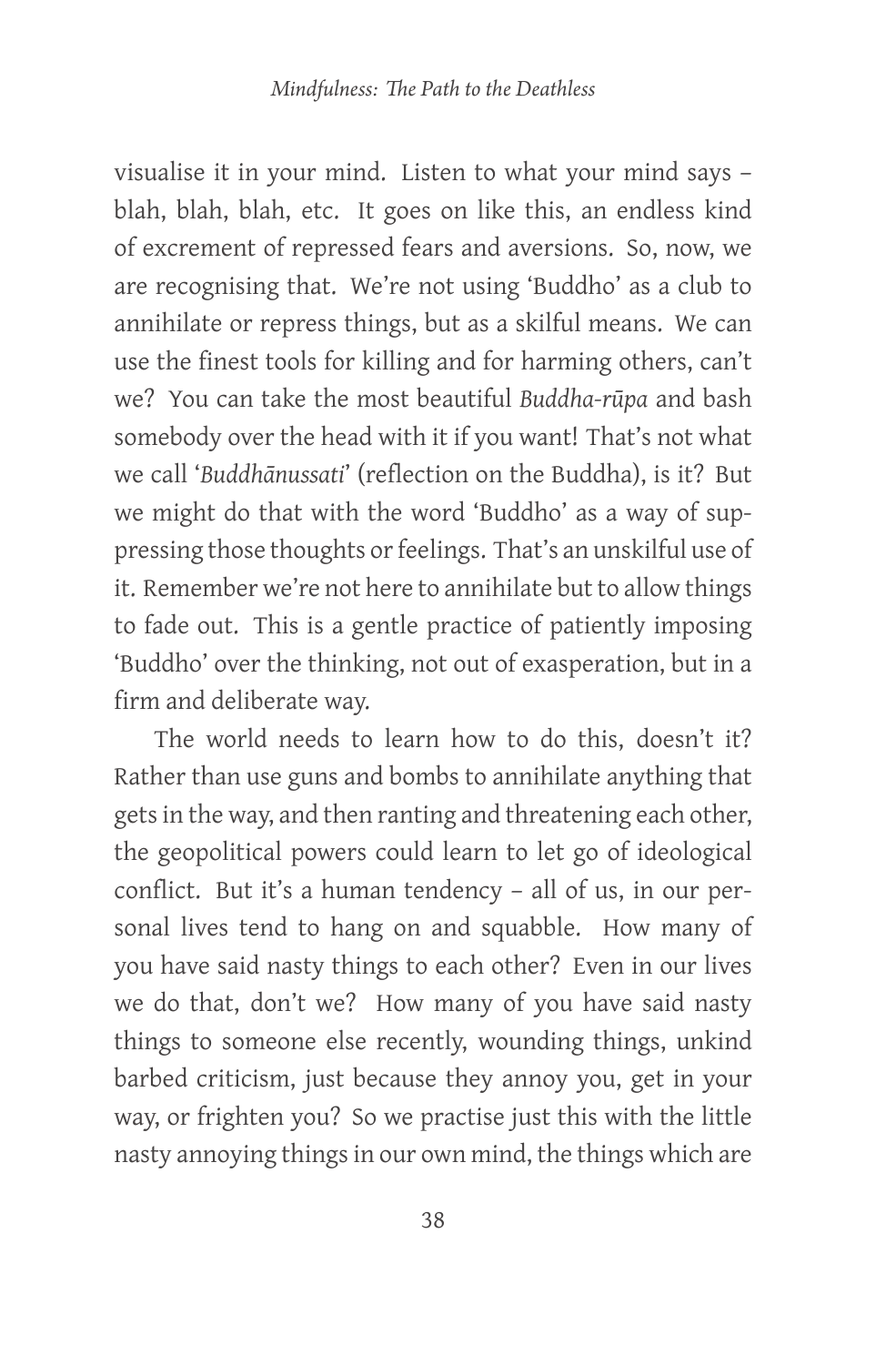foolish and stupid. We use 'Buddho,' not as a club but as a skilful means of allowing it to go, to let go of it. Now for the next fifteen minutes, go back to your noses, with the mantra 'Buddho.' See how to use it and work with it.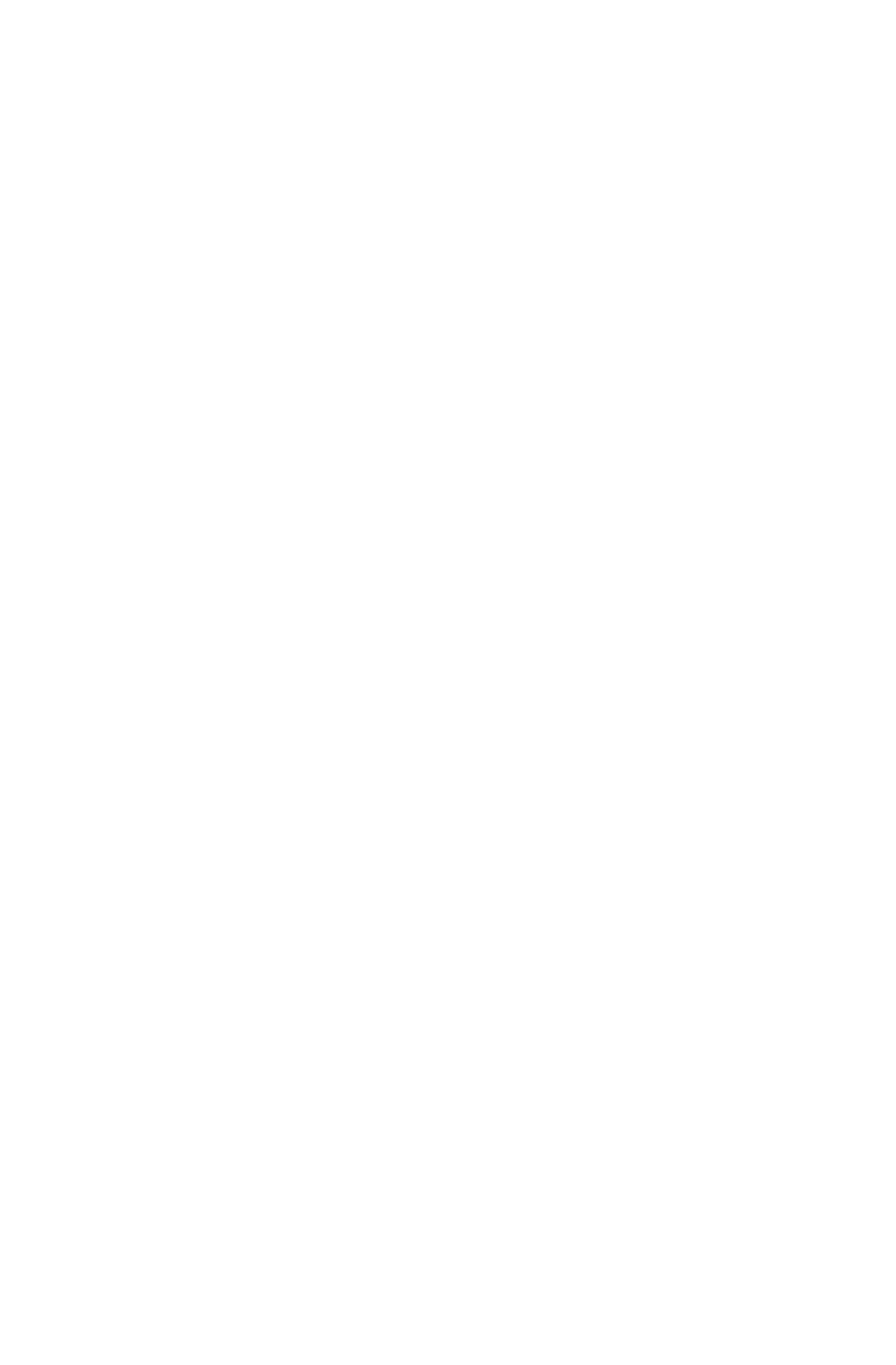# $\overline{S}$

### EFFORT AND RELAXATION

Effort is simply doing what you have to do. It varies according to people's characters and habits. Some people have a lot of energy – so much so that they are always on the go, looking for things to do. You see them trying to find things to do all the time, putting everything into the external. In meditation, we're not seeking anything to do out of a need to escape – but we are developing effort internally. The effort is just to observe the mind and concentrate on the meditation object.

If you make too much effort, you just become restless and if you don't put enough effort in, you become dull and the body begins to slump. Your body is a good measure of effort: you make the body straight, you can fill the body with effort; align the body, pull up your chest, keep your spine straight. It takes a lot of will-power so your body is a good thing to watch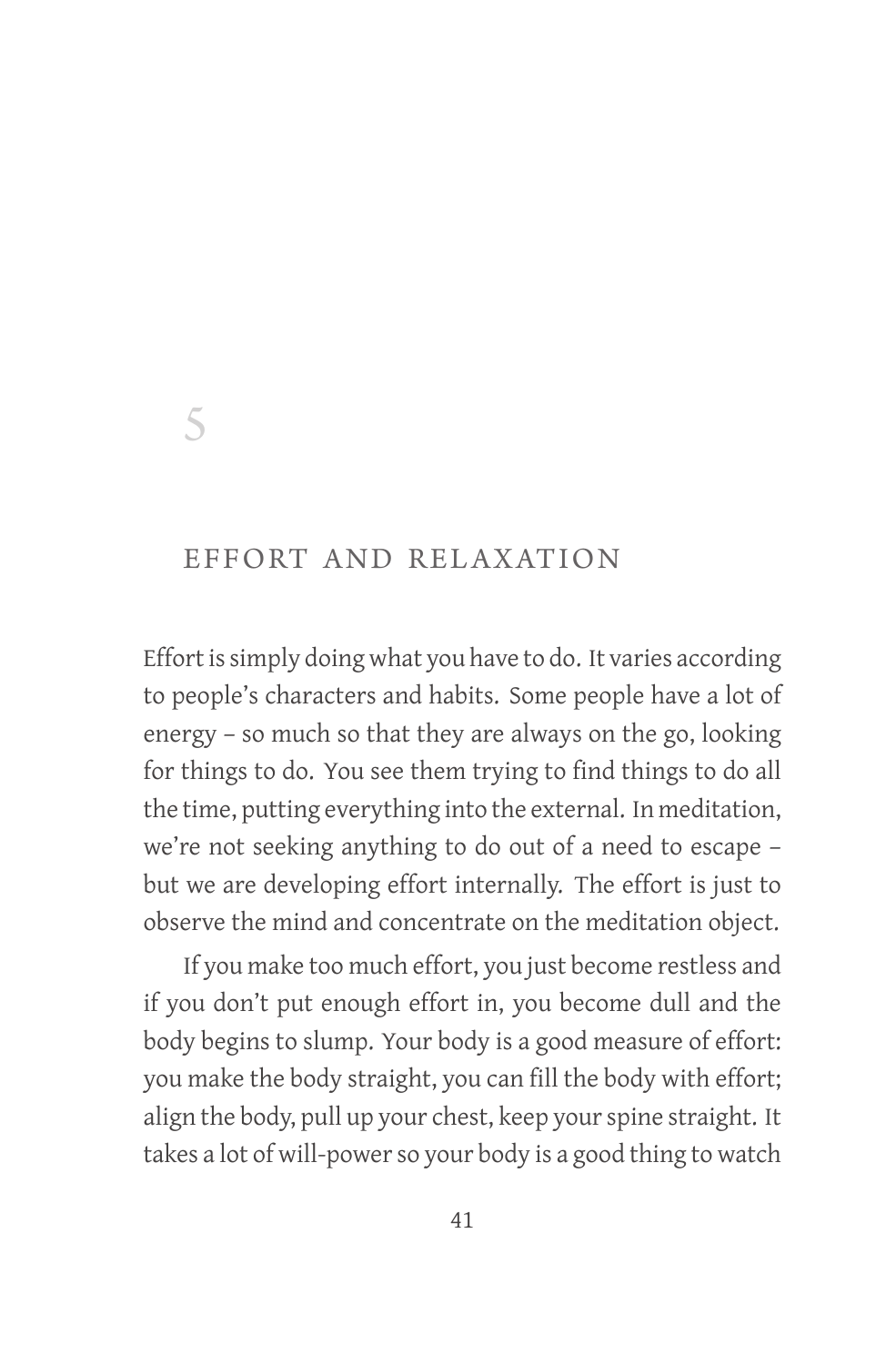for effort. If you're slack you just find the easiest posture – the force of gravity pulls you down. When the weather is cold, you have to put energy up through the spine so that you're filling your body out, rather than huddling under blankets. With *ānāpānasati*, 'mindfulness of breathing,' you are concentrating on the rhythm. I found it most helpful for learning to slow down rather than doing everything quickly – like thinking – you're concentrating on a rhythm that is much slower than your thoughts. But *ānāpānasati* requires you to slow down, it has a gentle rhythm to it. So we stop thinking: we are content with one inhalation, one exhalation – taking all the time in the world, just to be with one inhalation, from the beginning to the middle and end.

If you're trying to get samādhi (concentration) from *ānāpānasati*, then you have already set a goal for yourself – you're doing this in order to get something for yourself, so *ānāpānasati* becomes a very frustrating experience, you become angry with it. Can you stay with just one inhalation? To be content with just one exhalation? To be content with just the simple little span you have to slow down, don't you?

When you're aiming to get *jhāna* (absorption) from this meditation and you're really putting a lot of effort into it, you are not slowing down, you're trying to get something out of it, trying to achieve and attain rather than humbly being content with one breath. The success of *ānāpānasati* is just that much – mindful for the length of one inhalation, for the length of one exhalation. Establish your attention at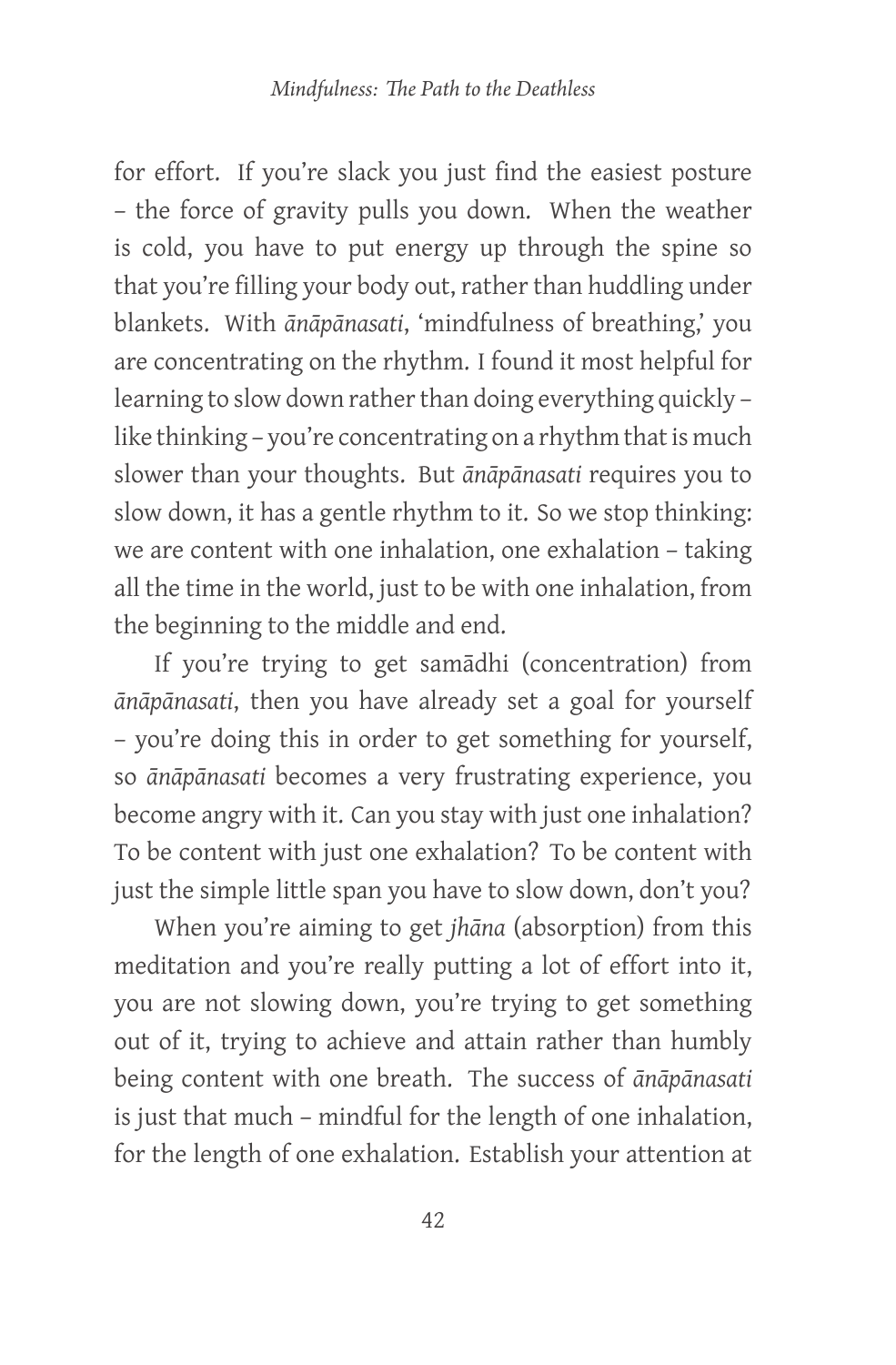#### *Effort and Relaxation*

the beginning and the end – or beginning, middle and end. This gives you some definite points for reflection, so that if your mind wanders a lot during the practice, you pay special attention, scrutinising the beginning, the middle and the end. If you don't do this then the mind will tend to wander.

All our effort goes into just that; everything else is suppressed during that time, or discarded. Reflect on the difference between inhalation and exhalation – examine it. Which do you like best? Sometimes the breathing will seem to disappear; it becomes very fine. The body seems to be breathing by itself and you get this strange feeling that you're not going to breathe. It's a bit frightening.

But this is an exercise; you centre on the breathing, without trying to control it at all. Sometimes when you are concentrating on the nostrils, you feel that the whole body is breathing. The body keeps breathing, all on its own.

Sometimes we get too serious about everything – totally lacking in joy and happiness, no sense of humour; we just repress everything. So gladden the mind, be relaxed and at ease, taking all the time in the world, without the pressure of having to achieve anything important: nothing special, nothing to attain, no big deal. It's just a little thing; even when you have only one mindful inhalation during the morning, that is better than what most people are doing – surely it is better than being heedless the whole time.

If you're a really negative person then try to be someone who is kinder and more self-accepting. Just relax and don't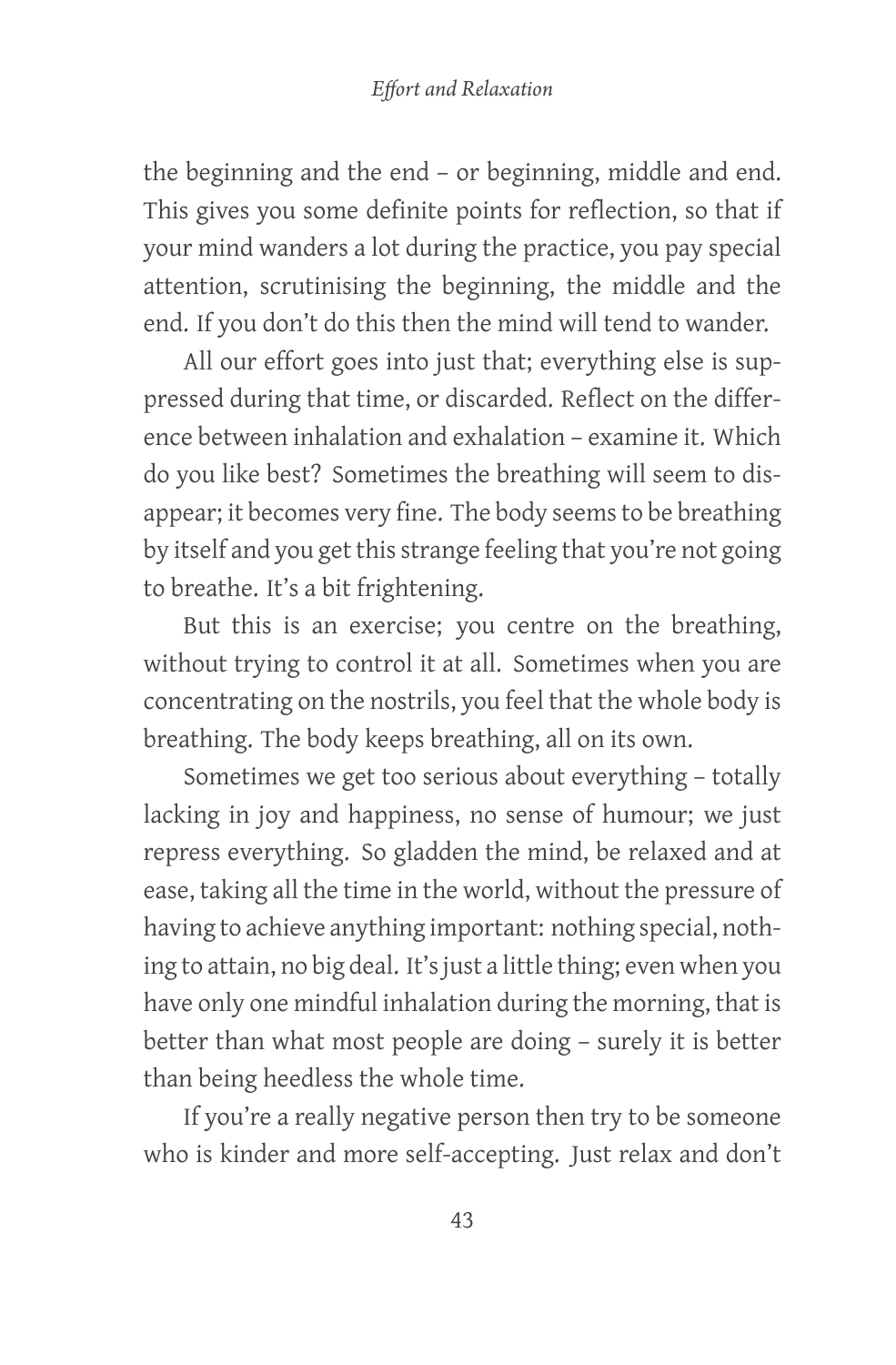make meditation into a burdensome task for yourself. See it as an opportunity to be peaceful and at ease with the moment. Relax your body and be at peace.

You're not battling with the forces of evil. If you feel averse towards *ānāpānasati*, then note that, too. Don't feel that it is something you have to do, but see it as a pleasure, as something you really enjoy doing. You don't have to do anything else, you can just be completely relaxed. You've got all you need, you've got your breathing, you just have to sit here, there is nothing difficult to do, you need no special abilities, you don't even need to be particularly intelligent. When you think, 'I can't do it,' then just recognise that as resistance, fear or frustration and then relax.

If you find yourself getting all tense and up-tight about *ānāpānasati*, then stop doing it. Don't make it into a difficult thing, don't make it into a burdensome task. If you can't do it, then just sit. When I used to get in terrible states, then I would just contemplate 'peace.' I would start to think, 'I've got to … I've got to … I've got to do this.' Then I'd think, 'Just be at peace, relax.'

Doubts and restlessness, discontent, aversion – soon I was able to reflect on peace, saying the word over and over, hypnotising myself, 'relax, relax.' The self doubts would start coming, 'I'm getting nowhere with this, it's useless, I want to get something.' Soon I was able to be peaceful with that. You can calm down and when you relax, you can do *ānāpānasati*. If you want something to do, then do that.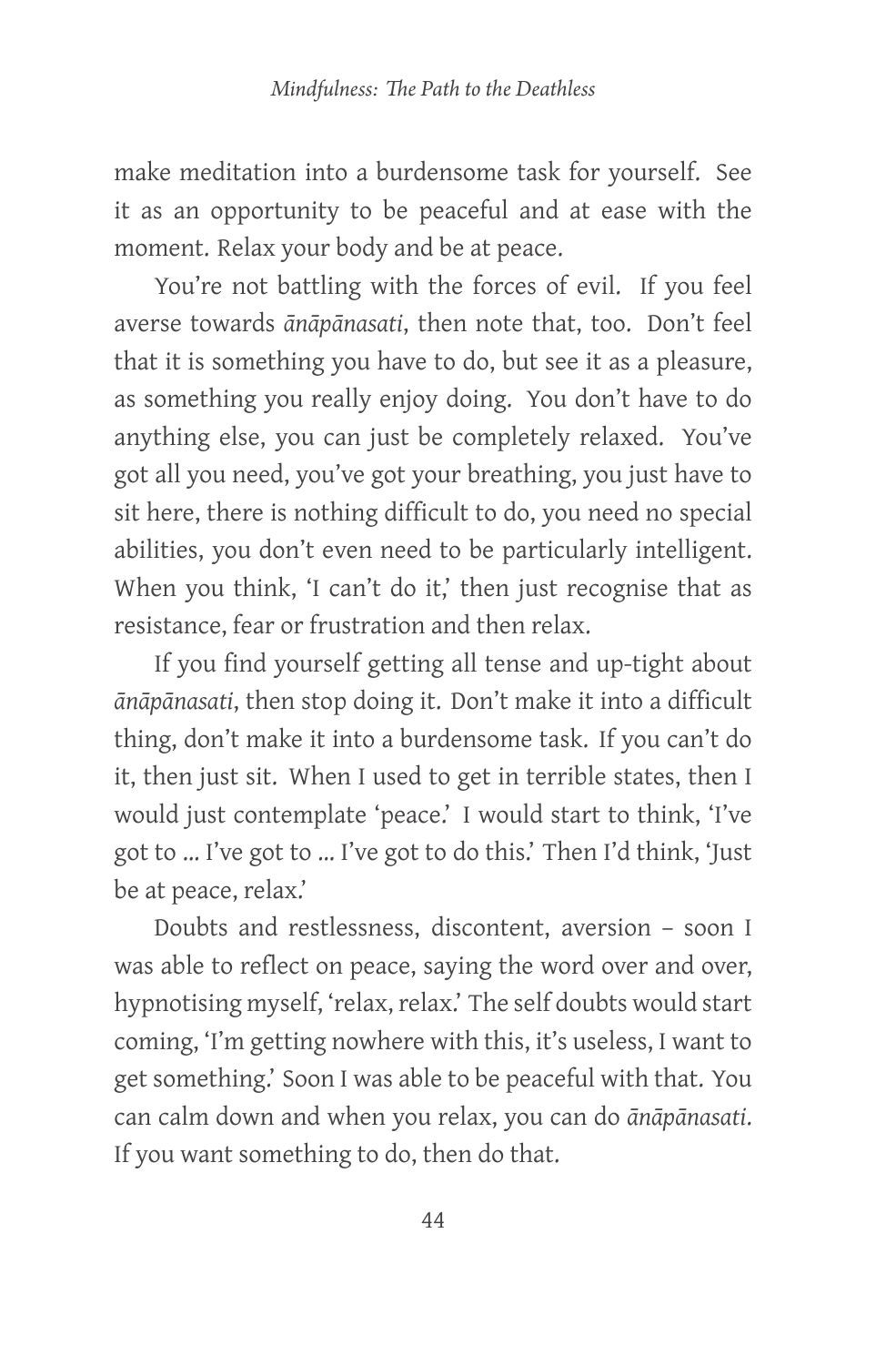#### *Effort and Relaxation*

At first, the practice can get very boring; you feel hopelessly clumsy like when you are learning to play the guitar. When you first start playing, your fingers are so clumsy, it seems hopeless, but once you have played for some time, you gain skill and it's quite easy You're learning to witness to what is going on in your mind, so you can know when you're getting restless and tense, averse to everything, you recognise that, you're not trying to convince yourself that it is otherwise. You're fully aware of the way things are: what do you do when you're up-tight, tense and nervous? You relax.

In my first years with Ajahn Chah, I used to be very serious about meditation sometimes, I really got much too grim and solemn about myself. I would lose all sense of humour and just get DEAD SERIOUS, all dried up like an old twig. I would put forth a lot of effort, but it would be so strung up and unpleasant, thinking, 'I've got to … I'm too lazy.'

I felt such terrible guilt if I wasn't meditating all the time – a grim, joyless state of mind. So I watched that, meditating on myself as a dried stick. When the whole thing was totally unpleasant, I would just remember the opposites, 'You don't have to do anything. Nowhere to go, nothing to do. Be peaceful with the way things are now, relax, let go.' I'd use that.

When your mind gets into this condition, apply the opposite, learn to take things easy. You read books about not putting any effort into things – 'just let it happen in a natural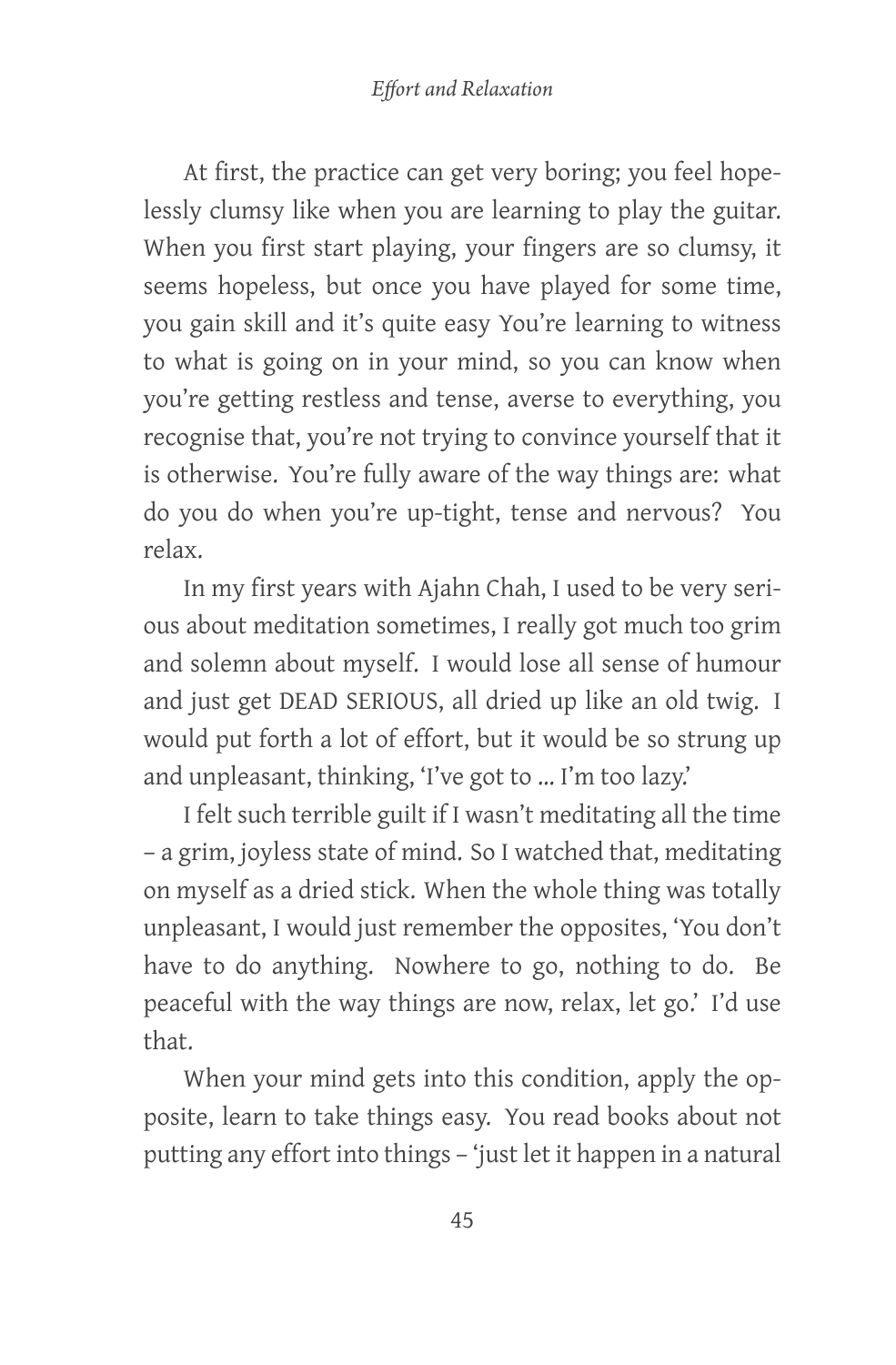way' – and you think, 'All I have to do is lounge about.' Then you usually lapse into a dull, passive state. But that is the time when you need to put forth a bit more effort.

With *ānāpānasati*, you can sustain effort for one inhalation. And if you can't sustain it for one inhalation, then do it for half an inhalation at least. In this way, you're not trying to become perfect all at once. You don't have to do everything just right, because of some idea of how it could be, but you work with the kind of problems as they are. But if you have a scattered mind, then it is wisdom to recognise the mind that goes all over the place – that's insight. To think that you shouldn't be that way, to hate yourself or feel discouraged because that is the way you happen to be – that's ignorance.

With *ānāpānasati*, you recognise the way it is now and you start from there: you sustain your attention a little longer and you begin to understand what concentration is, making resolutions that you can keep. Don't make Superman resolutions when you're not Superman. Do *ānāpānasati*, for ten or fifteen minutes rather than thinking you can do it the whole night, 'I'm going to do *ānāpānasati* from now until dawn.' Then you fail and become angry. You set periods that you know you can do. Experiment, work with the mind until you understand how to put forth effort, how to relax.

*Ānāpānasati* is something immediate. It takes you to insight – vipassanā. The impermanent nature of the breath is not yours, is it? Having been born, the body breathes all on its own. In and out breaths – the one conditions the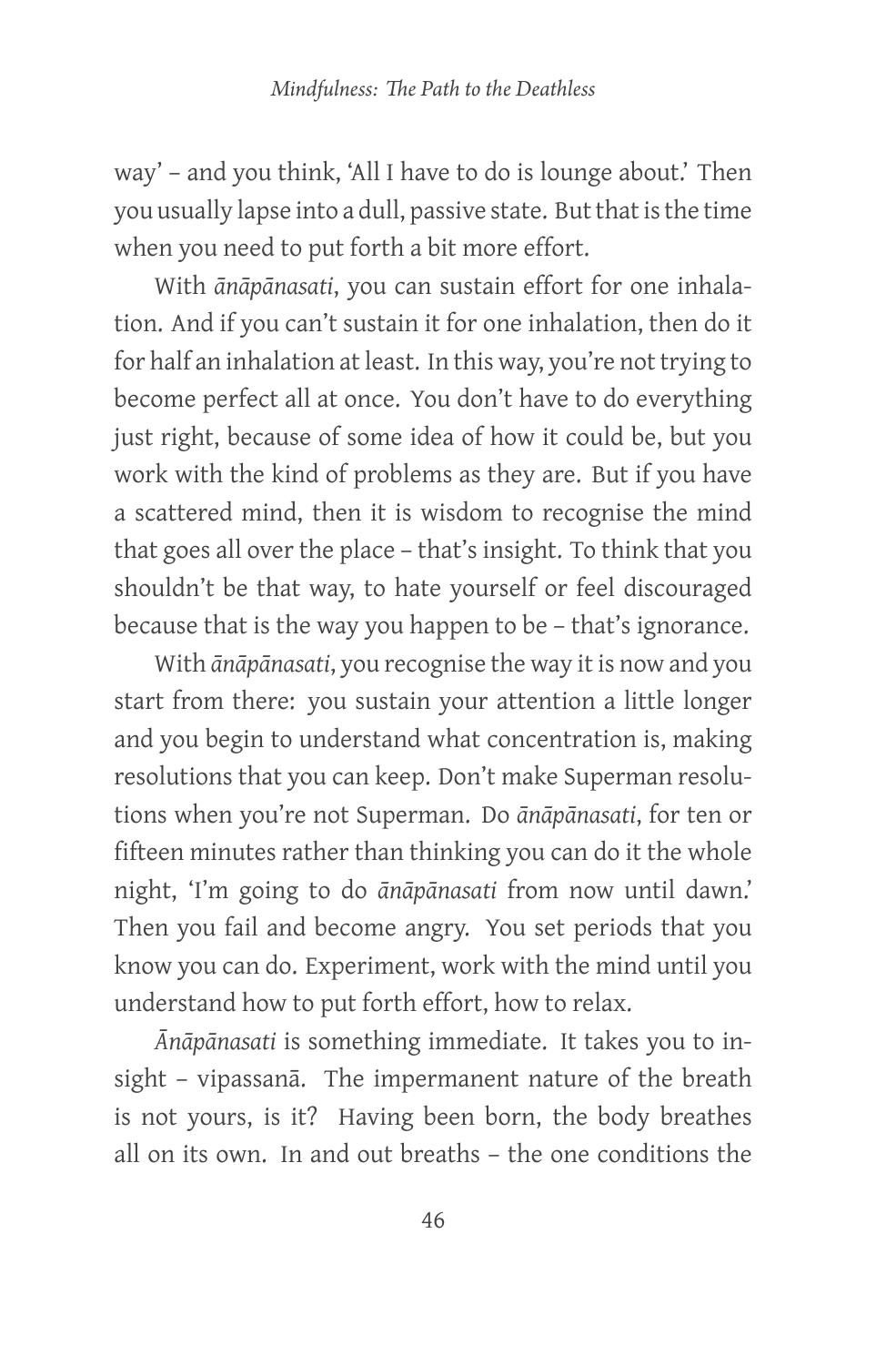other. As long as the body is alive, that is the way it will be. You don't control anything, breathing belongs to nature, it doesn't belong to you, it is not-self. When you observe this, you are doing vipassanā, insight. It's not something exciting or fascinating or unpleasant. It's natural.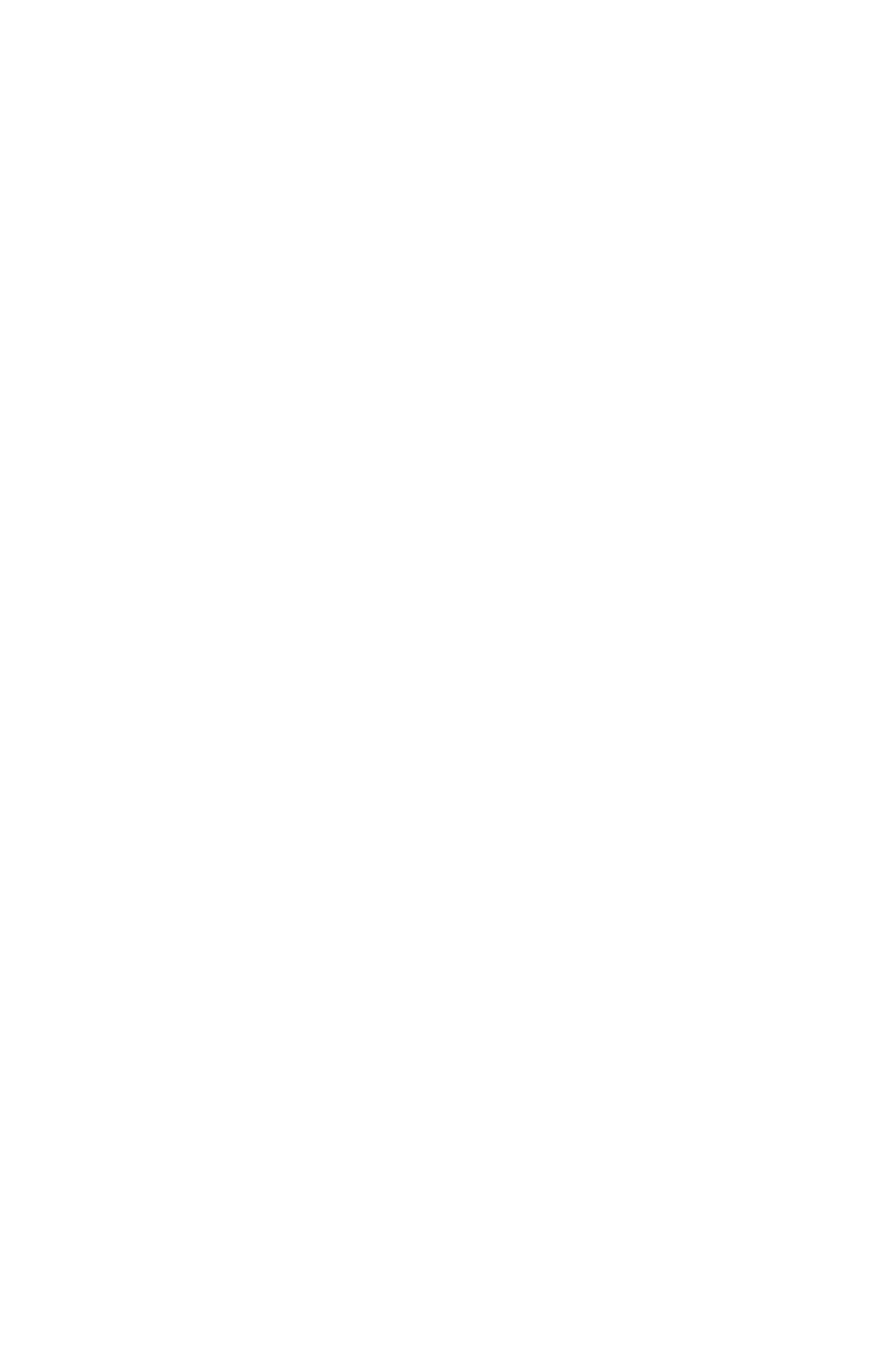### WALKING MINDFULLY

6

Walking '*joṅgrom*' <sup>1</sup> is a practice of concentrated walking whereby you're with the movement of your feet. You bring your attention to the walking of the body from the beginning of the path to the end, turning around, and the body standing. Then there arises the intention to walk, and then the walking. Note the middle of the path and the end, stopping, turning, standing: the points for composing the mind when the mind starts wandering every which way. You can plan a revolution or something while walking *joṅgrom* if you're not careful! How many revolutions have been plotted during *joṅgrom* walking …? So, rather than doing things like that, we use this time to concentrate on what's actually going on. These aren't fantastic sensations, they're so ordinary that we

<sup>1</sup> *Joṅgrom* (Thai): pacing to and fro on a straight path.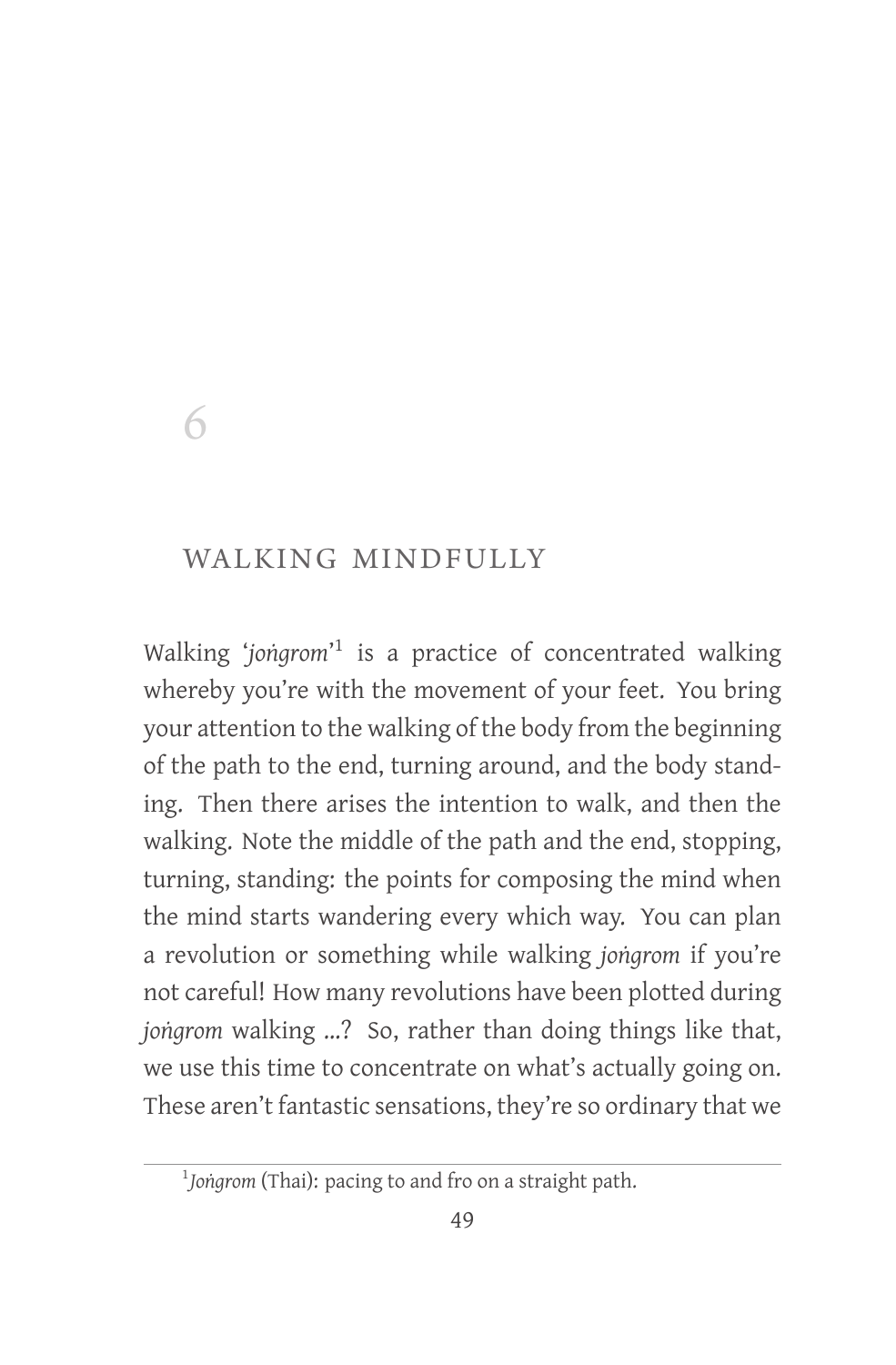don't really notice them. Now notice that it takes an effort to really be aware of things like that.

Now when the mind wanders and you find yourself off in India while you're in the middle of the *joṅgrom* path, then recognise – 'Oh!' You're awakened at that moment. You're awake, so then re-establish your mind on what's actually happening, with the body walking from this place to that. It's a training in patience because the mind wanders all over the place. If in the past you've had blissful moments of walking meditation and you think, 'On the last retreat I did walking *joṅgrom* and I really felt just the body walking. I felt that there was no self and it was blissful, oh, if I can't do that again …' note that desire to attain something according to a memory of some previous happy time. Note that as a condition; that's an obstacle. Give it all up, it doesn't matter whether a moment of bliss comes out of it. Just one step and the next step – that's all there is to it, a letting go, a being content with very little, rather than trying to attain some blissful state that you might have had at some time while doing this meditation. The more you try, the more miserable your mind becomes, because you're following the desire to have some lovely experience according to a memory. Be content with the way it is now, whatever it is. Be peaceful with the way it is at this moment, rather than rushing around trying to do something now to get some state that you want.

One step at a time – notice how peaceful walking meditation is when all you have to do is be with one step. But if you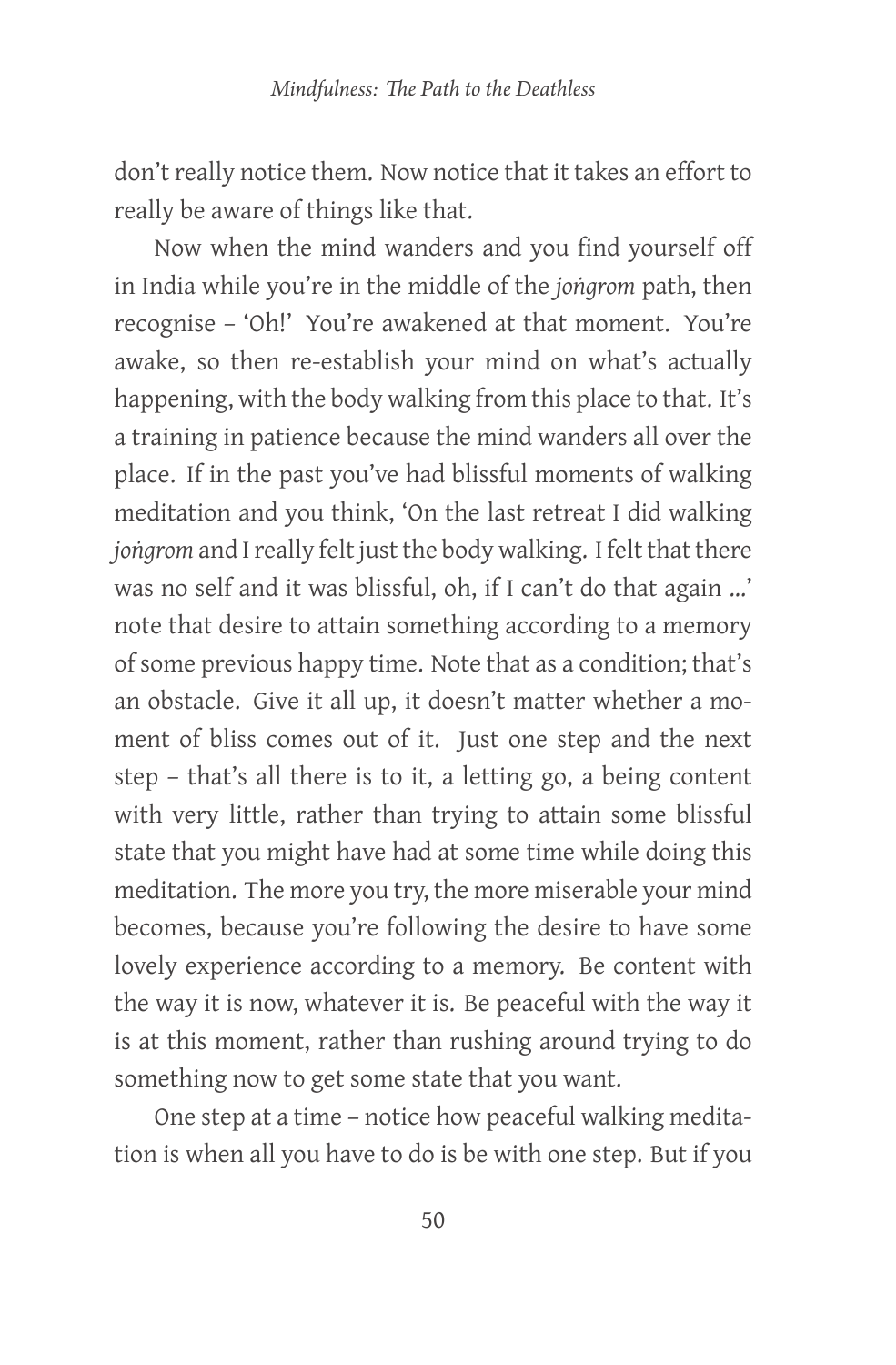think you've got to develop samādhi from this walking practice, and your mind goes all over the place, what happens? 'I can't stand this walking meditation, get no peace out of it, I've been practising trying to get this feeling of walking without anybody walking and my mind just wanders everywhere' – because you don't understand how to do it yet, your mind is idealising, trying to get something, rather than just being. When you're walking, all you have to do is walk. One step, next step – simple … But it is not easy, is it? The mind is carried away, trying to figure out what you should be doing, what's wrong with you and why you can't do it.

But in the monastery what we do is to get up in the morning, do the chanting, meditate, sit, clean the monastery, do the cooking, sit, stand, walk, work; whatever, just take it as it comes, one thing at a time. So, being with the way things are is non-attachment, that brings peacefulness and ease. Life changes and we can watch it change, we can adapt to the changing nature of the sensory world, whatever it is. Whether it's pleasant or unpleasant, we can always endure and cope with life, no matter what happens to us. If we realise the truth, we realise inner peacefulness.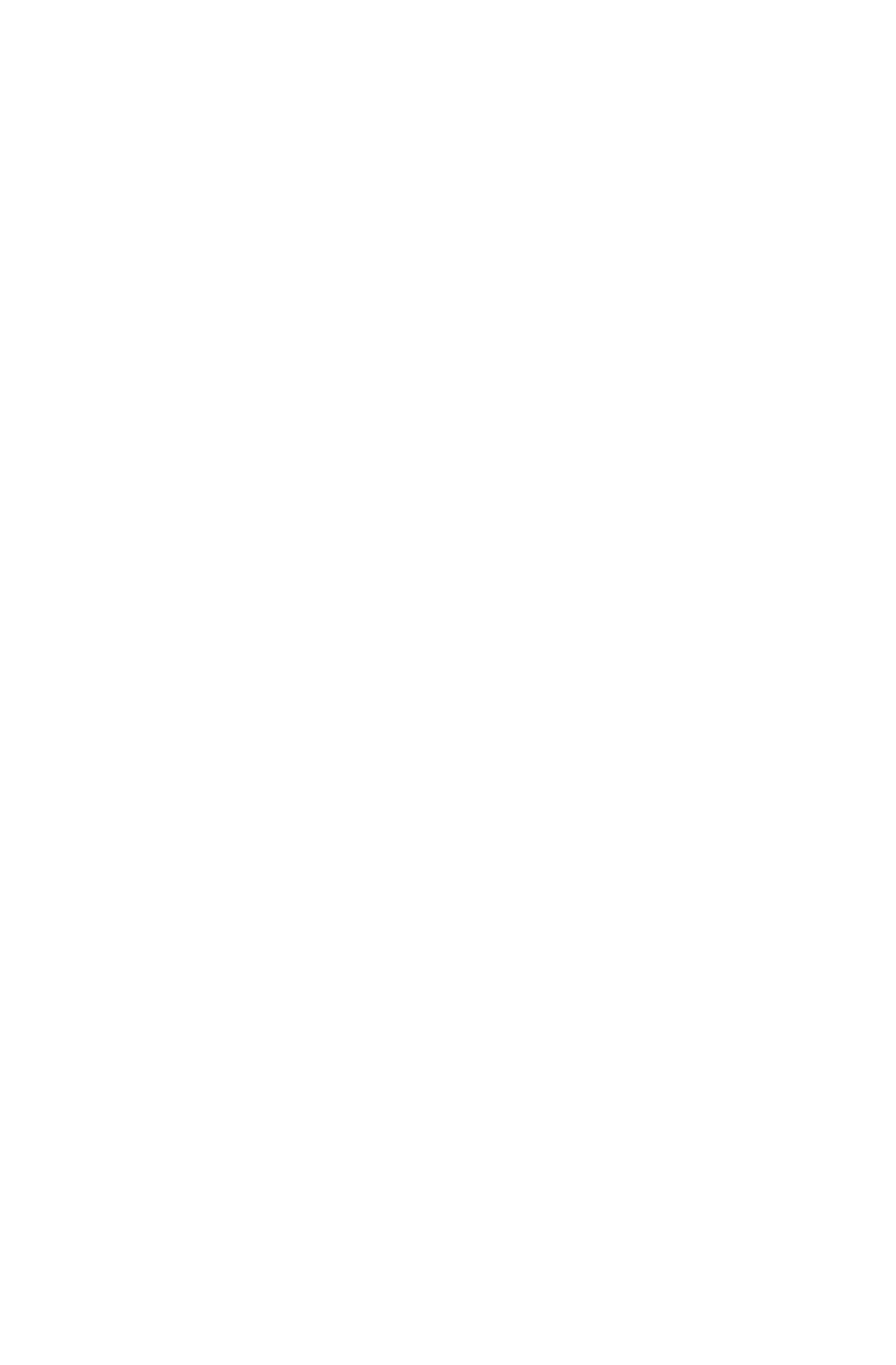### KINDNESS

7

In English the word 'love' often refers to 'something that I like.' For example, 'I love sticky rice,' 'I love sweet mango.' We really mean we like it. Liking is being attached to something such as food which we really like or enjoy eating. We don't love it. Mettā means you love your enemy; it doesn't mean you like your enemy. If somebody wants to kill you and you say, 'I like them,' that is silly! But we can love them, meaning that we can refrain from unpleasant thoughts and vindictiveness, from any desire to hurt them or annihilate them. Even though you might not like them – they are miserable, wretched people – you can still be kind, generous and charitable towards them. If some drunk came into this room who was foul and disgusting, ugly and diseased, and there was nothing one could be attracted to in him – to say,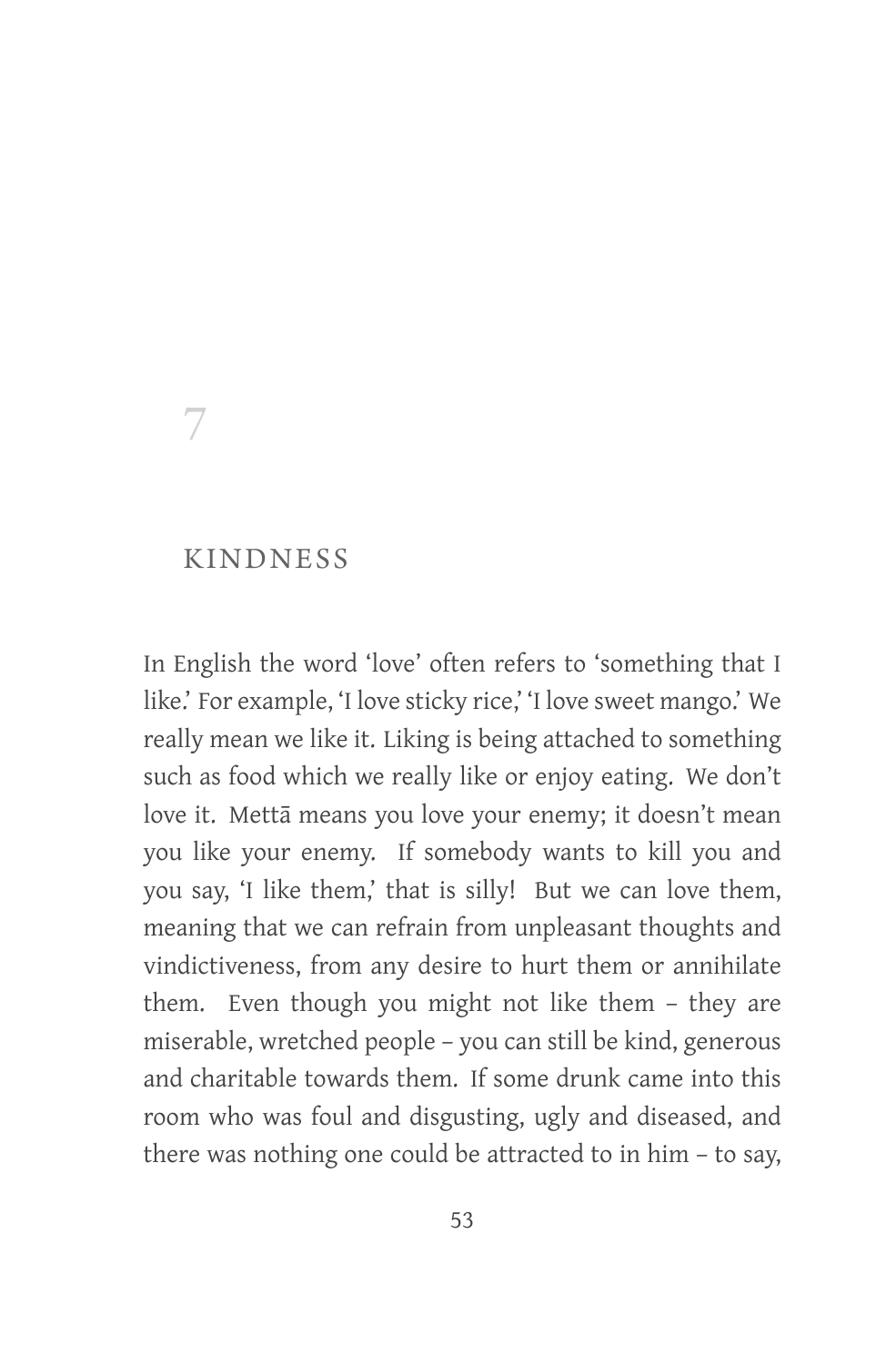'I like this man' would be ridiculous. But one could love him, not dwell in aversion, not be caught up in reactions to his unpleasantness. That's what we mean by mettā.

Sometimes there are things one doesn't like about oneself, but mettā means not being caught up in the thoughts we have, the attitudes, the problems, the thoughts and feelings of the mind. So it becomes an immediate practice of being very mindful. To be mindful means to have mettā towards the fear in your mind, or the anger, or the jealousy. Mettā means not creating problems around existing conditions, allowing them to fade away, to cease. For example, when fear comes up in your mind, you can have mettā for the fear – meaning that you don't build up aversion to it, you can just accept its presence and allow it to cease.

You can also minimise the fear by recognising that it is the same kind of fear that everyone has, that animals have. It's not my fear, it's not a person's, it's an impersonal fear. We begin to have compassion for other beings when we understand the suffering involved in reacting to fear in our own lives – the pain, the physical pain of being kicked, when somebody kicks you. That kind of pain is exactly the same kind of pain that a dog feels when he's being kicked, so you can have mettā for the pain, meaning a kindness and a patience of not dwelling in aversion. We can work with mettā internally, with all our emotional problems: you think, 'I want to get rid of it, it's terrible.' That's a lack of mettā for yourself, isn't it? Recognise the desire-to-get-rid-of! Don't dwell in aversion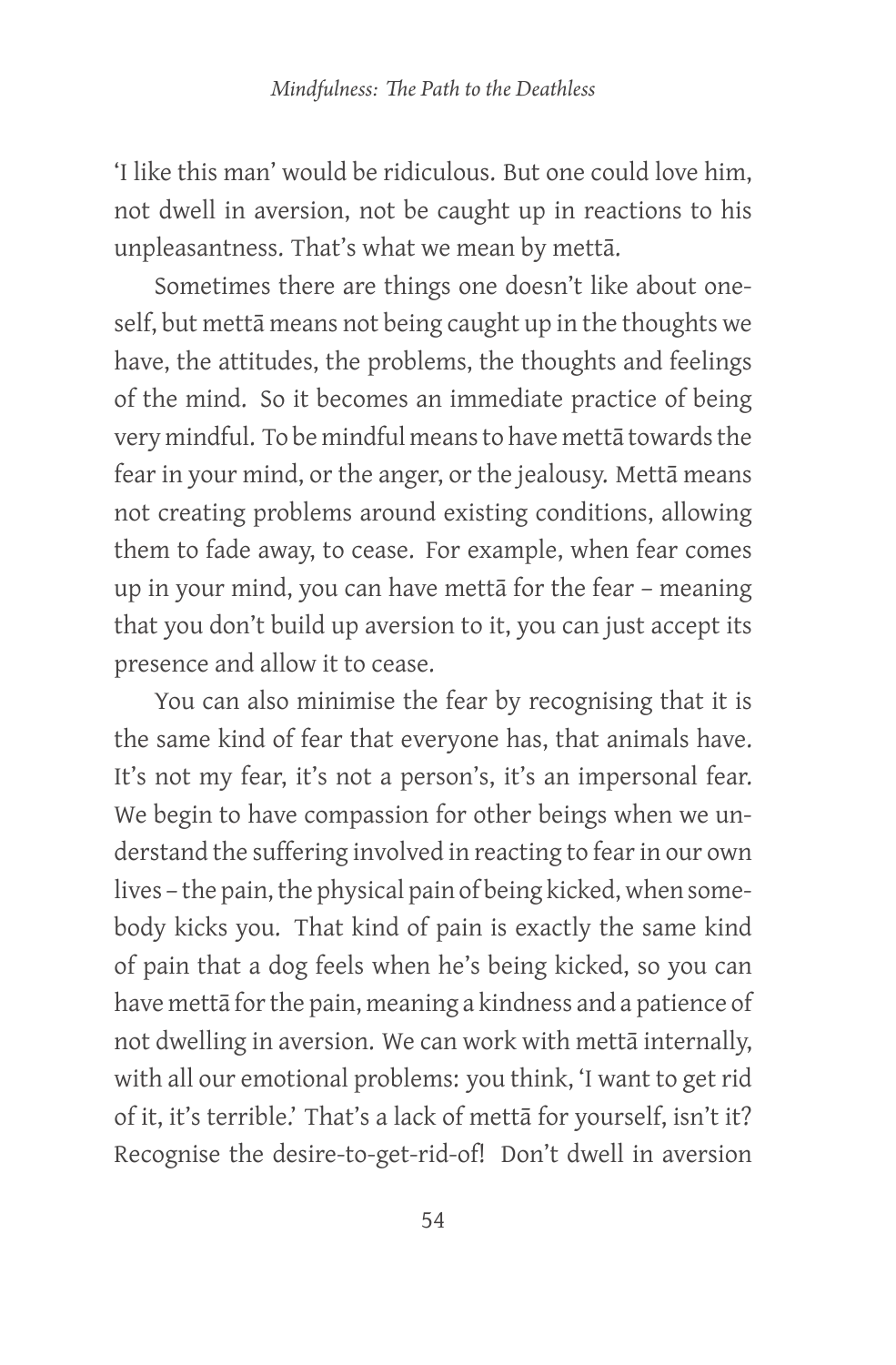#### *Kindness*

for existing emotional conditions. You don't have to pretend to feel approval of your faults. You don't think, 'I like my faults.' Some people are foolish enough to say, 'My faults make me interesting. I'm a fascinating personality because of my weaknesses.' Mettā is not conditioning yourself to believe that you like something that you don't like at all, it is just not dwelling in aversion. It's easy to feel mettā towards something you like – pretty little children, good looking people, pleasant mannered people, little puppies, beautiful flowers – we can feel mettā for ourselves when we're feeling good: 'I am feeling happy with myself now.' When things are going well it's easy to feel kind towards that which is good and pretty and beautiful. At this point we can get lost. Mettā isn't just good wishes, lovely sentiments, high-minded thoughts, it's always very practical.

If you're being very idealistic, and you hate someone, then you feel, 'I shouldn't hate anyone. Buddhists should have mettā for all living beings. I should love everybody. If I'm a good Buddhist then I should like everybody.' All that comes from impractical idealism. Have mettā for the aversion you feel, for the pettiness of the mind, the jealousy, envy – meaning peacefully co-existing, not creating problems, not making it difficult nor creating problems out of the difficulties that arise in life, within our minds and bodies.

In London, I used to get very upset when travelling on the underground. I used to hate it, those horrible underground stations with ghastly advertising posters and great crowds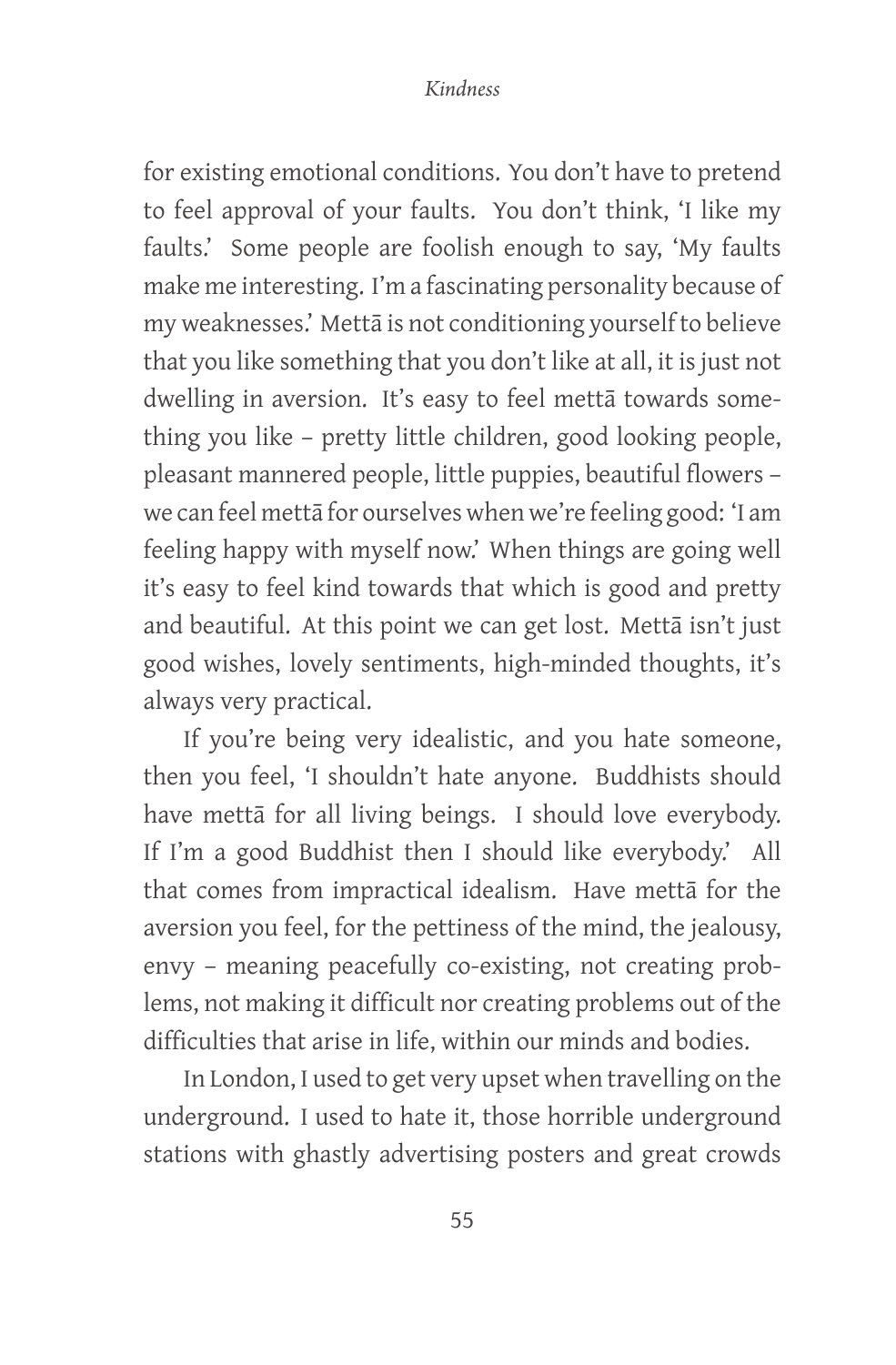of people on those dingy, grotty trains which roar along the tunnels. I used to feel a total lack of mettā. I used to feel so averse to it all, then I decided to practise being patient and kind while travelling on the London Underground. Then I began to really enjoy it, rather than dwelling in resentment. I began to feel kindly towards the people there. The aversion and the complaining all disappeared – totally.

When you feel aversion towards somebody, you can notice the tendency to start adding to it, 'He did this and he did that, and he's this way and he shouldn't be that way.' Then when you really like somebody, 'He can do this and he can do that. He's good and kind.' But if someone says, 'That person's really bad!' you feel angry. If you hate somebody and someone else praises him, you also feel angry. You don't want to hear how good your enemy is. When you are full of anger, you can't imagine that someone you hate may have some virtuous qualities; even if they do have some good qualities, you can never remember any of them. You can only remember all the bad things. When you like somebody, even his faults can be endearing – 'harmless little faults.'

So recognise this in your own experience; observe the force of like and dislike. Practising patience and kindness is a very useful and effective instrument for dealing with all the petty trivia which the mind builds up around unpleasant experience. Mettā is also a very useful method for those who have discriminative, very critical minds. They can see only the faults in everything, but they never look at themselves,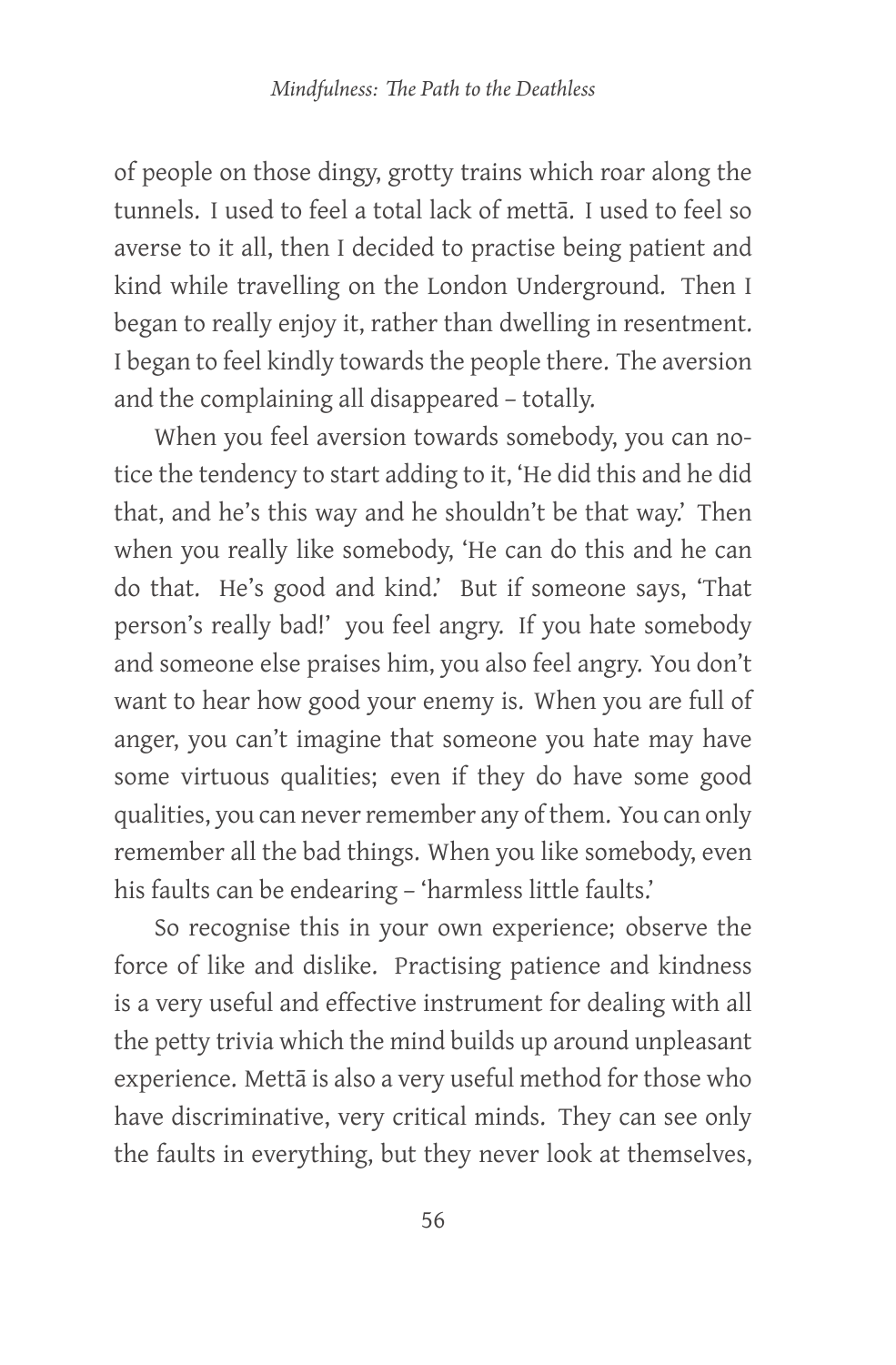they only see what's 'out there.'

It is now very common to always be complaining about the weather or the government. Personal arrogance gives rise to these really nasty comments about everything; or you start talking about someone who isn't there, ripping them apart, quite intelligently, and quite objectively. You are so analytical, you know exactly what that person needs, what they should do and what they should not do, and why they're this way and that. Very impressive to have such a sharp, critical mind and know what they ought to do. You are, of course, saying, 'Really, I'm much better than they are.'

But with mettā, you are not blinding yourself to the faults and flaws in everything. You are just peacefully co-existing with them. You are not demanding that it be otherwise. So mettā sometimes needs to overlook what's wrong with yourself and everyone else – it doesn't mean that you don't notice those things, it means that you don't develop problems around them. You stop that kind of indulgence by being kind and patient – peacefully co-existing.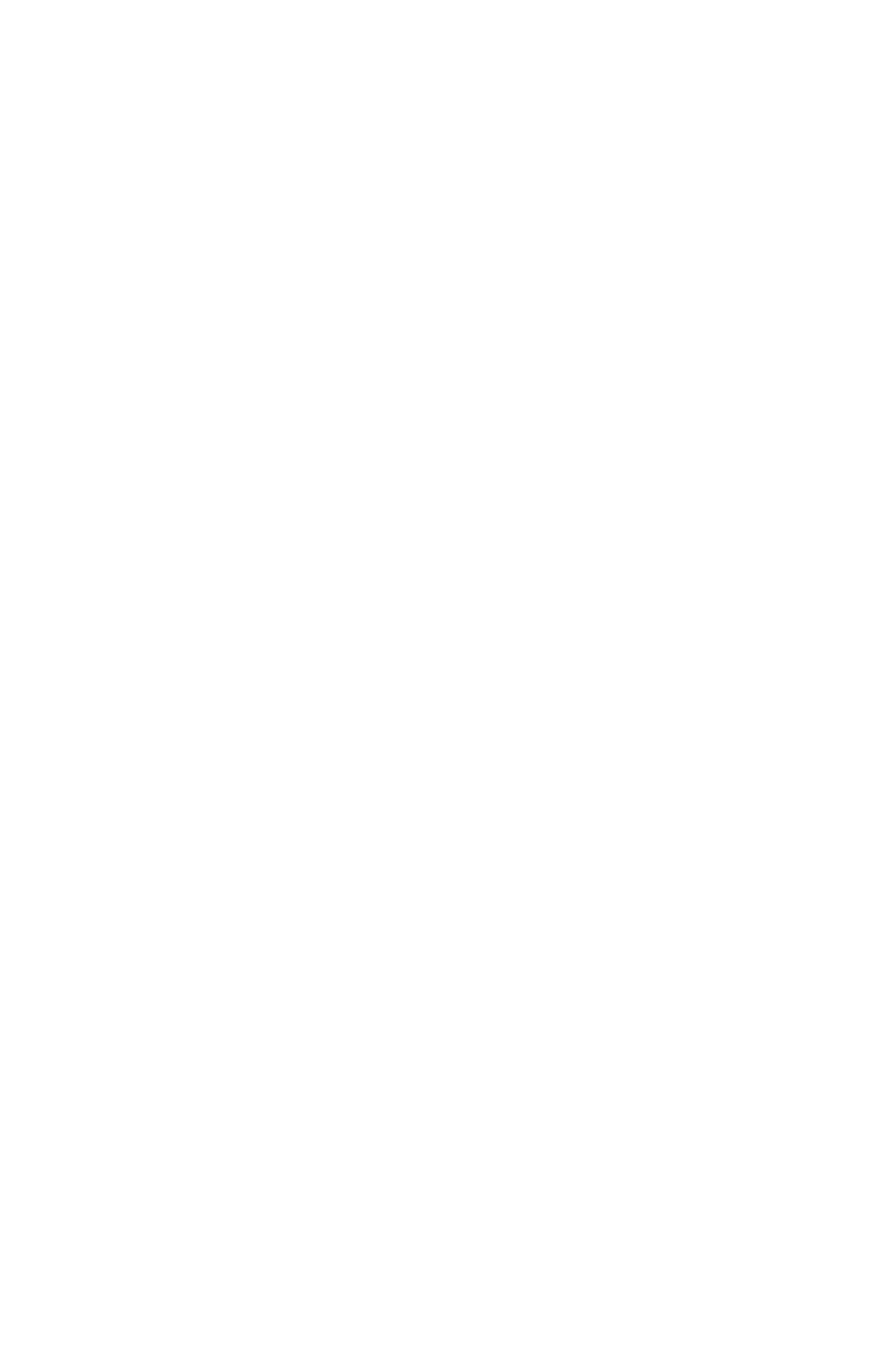# 8

## MINDFULNESS OF THE ORDINARY

Now for the next hour we'll do the walking practice, using the motion of walking as the object of concentration, bringing your attention to the movement of your feet, and the pressure of the feet touching the ground. You can use the mantra 'Buddho' for that also – 'Bud' for the right, '-dho' for the left, using the span of the *joṅgrom* path. See if you can be fully with, fully alert to the sensation of walking from the beginning of the *joṅgrom* path to the end. Use an ordinary pace, then you can slow it down or speed it up accordingly. Develop a normal pace, because our meditation moves around the ordinary things rather than the special. We use the ordinary breath, not a special 'breathing practice'; the sitting posture rather than standing on our heads; normal walking rather than running, jogging or walking methodically slowly – just a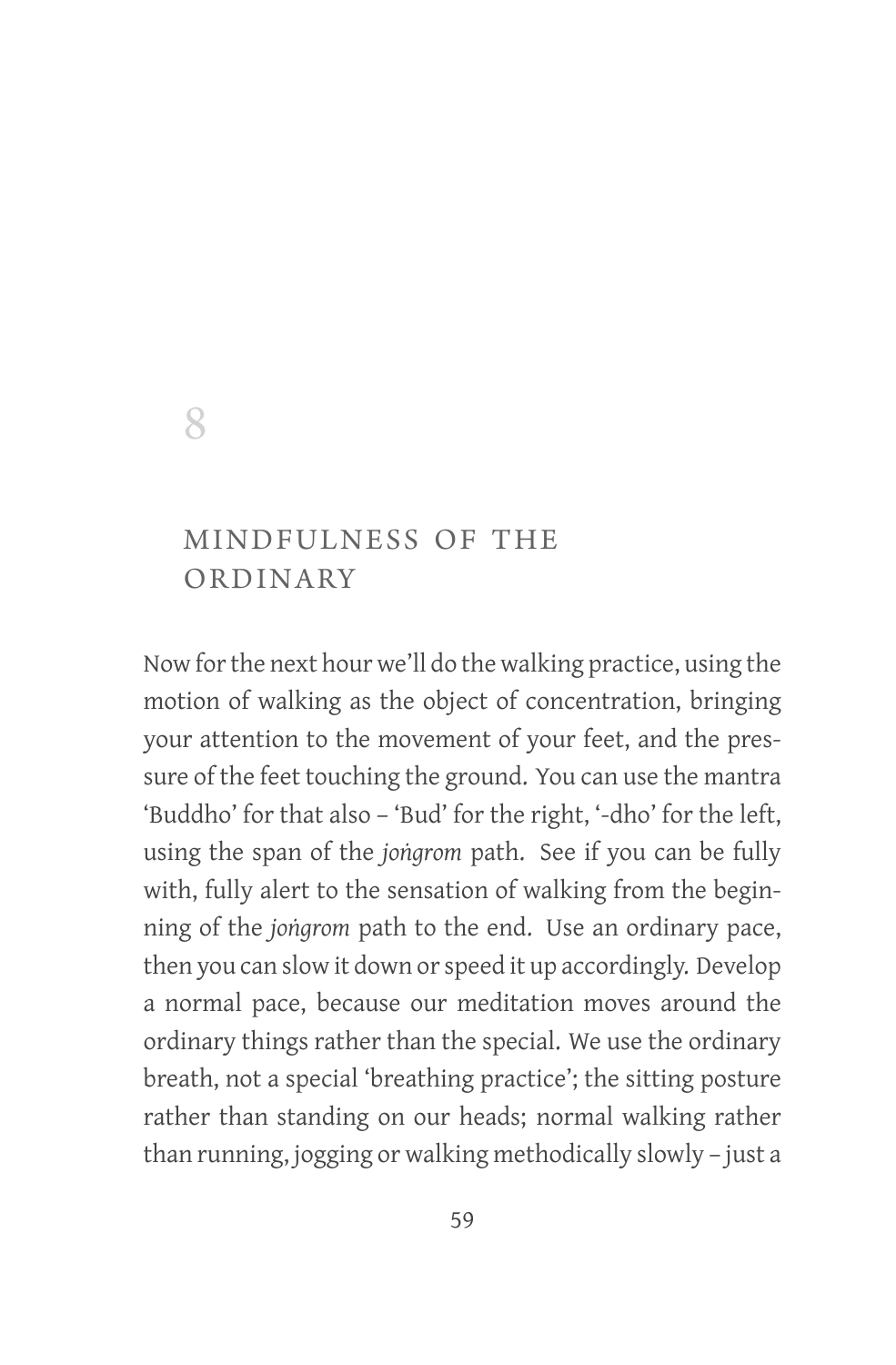relaxed pace. We're practising around what's most ordinary, because we take it for granted. But now we're bringing our attention to all the things we've taken for granted and never noticed, such as our own minds and bodies. Even doctors trained in physiology and anatomy are not really with their bodies. They sleep with their bodies, they're born with their bodies, they grow old, have to live with them, feed them, exercise them and yet they'll tell you about a liver as if it was on a chart. It's easier to look at a liver on a chart than to be aware of your own liver, isn't it? So we look at the world as if somehow we aren't a part of it and what's most ordinary, what's most common we miss, because we're looking at what's extraordinary.

Television is extraordinary. They can put all kinds of fantastic adventurous romantic things on the television. It's a miraculous thing, so it's easy to concentrate on. You can get mesmerised by the 'telly.' Also, when the body becomes extraordinary, say it becomes very ill, or very painful, or it feels ecstatic or wonderful feelings go through it, we notice that! But just the pressure of the right foot on the ground, just the movement of the breath, just the feeling of your body sitting on the seat when there's not any kind of extreme sensation – those are the things we're awakened to now. We're bringing our attention to the way things are for an ordinary life.

When life becomes extreme, or extraordinary, then we find we can cope with it quite well. Pacifists and conscientious objectors are often asked this famous question: 'You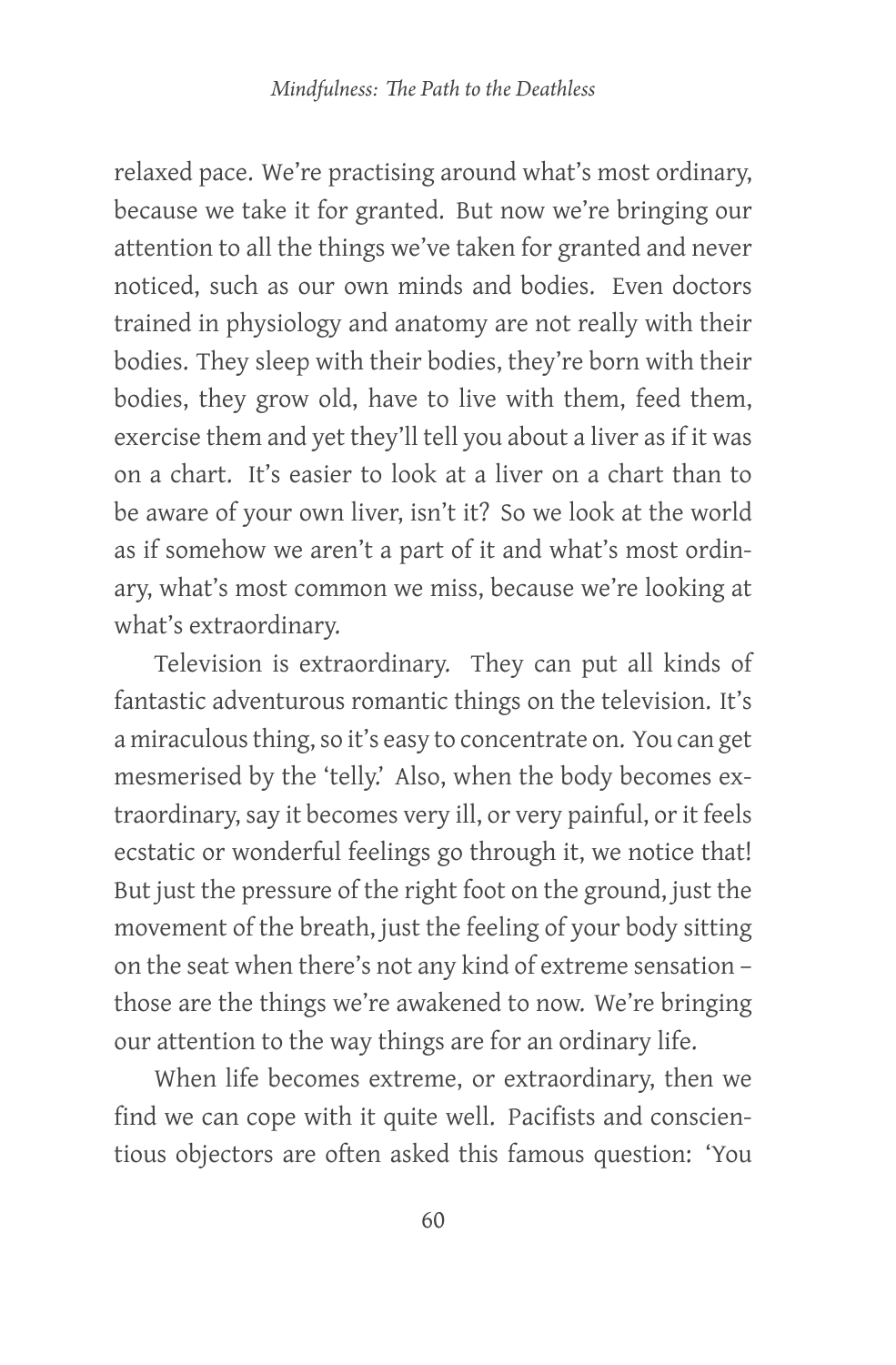don't believe in violence, so what would you do if a maniac was attacking your mother?' That's something that I think most of us have never had to worry about very much! It's not the kind of ordinary daily occurrence in one's life. But if such an extreme situation did arise, I'm sure we would do something that would be appropriate. Even the nuttiest person can be mindful in extreme situations. But in ordinary life when there isn't anything extreme going on, when we're just sitting here, we can be completely nutty, can't we? It says in the *Pāṭimokkha* discipline that we monks shouldn't hit anyone. So then I sit here worrying about what I would do if a maniac attacks my mother. I've created a great moral problem in an ordinary situation, when I'm sitting here and my mother isn't even here. In all these years there hasn't been the slightest threat to my mother's life from maniacs (from California drivers, yes!) Great moral questions we can answer easily in accordance with time and place if, now, we're mindful of this time and this place.

So we're bringing attention to the ordinariness of our human condition; the breathing of the body; the walking from one end of the *joṅgrom* path to the other; and to the feelings of pleasure and pain. As we go on in the retreat, we examine absolutely everything, watch and know everything as it is. This is our practice of vipassanā – to know things as they are, not according to some theory or some assumption we make about them.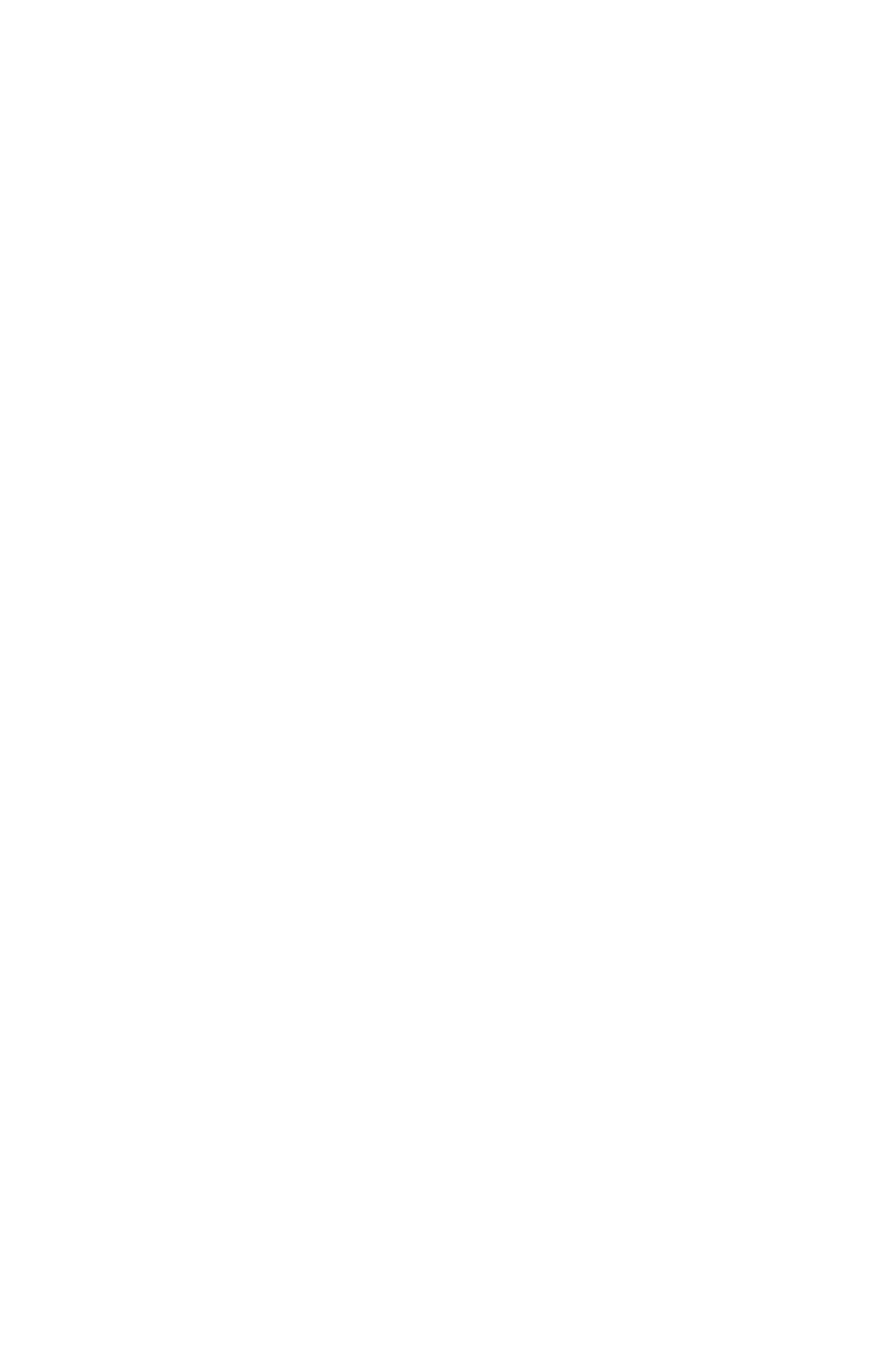### LISTENING TO THOUGHT

9

In opening the mind, or 'letting go,' we bring attention to one point on just watching, or being the silent witness who is aware of what comes and goes. With this vipassanā, we're using the three characteristics of *anicca* (change), *dukkha* (unsatisfactoriness), *anattā* (not-self) to observe mental and physical phenomena. We're freeing the mind from blindly repressing, so if we become obsessed with any trivial thoughts or fears, or doubts, worries or anger, we don't need to analyse them. We don't have to figure out why we have it, but just make it fully conscious.

If you're really frightened of something, be consciously frightened. Don't just back away from it, but notice that tendency to try to get rid of it. Bring up fully what you're frightened of, think it out quite deliberately, and listen to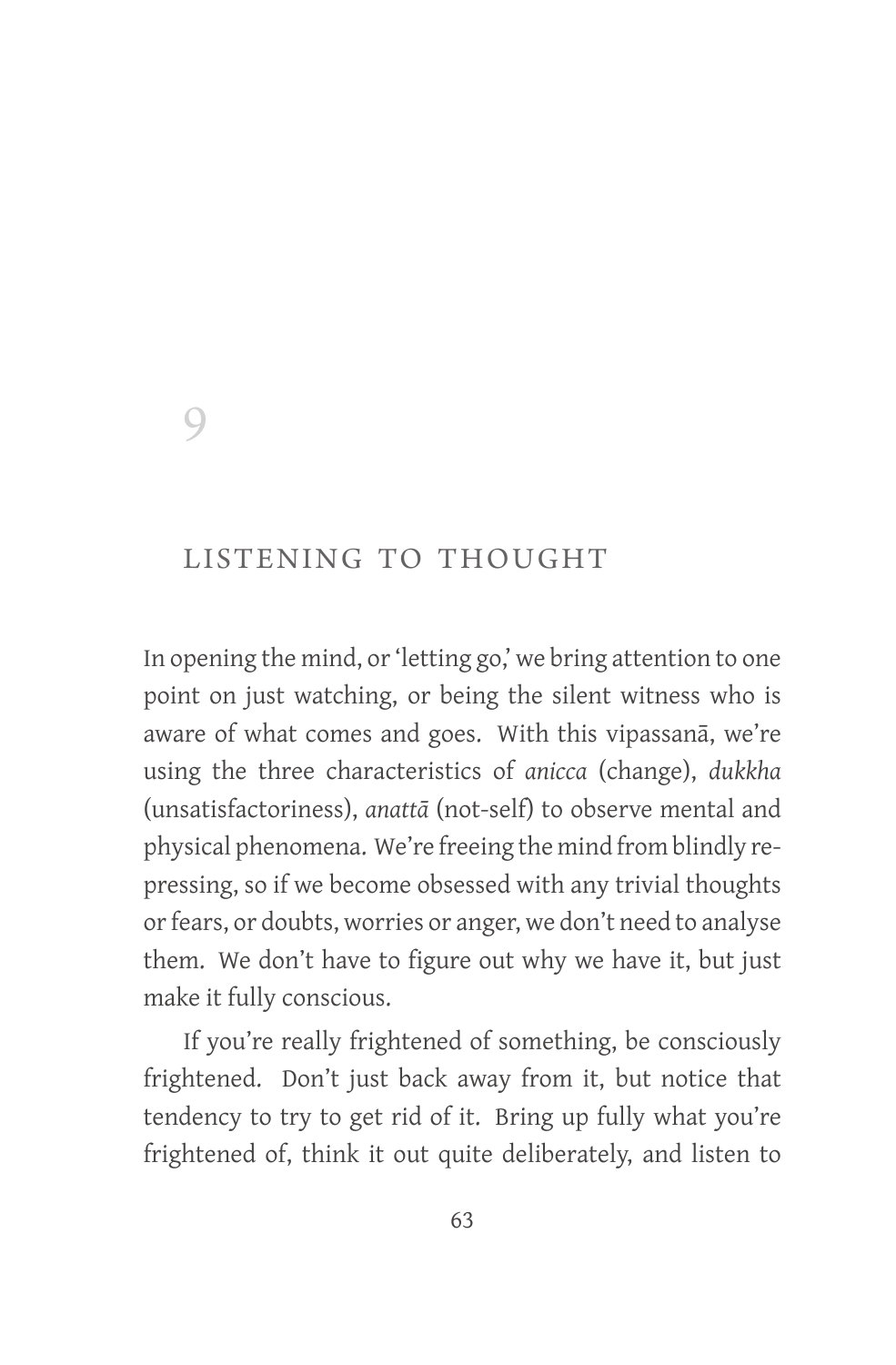your thinking. This is not to analyse, but just to take fear to its absurd end, where it becomes so ridiculous you can start laughing at it. Listen to desire, the mad 'I want this, I want that, I've got to have, I don't know what I'll do if I don't have this, and I want that …' Sometimes the mind can just scream away, 'I want this!' – and you can listen to that.

I was reading about confrontations, where you scream at each other and that kind of thing, say all the repressed things in your mind; this is a kind of catharsis, but it lacks wise reflection. It lacks the skill of listening to that screaming as a condition, rather than just as a kind of 'letting oneself go,' and saying what one really thinks. It lacks that steadiness of mind, which is willing to endure the most horrible thoughts. In this way, we're not believing that those are personal problems, but instead taking fear and anger, mentally, to an absurd position, to where they're just seen as a natural progression of thoughts. We're deliberately thinking all the things we're afraid of thinking, not just out of blindness, but actually watching and listening to them as conditions of the mind, rather than personal failures or problems.

So, in this practice now, we begin to let things go. You don't have to go round looking for particular things, but when things which you feel obsessed with keep arising, bothering you, and you're trying to get rid of them, then bring them up even more. Deliberately think them out and listen, like you're listening to someone talking on the other side of the fence, some gossipy old fish-wife: 'We did this, and we did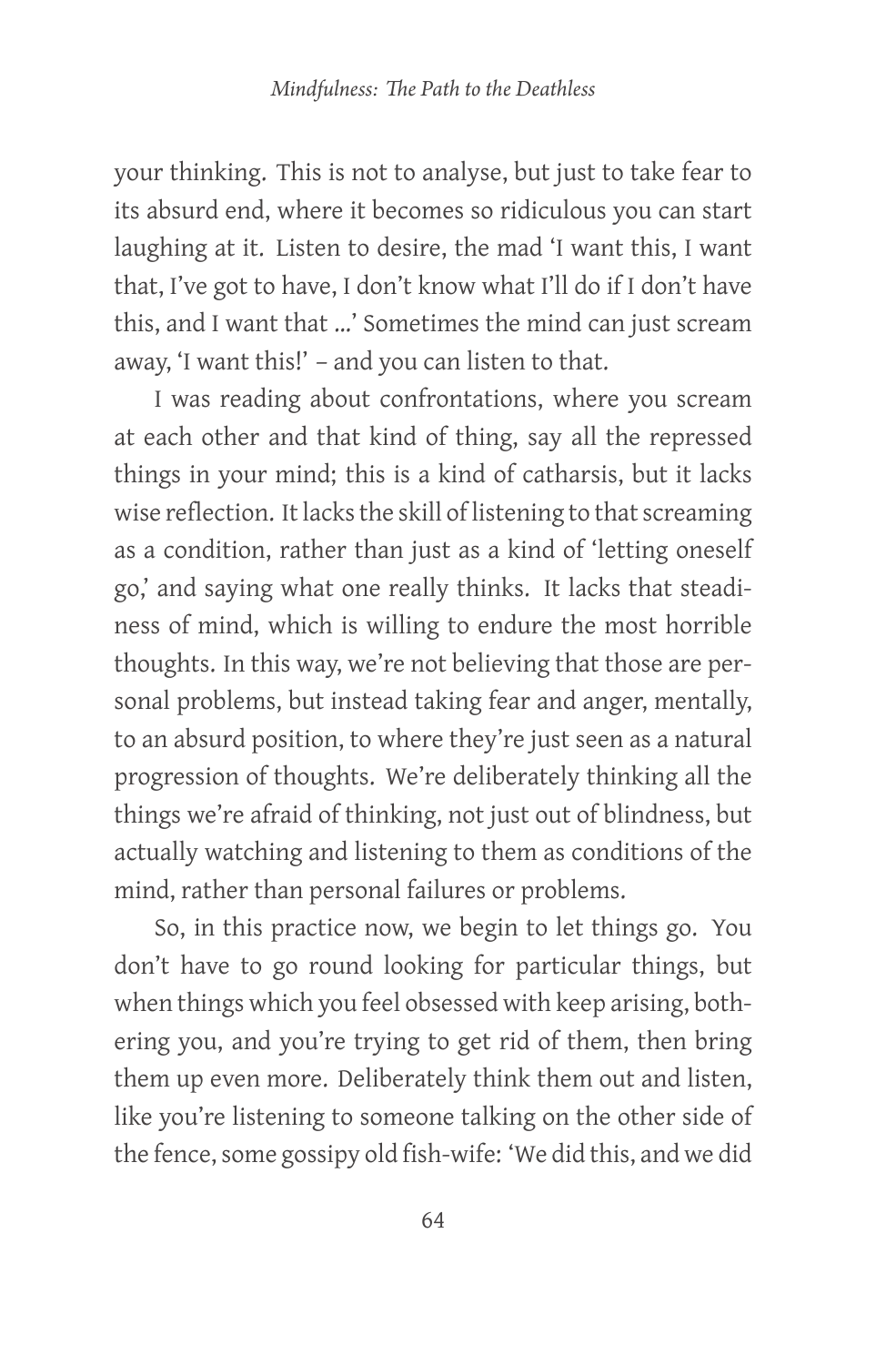that, and then we did this and then we did that …' and this old lady just goes rambling on! Now, practise just listening to it here as a voice, rather than judging it, saying, 'No, no, I hope that's not me, that's not my true nature,' or trying to shut her up and saying, 'Oh, you old bag, I wish you'd go away!' We all have that, even I have that tendency. It's just a condition of nature, isn't it? It's not a person. So, this nagging tendency in us – 'I work so hard, nobody is ever grateful' – is a condition, not a person. Sometimes when you're grumpy, nobody can do anything right – even when they're doing it right, they're doing it wrong. That's another condition of the mind, it's not a person. The grumpiness, the grumpy state of mind is known as a condition: *anicca* – it changes; *dukkha* – it is not satisfactory; *anattā* – it is not a person. There's the fear of what others will think of you if you come in late: you've overslept, you come in, and then you start worrying about what everyone's thinking of you for coming in late – 'They think I'm lazy.' Worrying about what others think is a condition of the mind. Or we're always here on time, and somebody else comes in late, and we think, 'They always come in late, can't they ever be on time!' That also is another condition of the mind.

I'm bringing this up into full consciousness, these trivial things, which you can just push aside because they are trivial, and one doesn't want to be bothered with the trivialities of life; but when we don't bother, then all that gets repressed, so it becomes a problem. We start feeling anxiety, feeling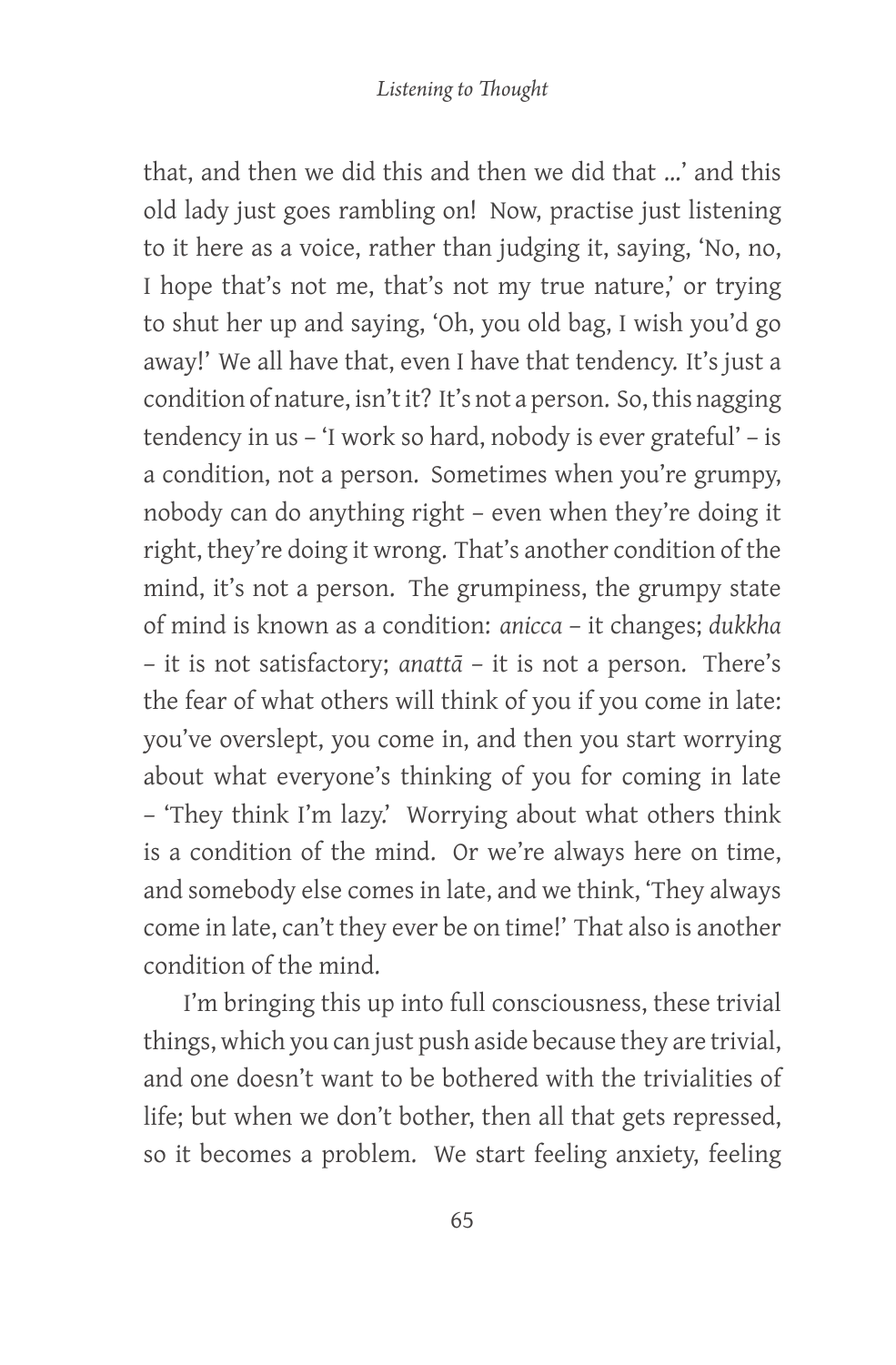aversion to ourselves or to other people, or depressed; all this comes from refusing to allow conditions, trivialities, or horrible things to become conscious.

Then there is the doubting state of mind, never quite sure what to do: there's fear and doubt, uncertainty and hesitation. Deliberately bring up that state of never being sure, just to be relaxed with that state of where the mind is when you're not grasping hold of any particular thing. 'What should I do, should I stay or should I go, should I do this or should I do that, should I do *ānāpānasati* or should I do vipassanā?' Look at that. Ask yourself questions that can't be answered, like 'Who am I?' Notice that empty space before you start thinking it – 'who?' – just be alert, just close your eyes, and just before you think 'who,' just look, the mind's quite empty, isn't it? Then, 'Who-am-I?,' and then the space after the question mark. That thought comes and goes out of emptiness, doesn't it? When you're just caught in habitual thinking, you can't see the arising of thought, can you? You can't see, you can only catch thought after you realise you've been thinking; so start deliberately thinking, and catch the beginning of a thought, before you actually think it. You take deliberate thoughts like, 'Who is the Buddha?' Deliberately think that, so that you see the beginning, the forming of a thought, and the end of it, and the space around it. You're looking at thought and concept in a perspective, rather than just reacting to them.

Say you're angry with somebody. You think, 'That's what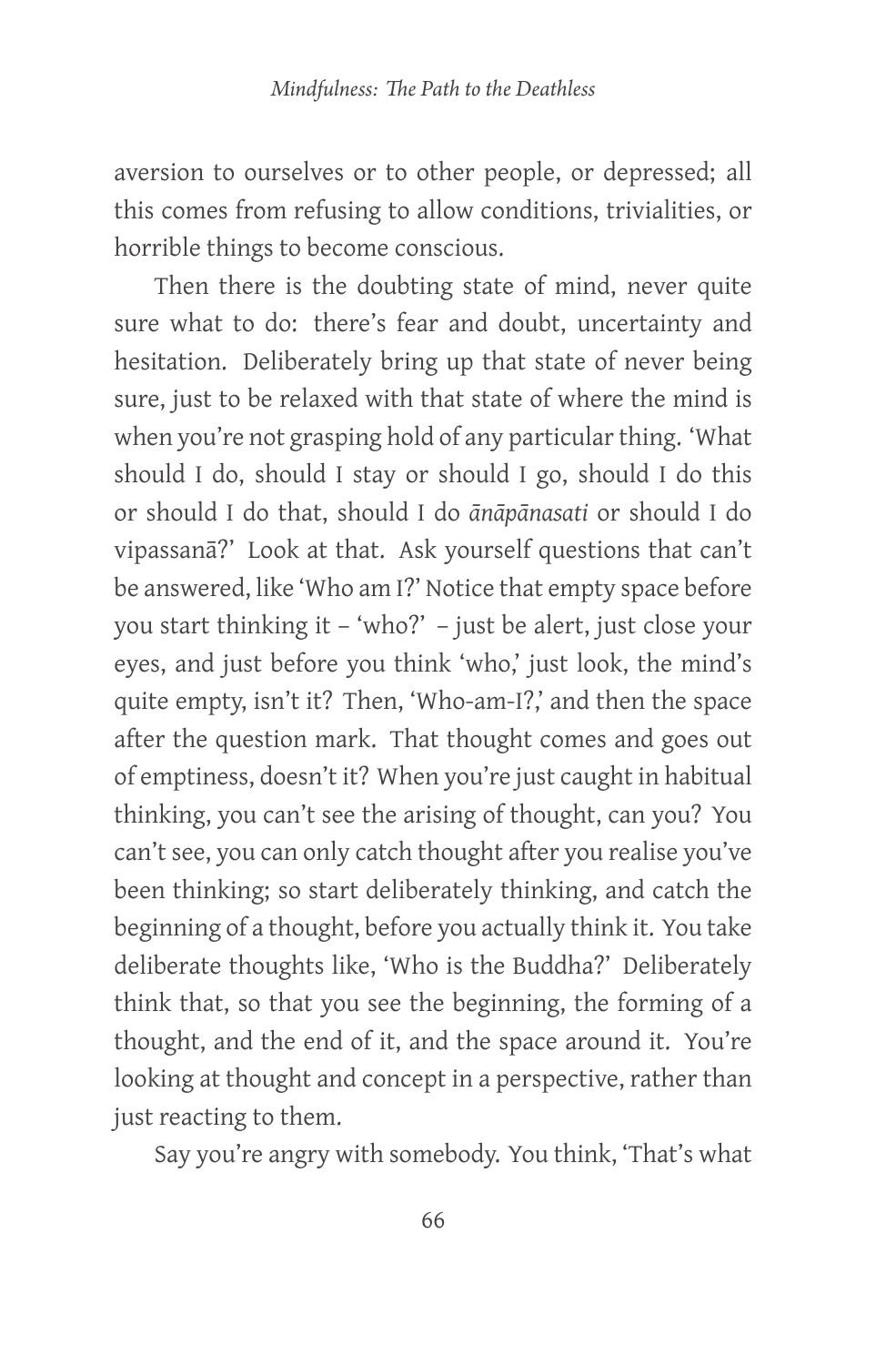he said, he said that and he said this and then he did this and he didn't do that right, and he did that all wrong, he's so selfish … and then you remember what he did to so-and-so, and then …' One thing goes on to the next, doesn't it? You're just caught in this one thing going on to the next, motivated by aversion. So rather than just being caught in that whole stream of associated thoughts, concepts, deliberately think: 'He is the most selfish person I have ever met!' And then note the ending of that thought. 'He's a rotten egg, a dirty rat; he did this and then he did that!' – and then the ending of that. You get to see it all as very funny!

When I first went to Wat Pah Pong, I used to have tremendous anger and aversion arise. I'd just feel so frustrated, sometimes because I never knew what was really happening, and I didn't want to have to conform so much as I had to there. I was just fuming. Ajahn Chah would be going on – he could give two hour talks in Lao – and I'd have a terrible pain in the knees. So I'd have those thoughts: 'Why don't you ever stop talking? I thought Dhamma was simple, why does he have to take two hours to say something?' I'd become very critical of everybody, and then I started reflecting on this and listening to myself, getting angry, being critical, being nasty, resenting, 'I don't want this I don't want that, I don't like this, I don't see why I have to sit here, I don't want to be bothered with this silly thing I don't know …,' on and on. And I kept thinking, 'Is that a very nice person that's saying that? Is that what you want to be like, that thing that's always complaining and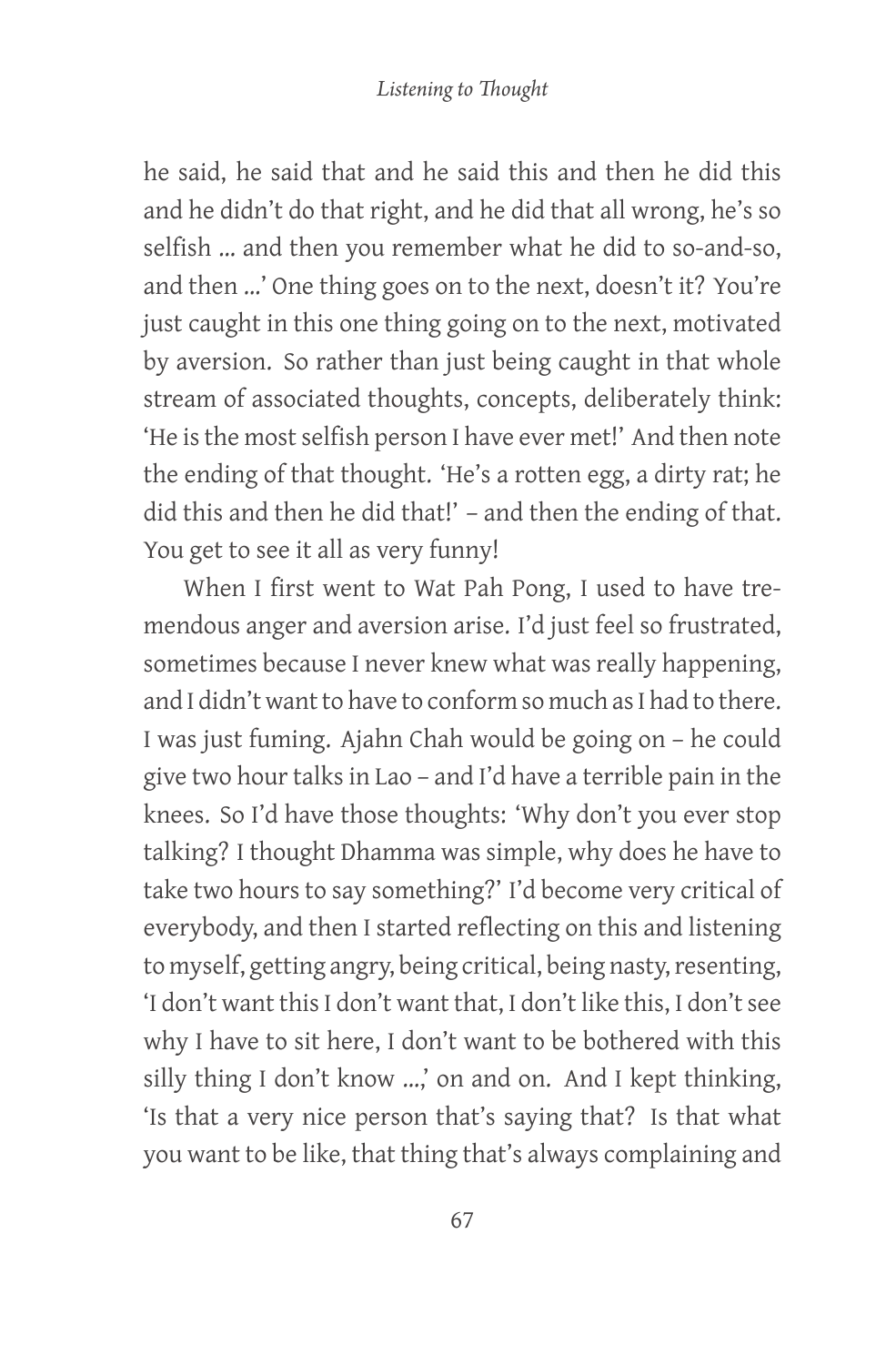criticising, finding fault, is that the kind of person you want to be?' 'No! I don't want to be like that.'

But I had to make it fully conscious to really see it, rather than believe in it. I felt very righteous within myself, and when you feel righteous, and indignant, and you're feeling that they're wrong, then you can easily believe those kinds of thoughts: 'I see no need for this kind of thing, after all, the Buddha said … the Buddha would never have allowed this, the Buddha; I know Buddhism!' Bring it up into conscious form, where you can see it, make it absurd, and then you have a perspective on it and it gets quite amusing. You can see what comedy is about! We take ourselves so seriously, 'I'm such an important person, my life is so terribly important, that I must be extremely serious about it at all moments. My problems are so important, so terribly important; I have to spend a lot of time with my problems because they're so important.' One thinks of oneself somehow as very important, so then think it, deliberately think, 'I'm a Very Important Person, my problems are very important and serious.' When you're thinking that deliberately it sounds silly, because you realise you're not terribly important – none of us are. And the problems we make out of life are trivial things. Some people can ruin their whole lives by creating endless problems, and taking them all so seriously.

If you think of yourself as an important and serious person, then trivial things or foolish things are things that you don't want. If you want to be a good person, and a saintly one,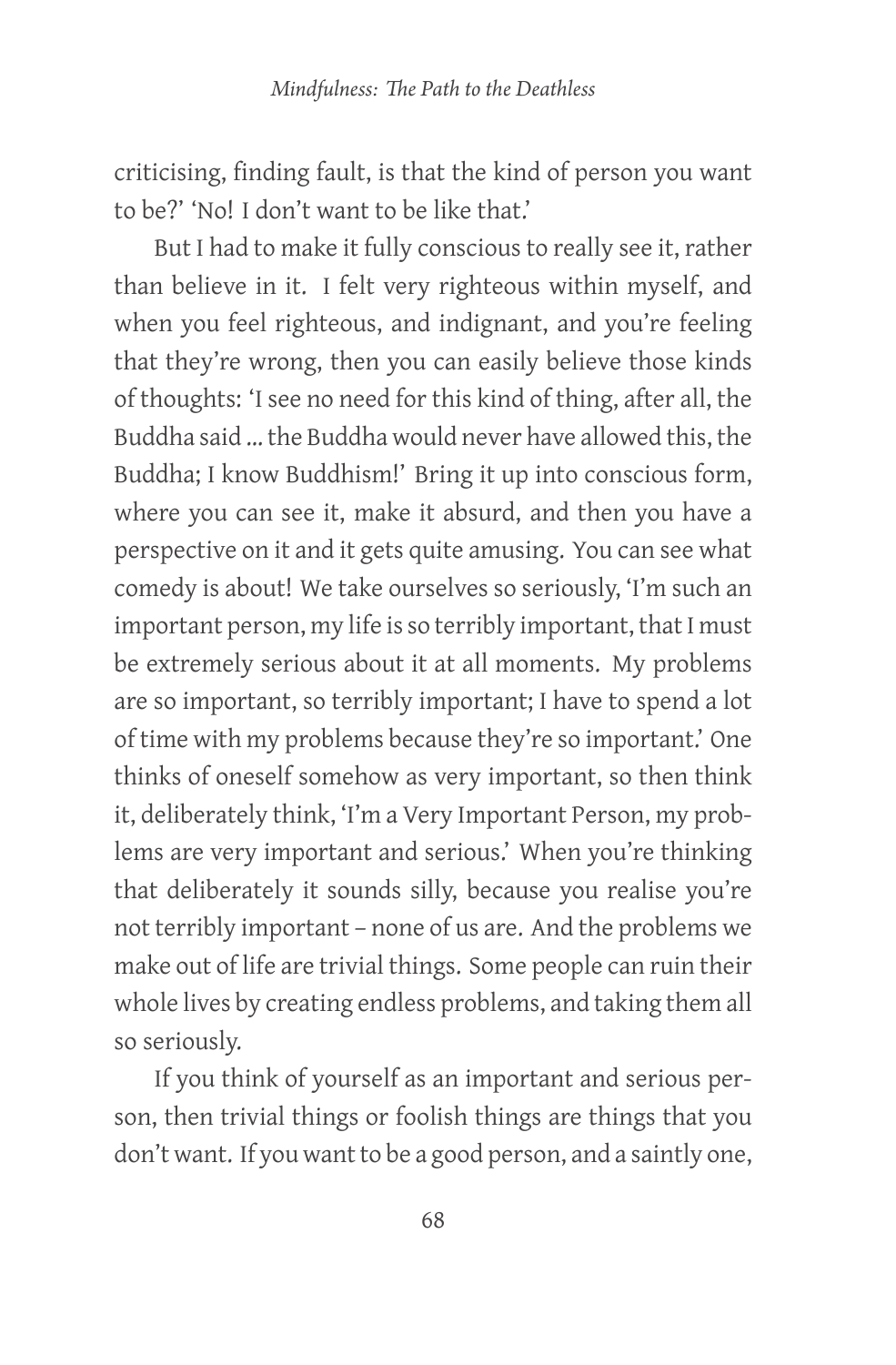then evil conditions are things that you have to repress out of consciousness. If you want to be a loving and generous type of being, then any type of meanness or jealousy or stinginess is something that you have to repress or annihilate in your mind. So whatever you are most afraid of in your life that you might really be, think it out, watch it. Make confessions: 'I want to be a tyrant!' or, 'I want to be a heroin smuggler!' or, 'I want to be a member of the Mafia!' – or whatever it is. We're not concerned with the quality of it any more, but the mere characteristic that it's an impermanent condition; it's unsatisfactory, because there's no point in it that can ever really satisfy you. It comes and it goes, and it's not-self.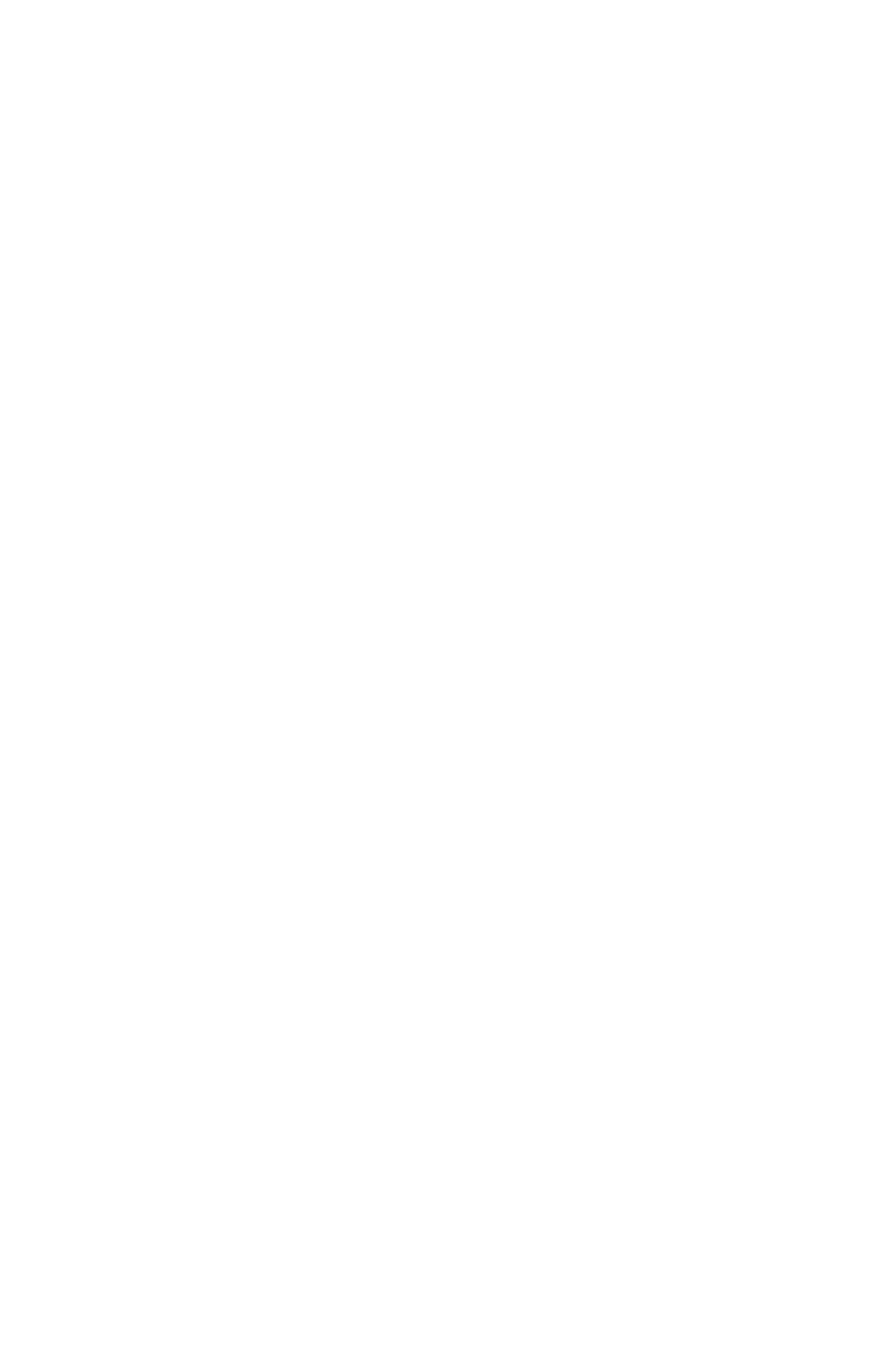# 10

# THE HINDRANCES AND THEIR CESSATION

As we listen inwardly, we begin to recognise the whispering voices of guilt, remorse and desire, jealousy and fear, lust and greed. Sometimes you can listen to what lust says: 'I want, I've got to have, I've got to have, I want, I want!' Sometimes it doesn't even have any object. You can just feel lust with no object, so you find an object. The desire to get something, 'I want something, I want something! I've got to have something, I want …' You can hear that if you listen to your mind. Usually we find an object for lust, such as sex; or we can spend our time fantasising.

Lust may take the form of looking for something to eat, or anything to absorb into, become something, unite with something. Lust is always on the look-out, always seeking for something. It can be an attractive object which is allowable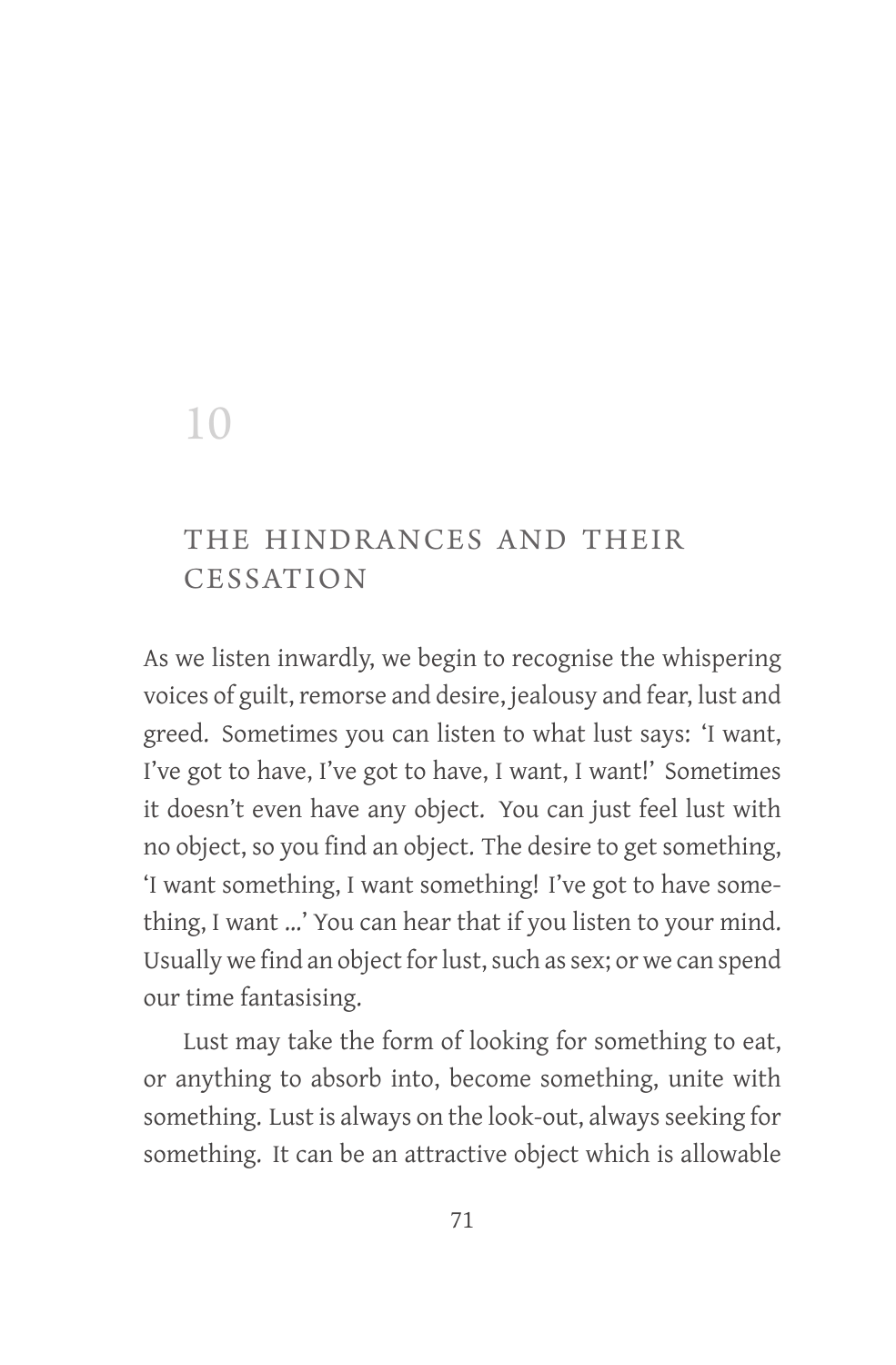for monks, like a nice robe or an alms bowl or some delicious food. You can see the inclination to want it, to touch it, to try and somehow get it, own it, possess it, make it mine, consume. And that's lust, that's a force in nature which we must recognise; not to condemn it and say, 'I'm a terrible person because I have lust!' – because that's another ego reinforcement, isn't it? As if we are not supposed to have any lust, as if there were any human being who didn't experience desire for something!

These are conditions in nature which we must recognise and see; not through condemnation, but through understanding them. So we get to really know the movement in our mind of lust, greed, seeking something – and the desireto-get-rid-of. You can witness that also – wanting to get rid of something you have, or some situation, or pain itself. 'I want to get rid of the pain I have, I want to get rid of my weakness, I want to get rid of dullness, I want to get rid of my restlessness, my lust. I want to get rid of everything that annoys me. Why did God create mosquitoes? I want to get rid of the pests.'

Sensual desire is the first of the hindrances (*nīvaraṇa*). Aversion is the second one; your mind is haunted with not wanting, with petty irritations and resentments, and then you try and annihilate them. So that's an obstacle to your mental vision, that's a hindrance. I'm not saying we should try to get rid of that hindrance – that's aversion – but to know it, to know its force, to understand it as you experience it. Then you recognise the desire to get rid of things in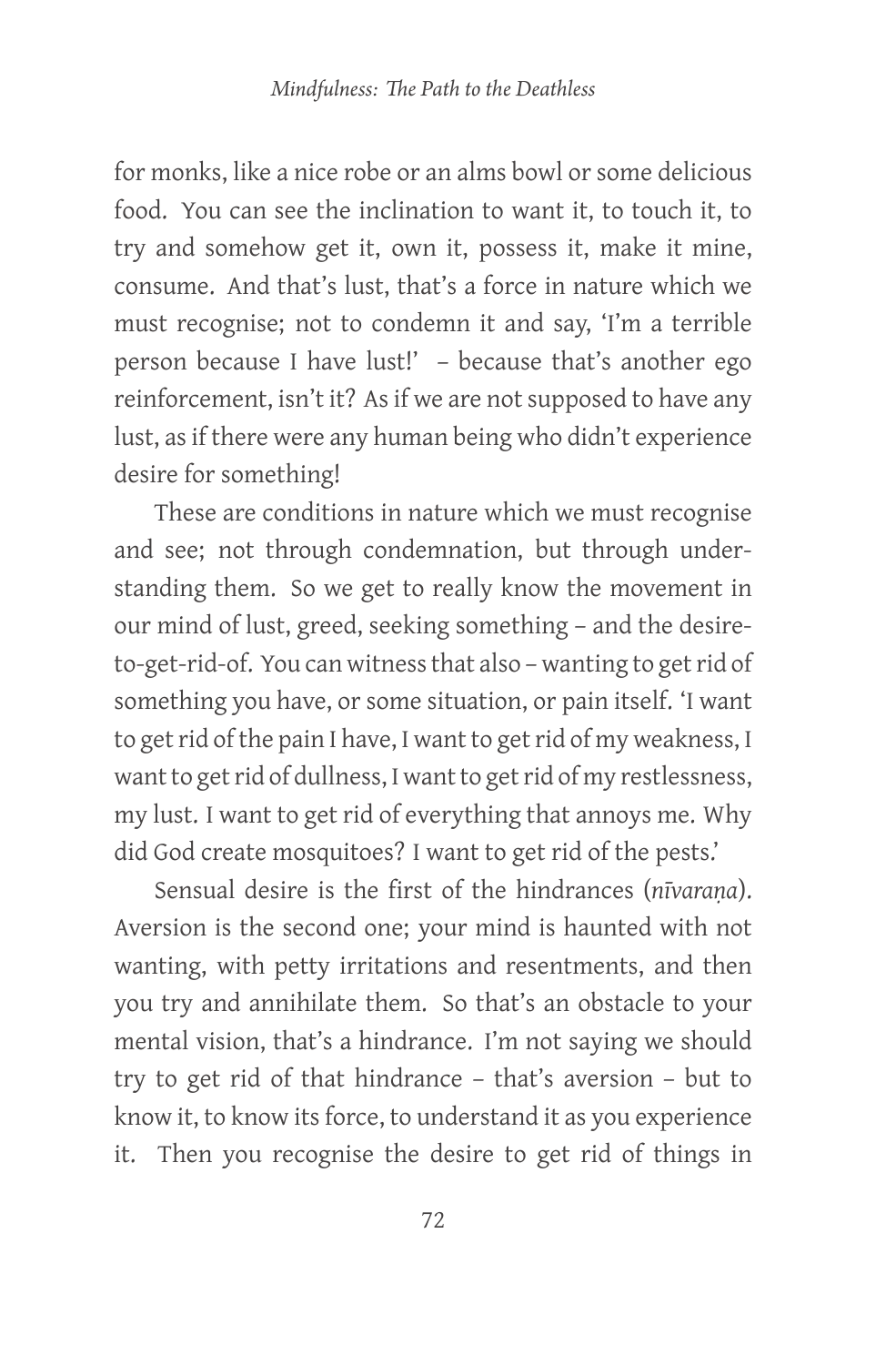yourself, the desire to get rid of things around you, desire not to be here, desire not to be alive, desire to no longer exist. That's why we like to sleep, isn't it? Then we can not exist for a while. In sleep consciousness we don't exist because there isn't that same feeling of being alive any more. That's annihilation. So some people like to sleep a lot because living is too painful for them, too boring, too unpleasant. If we're prone to getting depressed, or riddled with doubt, we may seek an escape through sleep – or try other ways to force these moods out of consciousness.

The third hindrance is sleepiness, lethargy, sloth, drowsiness, torpor; we tend to react to this with aversion. But this also can be understood. Dullness can be known – the heaviness of body and mind, slow, dull movement. Witness the aversion to it, the wanting to get rid of it. You observe the feeling of dullness in the body and mind. Even the knowledge of dullness is changing, unsatisfactory, not-self.

Restlessness is the opposite of dullness; this is the fourth hindrance. You're not dull at all, you're not sleepy, but restless, nervous, anxious, tense. Again, it may have no specific object. Unlike the feeling of wanting to sleep, restlessness is a more obsessive state. You want to do something, run here … do this … do that … talk, go round, run around. And if you have to sit still for a little while when you're feeling restless, you feel penned in, caged; all you can think of is jumping, running about, doing something. So you can witness that also, especially when you're contained within a form where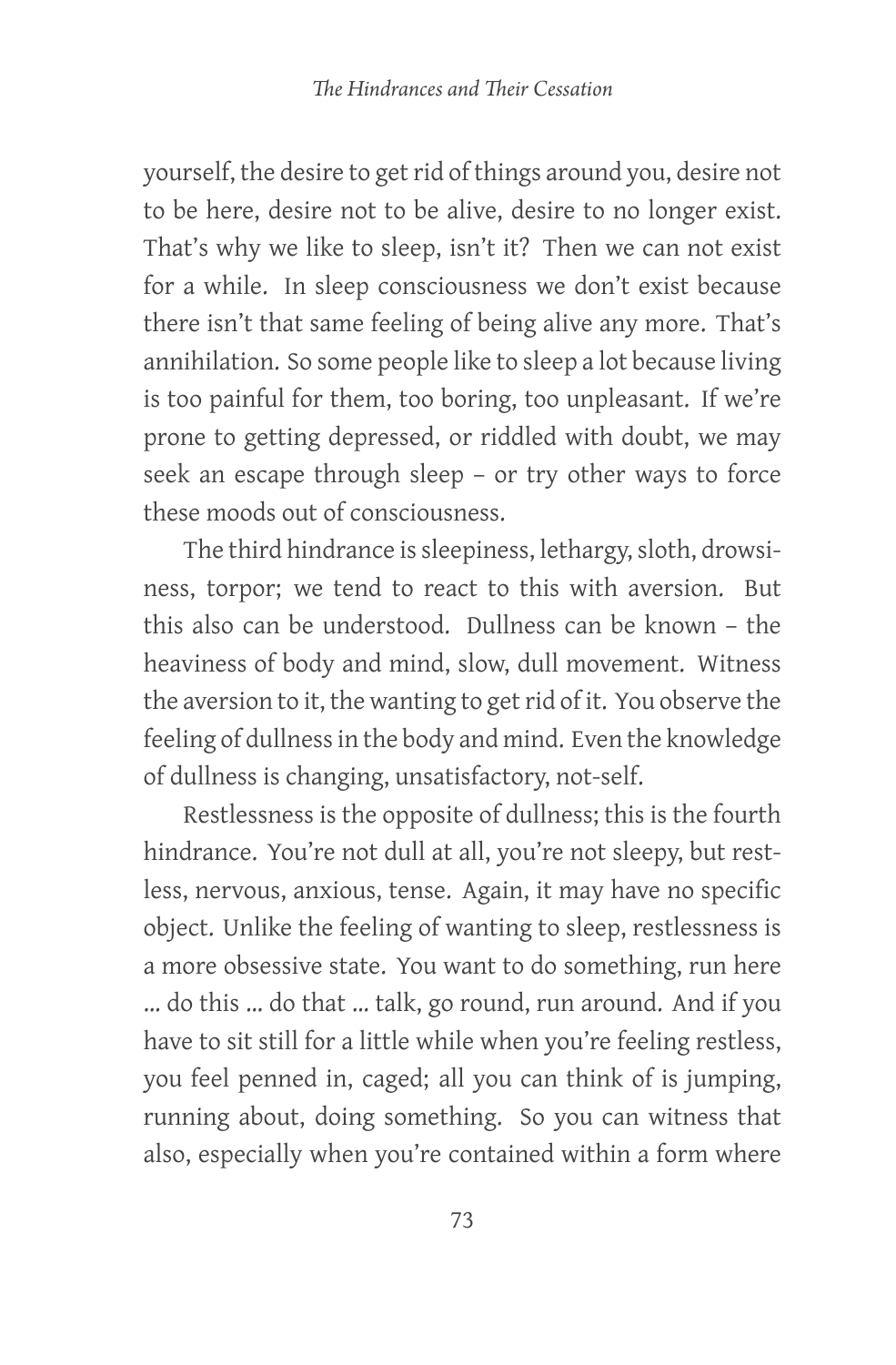you can't just follow restlessness. The robes that bhikkhus wear are not conducive to jumping up into trees and swinging from the branches. We can't act out this "leaping" tendency of the mind, so we have to watch it.

Doubt is the fifth hindrance. Sometimes our doubts may seem very important, and we like to give them a lot of attention. We are very deluded by them, because they appear to be so substantial. 'Some doubts are trivial, yes, but this is an Important Doubt. I've got to know the answer. I've got to be sure. I've got to know definitely, should I do this or should I do that! Am I doing this right? Should I go there, or should I stay here a bit longer? Am I wasting my time? Have I been wasting my life? Is Buddhism the right way or isn't it? Maybe it's not the right religion!' This is doubt.

You can spend the rest of your life worrying about whether you should do this or that, but one thing you can know is that doubt is a condition of the mind. Sometimes that tends to be very subtle and deluding. In our position as 'the one who knows,' we know doubt is doubt. Whether it's an important or trivial one, it's just doubt, that's all. 'Should I stay here,or should I go somewhere else?' It's doubt. 'Should I wash my clothes today or tomorrow?' That's doubt. Not very important, but then there are the important ones. 'Have I attained 'stream entry' yet? What is a 'stream enterer,' anyway? Is Ajahn Sumedho an 'arahant'?<sup>1</sup> Are there any arahants at

<sup>1</sup> *Stream enterer, arahant*: These refer to stages of enlightenment.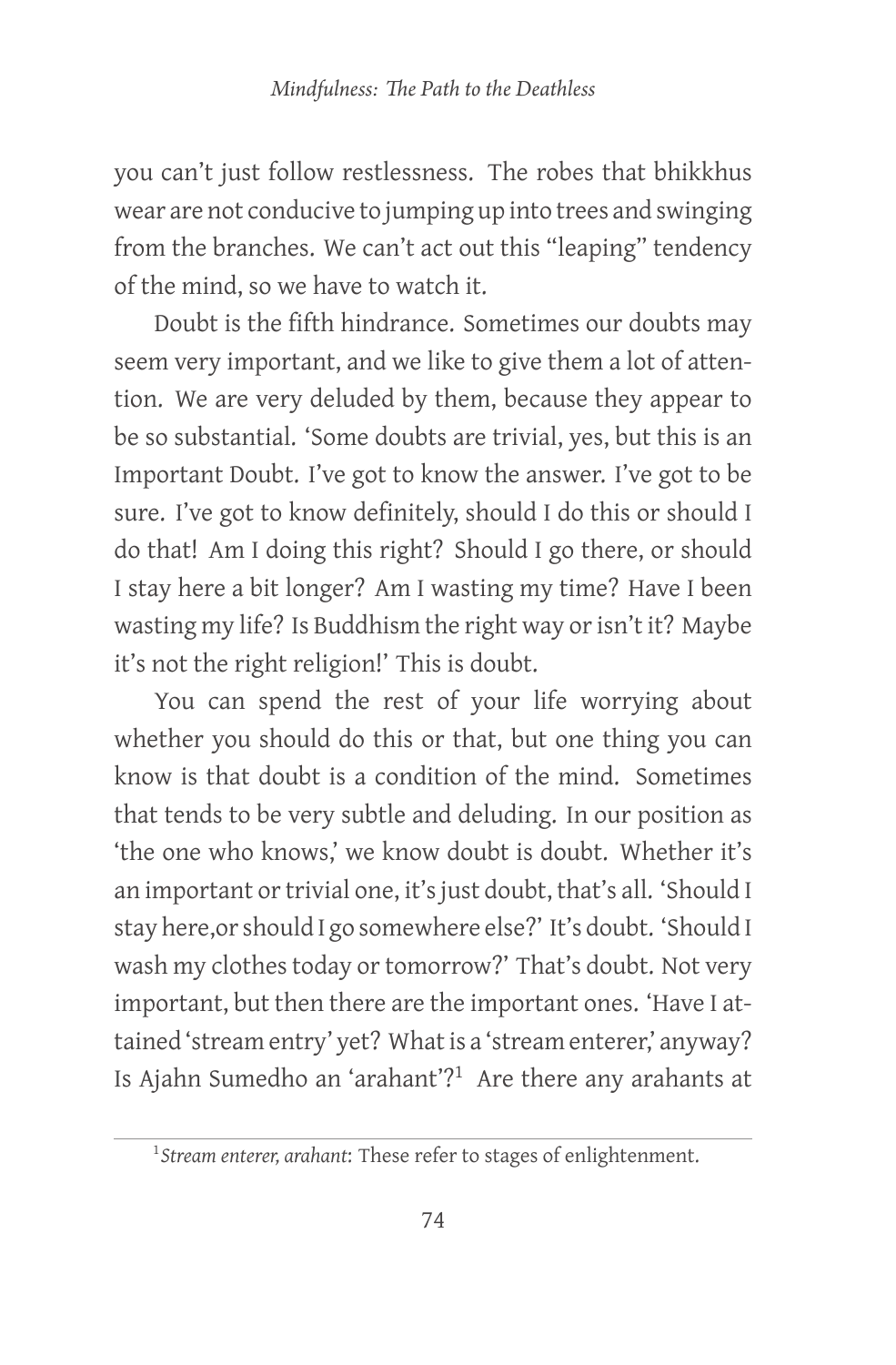the present time?' Then people from other religions come and say, 'Yours is wrong, ours is right!' Then you think, 'Maybe they're right! Maybe ours is wrong.' What we can know is that there is doubt. This is being the knowing, knowing what we can know, knowing that we don't know. Even when you're ignorant of something, if you're aware of the fact that you don't know, then that awareness is knowledge.

So this is being the knowing, knowing what we can know. The Five Hindrances are your teachers, because they're not the inspiring, radiant gurus from the picture books. They can be pretty trivial, petty, foolish, annoying and obsessive. They keep pushing, jabbing, knocking us down all the time until we give them proper attention and understanding, until they are no longer problems. That's why one has to be very patient; we have to have all the patience in the world, and the humility to learn from these five teachers.

And what do we learn? That these are just conditions in the mind; they arise and pass away; they're unsatisfactory, not-self. Sometimes one has very important messages in our lives. We tend to believe those messages, but what we can know is that those are changing conditions: and if we patiently endure through that, then things change automatically, on their own, and we have the openness and clarity of mind to act spontaneously, rather than react to conditions. With bare attention, with mindfulness, things go away on their own, you don't have to get rid of them because everything that begins, ends. There is nothing to get rid of,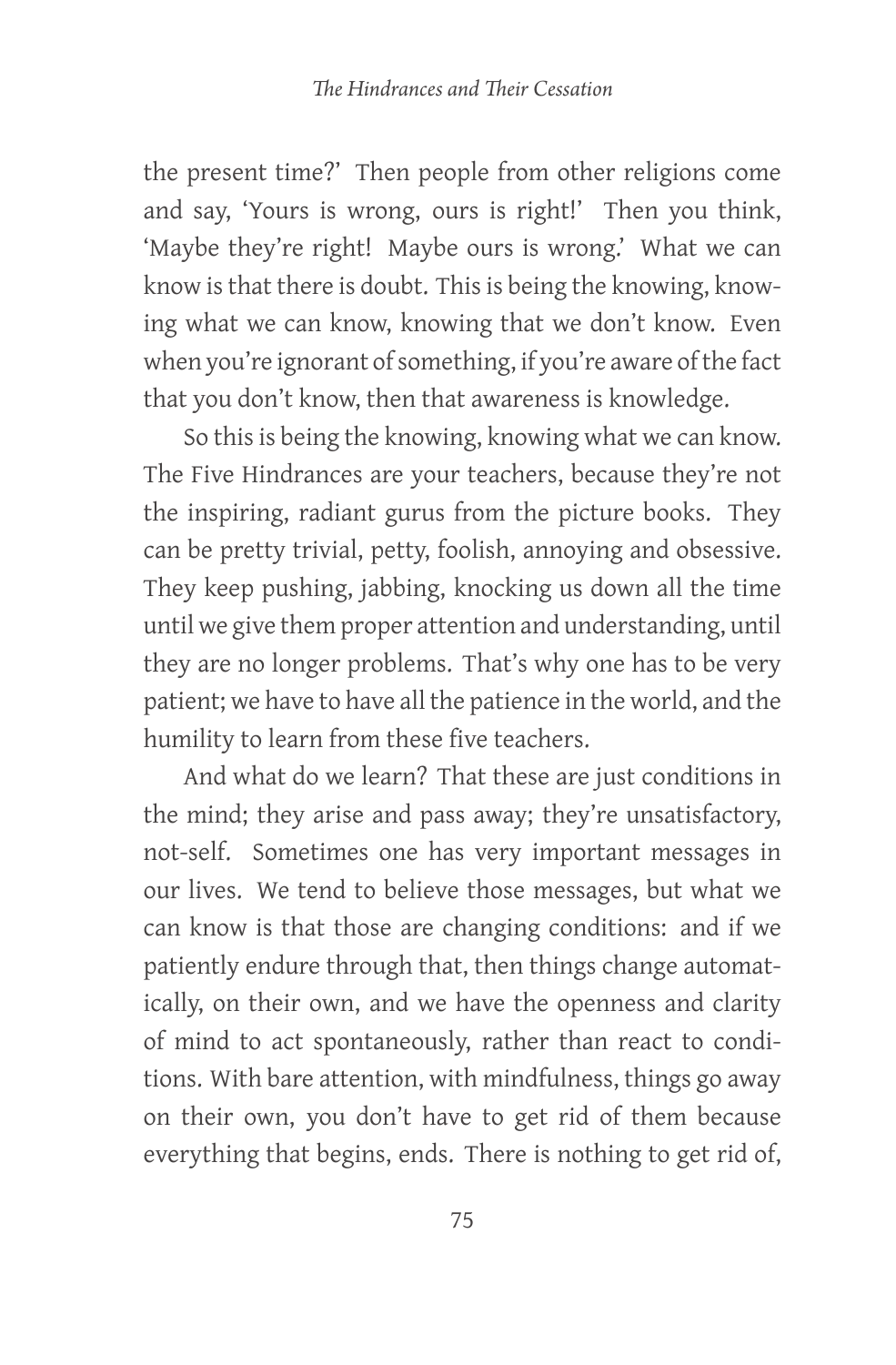you just have to be patient with them and allow things to take their natural course into cessation.

When you are patient, allowing things to cease, then you begin to know cessation – silence, emptiness, clarity – the mind clears, stillness. The mind is still vibrant, it's not oblivious, repressed or asleep, and you can hear the silence of the mind.

To allow cessation means that we have to be very kind, very gentle and patient, humble, not taking sides with anything, the good, the bad, the pleasure, or the pain. Gentle recognition allows things to change according to their nature, without interfering. So then we learn to turn away from seeking absorption into the objects of the senses. We find our peace in the emptiness of the mind, in its clarity, in its silence.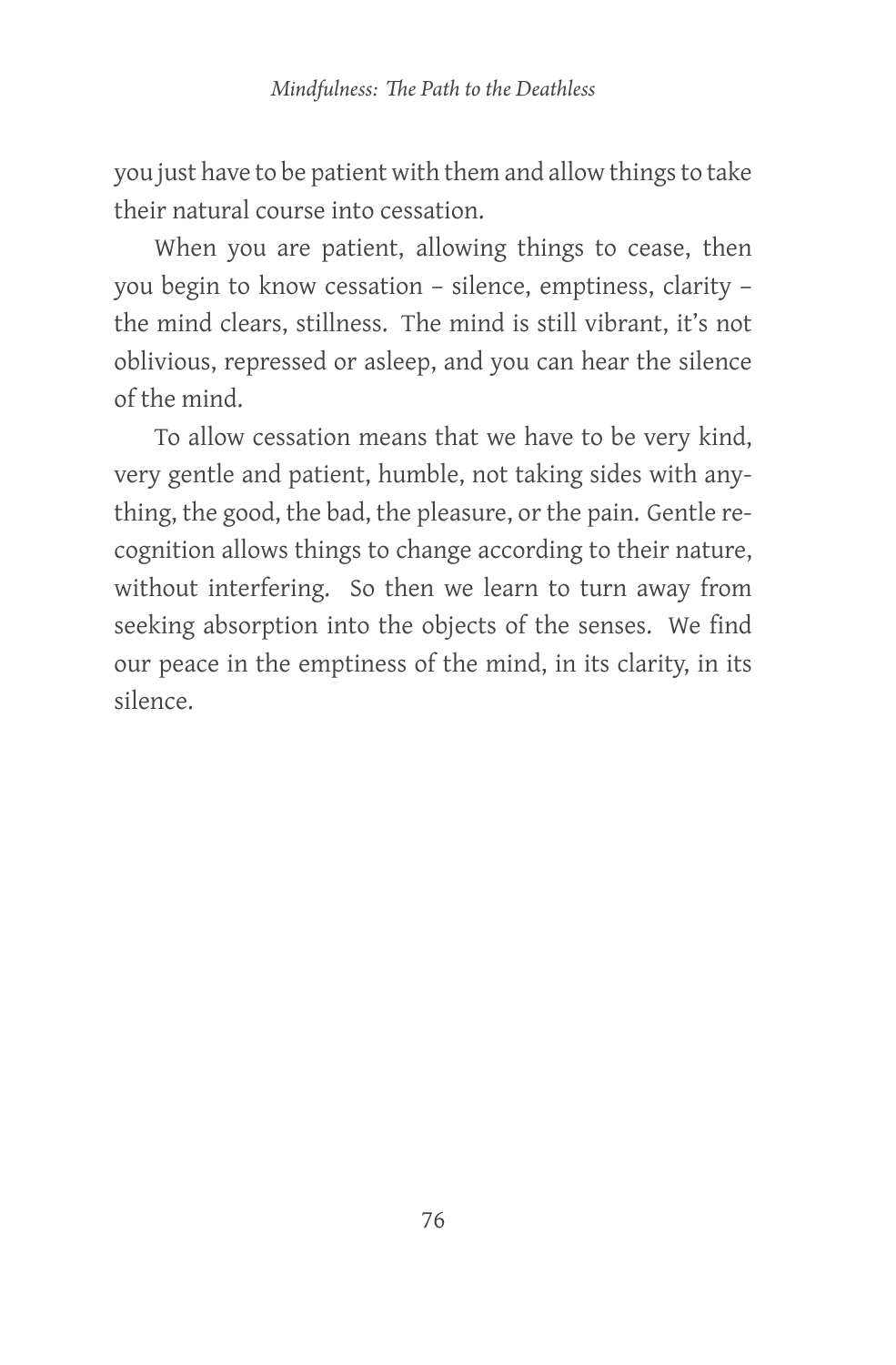## 11

### EMPTINESS AND FORM

When your mind is quiet, listen, and you can hear that vibrational sound in the mind – 'the sound of silence.' What is it? Is it an ear sound, or is it an outward sound? Is it the sound of the mind or the sound of the nervous system, or what? Whatever it is, it's always there, and it can be used in meditation as something to turn toward.

Recognising that all that arises passes away, we begin to look at that which doesn't arise or pass, and is always there. If you start trying to think about that sound, have a name for it, or claim any kind of attainments from it, then of course you are using it in the wrong way. It's merely a standard to refer to when you've reached the limit of the mind, and the end of the mind as far as we can observe it. So from that position you can begin to watch. You can think and still hear that sound (if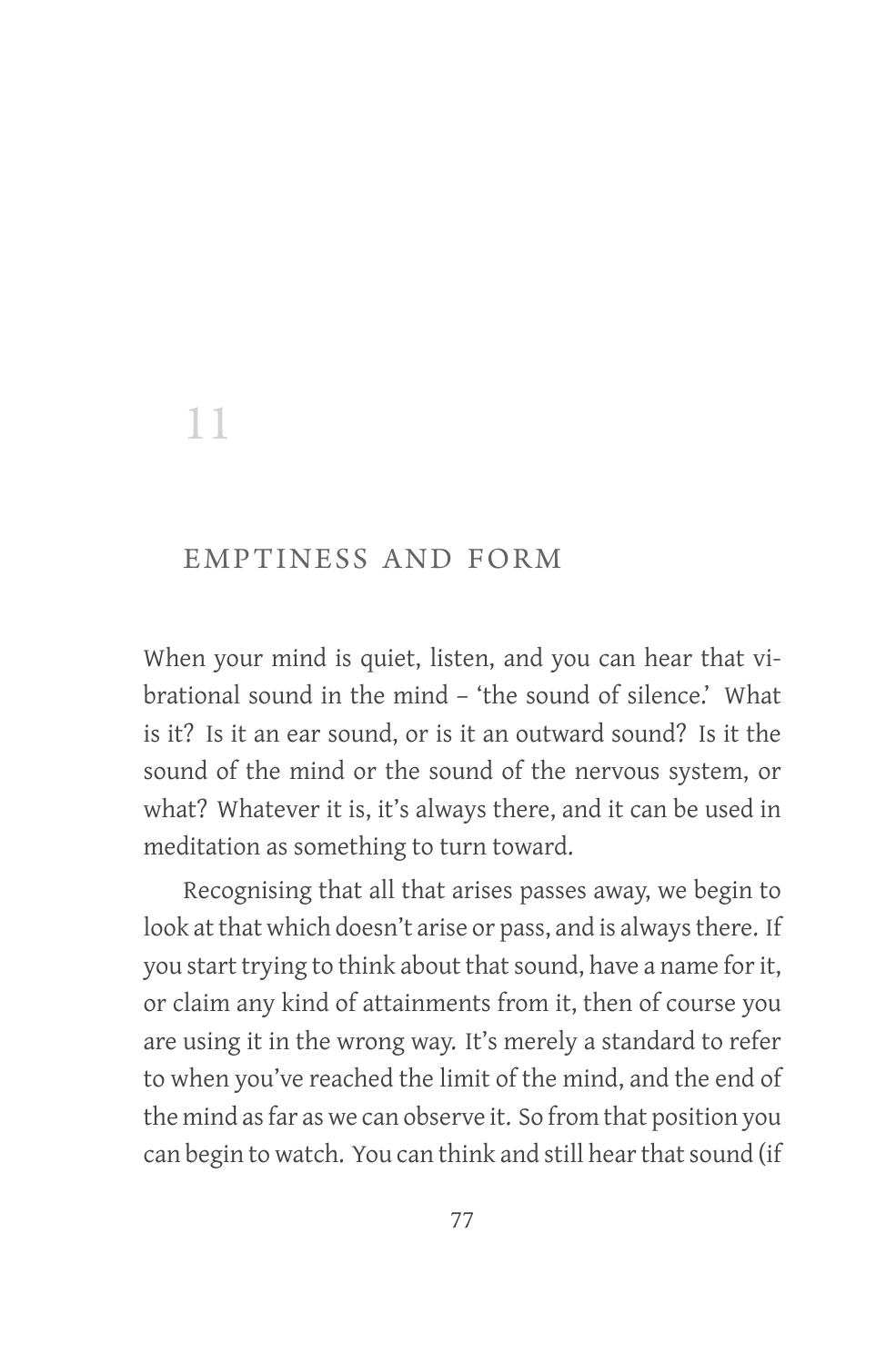you're thinking deliberately, that is), but once you're lost in thought, then you forget it and you don't hear it any more. So if you get lost in thought, then once you're aware that you're thinking again, turn to that sound, and listen to it for a long time.

Where before you'd get carried away by emotions or obsessions or the hindrances that arise, now you can practise by gently, very patiently reflecting on the particular condition of the mind as *anicca*, *dukkha*, *anattā*, and then letting go of it. It's a gentle, subtle letting go, not a slam-bang rejection of any condition. So the attitude, the right understanding is more important than anything else. Don't make anything out of that sound of silence. People get excited, thinking they've attained something, or discovered something, but that in itself is another condition you create around the silence. This is a very cool practice, not an exciting one; use it skilfully and gently for letting go, rather than for holding onto a view that you've attained something! If there's anything that blocks someone in their meditation, it's the view that they've attained something from it!

Now, you can reflect on the conditions of the body and mind and concentrate on them. You can sweep through the body and recognise sensations, such as the vibrations in the hands or feet, or you can concentrate on any point in your body. Feel the sensation of the tongue in the mouth, touching the palate, or the upper lip on top of the lower one, or just bring into the consciousness the sensation of wetness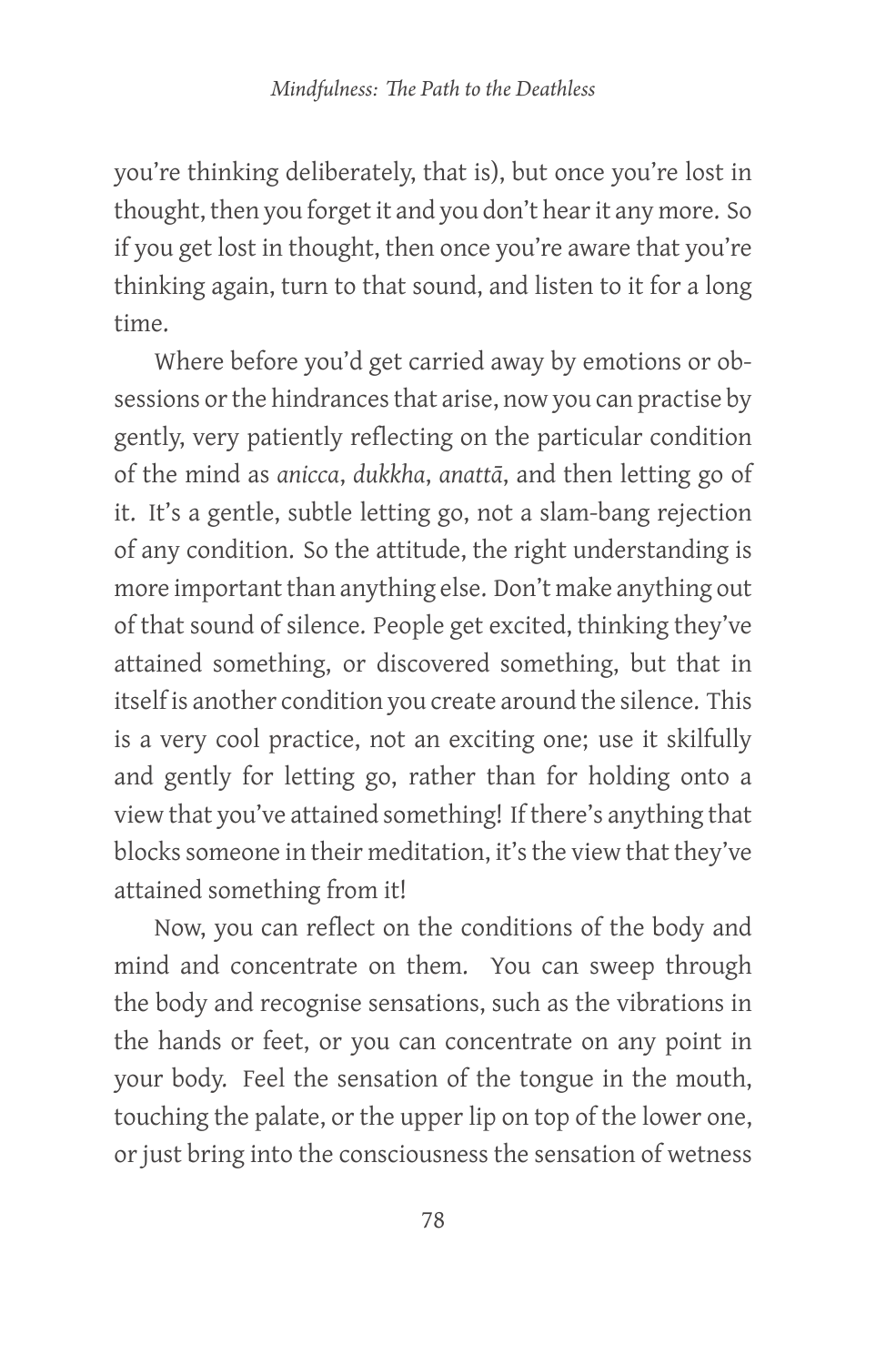of the mouth, or the pressure of the clothes on your body – just those subtle sensations that we don't bother to notice. Reflecting on these subtle physical sensations, concentrate on them and your body will relax. The human body likes to be noticed. It appreciates being concentrated on in a gentle and peaceful way, but if you're inconsiderate and hate the body, it really starts becoming quite unbearable. Remember we have to live within this structure for the rest of our lives. So you'd better learn how to live in it with a good attitude. You say, 'Oh, the body doesn't matter, it's just a disgusting thing, gets old, gets sick and dies. The body doesn't matter, it's the mind that counts.' That attitude is quite common amongst Buddhists! But it actually takes patience to concentrate on your body, other than out of vanity. Vanity is a misuse of the human body, but this sweeping awareness is skilful. It's not to enforce a sense of ego, but simply an act of goodwill and consideration for a living body – which is not you anyway.

So your meditation now is on the five *khandhā*<sup>1</sup> and the emptiness of the mind. Investigate them until you fully understand that all that arises passes away and is not-self. Then there's no grasping of anything as being oneself, and you are free from that desire to know yourself as a quality or a substance. This is liberation from birth and death.

This path of wisdom is not one of developing concentra-

<sup>1</sup> *Khandhā*: the five categories by which the Buddha summarised how existence is experienced: i.e. in terms of form (*rūpa*), feeling (*vedanā*), perception (*saññā*), mental formations (*saṅkhārā*) and consciousness (*viññāṇa*).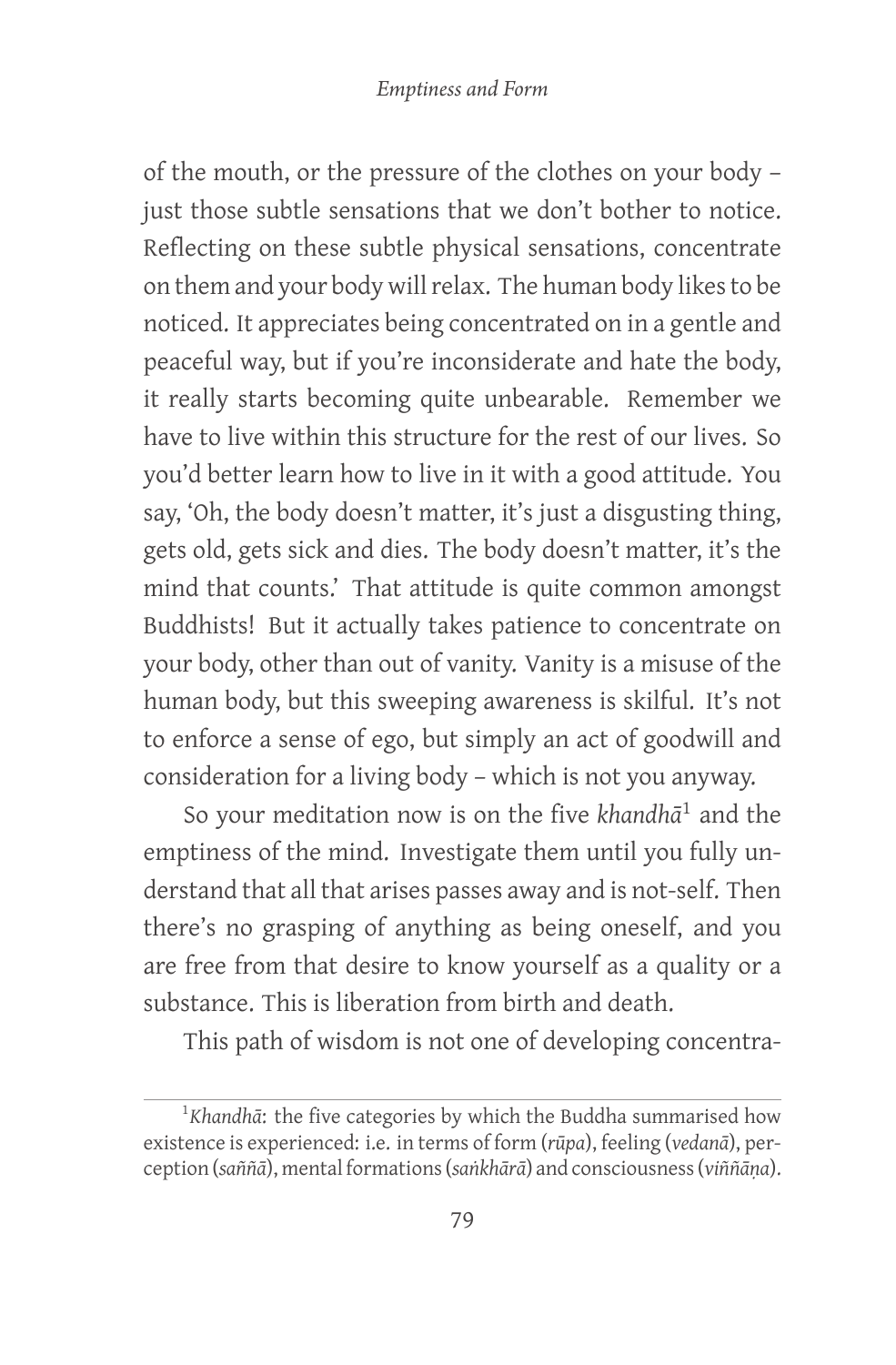tion to get into a trance state, get high and get away from things. You have to be very honest about intention. Are we meditating to run away from things? Are we trying to get into a state where we can suppress all thoughts? This wisdom practice is a very gentle one of allowing even the most horrible thoughts to appear, and let them go. You have an escape hatch, it's like a safety valve where you can let off the steam when there's too much pressure. Normally, if you dream a lot, then you can let off steam in sleep. But no wisdom comes from that, does it? That is just like being a dumb animal; you develop a habit of doing something and then getting exhausted, then crashing out, then getting up, doing something and crashing out again. But this path is a thorough investigation and an understanding of the limitations of the mortal condition of the body and mind. Now you're developing the ability to turn away from the conditioned and to release your identity from mortality.

You're breaking through that illusion that you're a mortal thing – but I'm not telling you that you're an immortal creature either, because you'll start grasping at that, and you might start thinking, 'My true nature is one with the ultimate, absolute Truth. My real nature is the Deathless, timeless eternity of bliss.' But you notice that the Buddha refrained from using phrases that would get us attached to our ideas of an Ultimate Truth. We can get very starry-eyed when we start using terms and phrases such as these.

It's actually more skillful to watch that tendency to want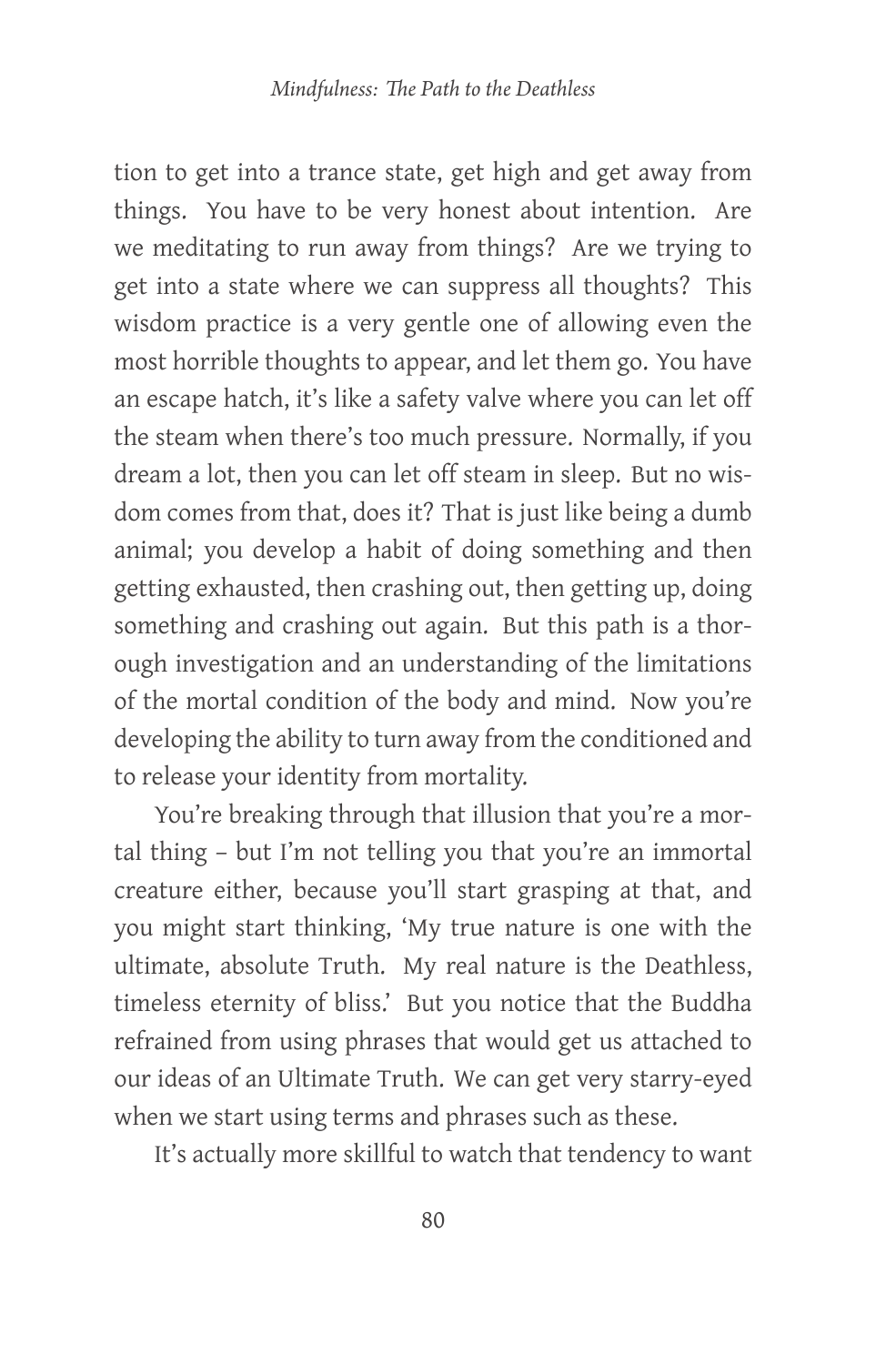to name or conceive what is inconceivable, to be able to tell somebody else, or describe it just to feel that you have attained something. It is more important to watch that than to follow it. Not that you haven't realised anything, either, but be that careful and that vigilant not to attach to that realisation, because if you do, of course this will just take you to despair again.

If you do get carried away, as soon as you realise you got carried away, then stop. Certainly don't go round feeling guilty about it or being discouraged, but just stop that. Calm down, let go, let go of it. You notice that religious people have insights, and they get very glassy-eyed. Born-again Christians are just aglow with this fervour. Very impressive, too! I must admit, it's very impressive to see people so radiant. But in Buddhism, that state is called '*saññā-vipallāsa*' – 'meditation madness.' When a good teacher sees you're in that state, he puts you in a hut out in the woods and tells you not to go near anyone! I remember I went like that in Nong Khai the first year before I went to Ajahn Chah, I thought I was fully enlightened, just sitting there in my hut. I knew everything in the world, understood everything. I was just so radiant, and … but I didn't have anyone to talk to. I couldn't speak Thai, so I couldn't go and hassle the Thai monks. But the British Consul from Vientiane happened to come over one day, and somebody brought him to my hut … and I really let him have it, double barrelled! He sat there in a stunned state, and, being English, he was very, very polite, but every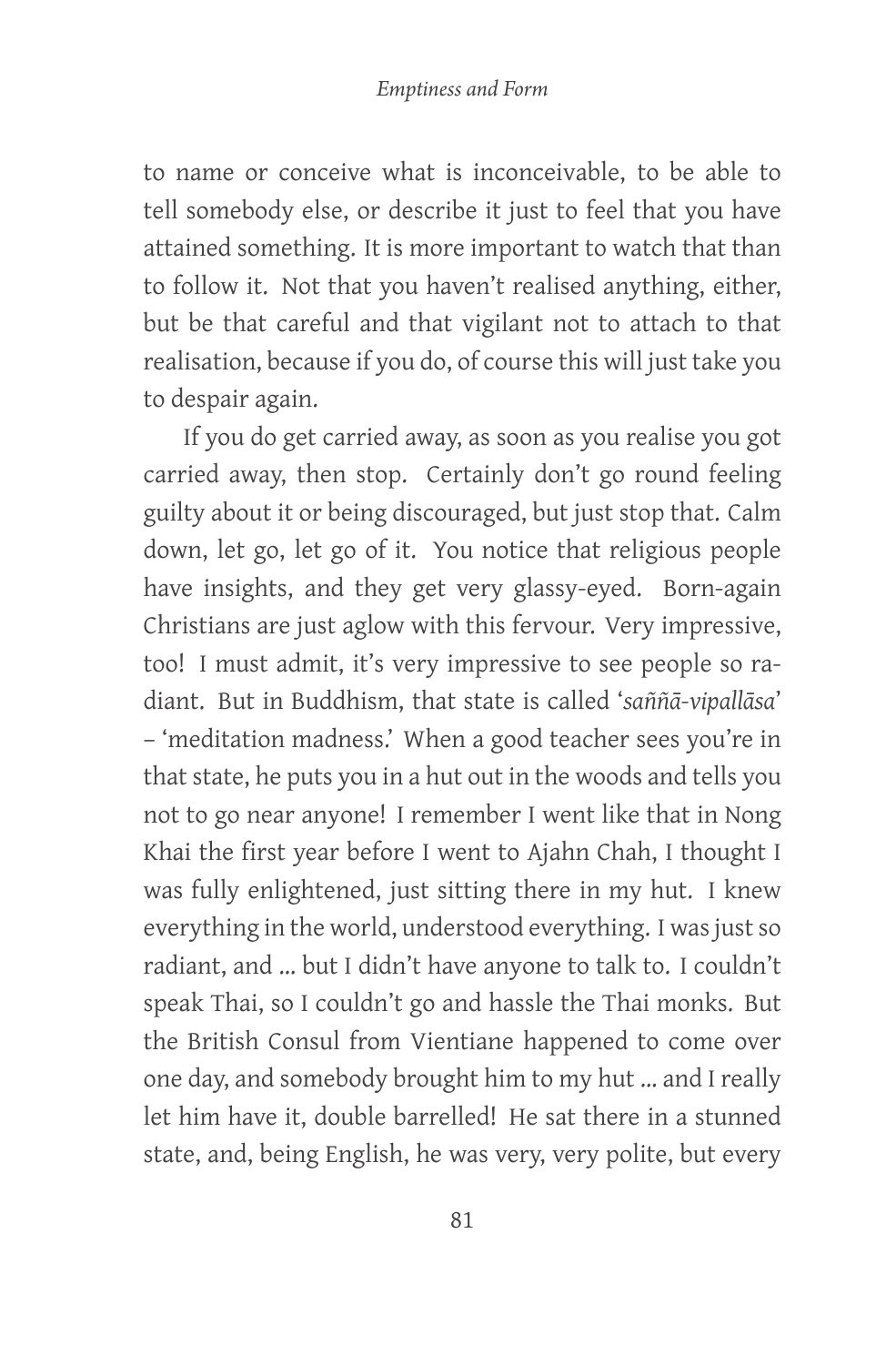time he got up to go I wouldn't let him. I couldn't stop, it was like Niagara Falls, this enormous power coming out, and there was no way I could stop it myself. Finally he left, made an escape somehow: I never saw him again, I wonder why …

So when we go through that kind of experience, it's important to recognise it. It's nothing dangerous if you know what it is. Be patient with it, don't believe it or indulge in it. You notice Buddhist monks never go around saying much about what 'level of enlightenment' they have – it's just not to be related. When people ask us to teach, we don't teach about our enlightenment, but about the Four Noble Truths as the way for them to be enlightened. Nowadays there are all kinds of people claiming to be enlightened or Maitreya Buddhas, avatars, and all have large followings; people are willing to believe that quite easily! But this particular emphasis of the Buddha is on recognising the way things are rather than believing in what other people tell us, or say. This is a path of wisdom, in which we're exploring or investigating the limits of the mind. Witness and see: '*sabbe saṅkhārā aniccā*,' 'all conditioned phenomena are impermanent;' '*sabbe dhammā anattā*,' 'all things are not-self.'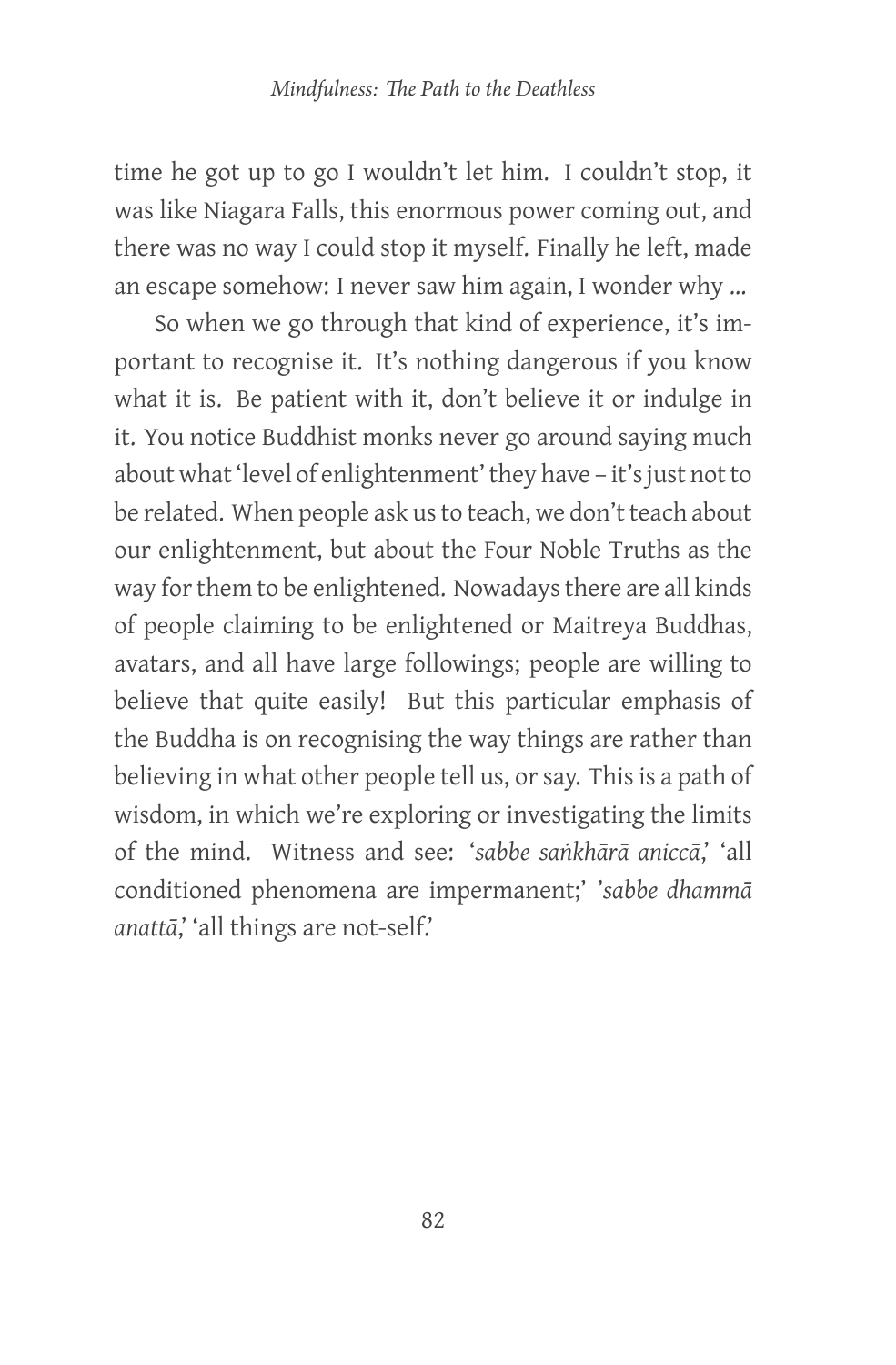# 12

### INNER VIGILANCE

Now, as to the practice of mindfulness. Concentration is where you put your attention on an object, sustain your attention on that one point (such as the tranquillising rhythm of normal breathing), until you become that sign itself, and the sense of subject and object diminishes. Mindfulness, with vipassanā meditation, is the opening of the mind. You no longer concentrate on just one point, but you observe insightfully and reflect on the conditions that come and go, and on the silence of the empty mind. To do this involves letting go of an object; you're not holding on to any particular object, but observing that whatever arises passes away. This is insight meditation, or 'vipassanā.'

With what I call 'inner listening,' you can hear the noises that go on in the mind, the desire, the fears, things that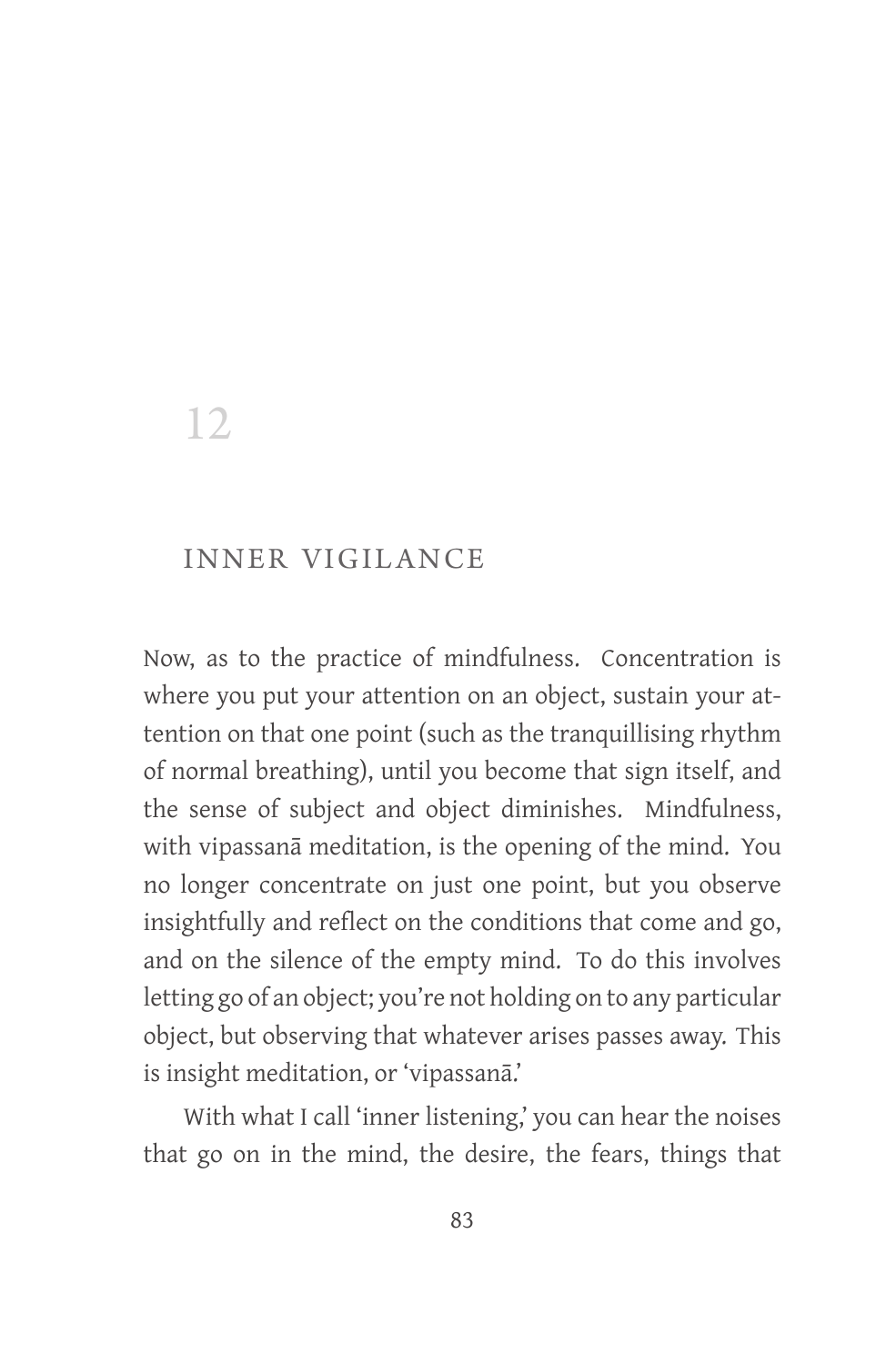you've repressed and have never allowed to be fully conscious. But now, even if there are obsessive thoughts or fears, emotions coming up, then be willing to allow them to become conscious so that you can let them go to cessation. If there's nothing coming or going, then just be in the emptiness, in the silence of the mind. You can hear a high frequency sound in the mind, that's always there, it's not an ear sound. You can turn to that, when you let go of the conditions of the mind. But be honest with your intentions. So if you're turning to the silence, the silent sound of the mind, out of aversion to the conditions, it's just a repression again, it's not purification.

If your intention is wrong, even though you do concentrate on emptiness, you will not get a good result, because you've been misled. You haven't wisely reflected on things, you haven't let anything go, you're just turning away out of aversion, just saying, 'I don't want to see that,' so you turn away. Now this practice is a patient one of being willing to endure what seems unendurable. It's an inner vigilance, watching, listening, even experimenting. In this practice, right understanding is the important thing, rather than the emptiness or form or anything like that. Right understanding comes through the reflection that whatever arises, passes away; reflection that even emptiness is not-self. If you claim that you are one who's realised emptiness as if you'd attained something, that in itself is wrong intention, isn't it? Thinking you're somebody who has attained or realised on the personal level comes from a sense of self. So we make no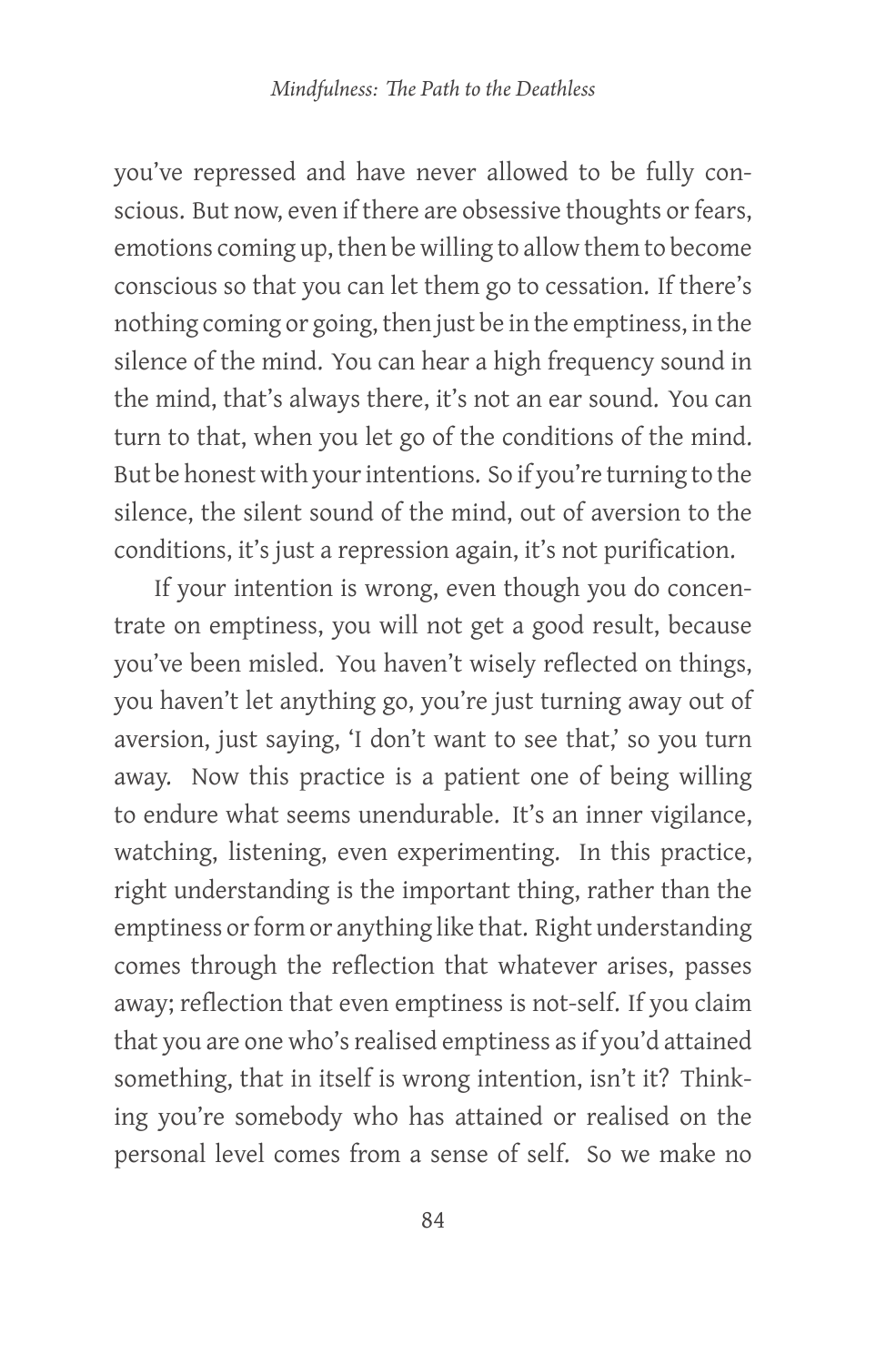#### **Inner Vigilance**

claims. If there is something inside you that wants to claim something, then you observe that as a condition of the mind.

The sound of silence is always there so you can use it as a guide rather than an end in itself. So it's a very skilful practice of watching and listening, rather than just repressing conditions out of aversion to them. But then the emptiness is pretty boring actually. We're used to having more entertainment. How long can you sit being aware of an empty mind anyway? So recognise that our practice is not to attach to peacefulness or silence or emptiness as an end, but to use it as a skilful means to be the knowing and to be alert. When the mind's empty you can watch – there's still awareness, but you're not seeking rebirth in any condition, because there's not a sense of self in it. Self always comes with the seeking of something or trying to get rid of something. Listen to the self saying, 'I want to attain samādhi,' 'I've got to attain *jhāna*.' That's self talking: 'I've got to get first *jhāna*, second *jhāna*, before I can do anything,' that idea, you've got to get something first. What can you know when you read the teachings from different teachers? You can know when you're confused, when you're doubting, when you're feeling aversion and suspicion. You can know that you're being the knowing, rather than deciding which teacher is the right one.

The mettā practice means to use a gentle kindness by being able to endure what you might believe is unendurable. If you have an obsessed mind that goes on and chats away and nags, and then you want to get rid of it, the more you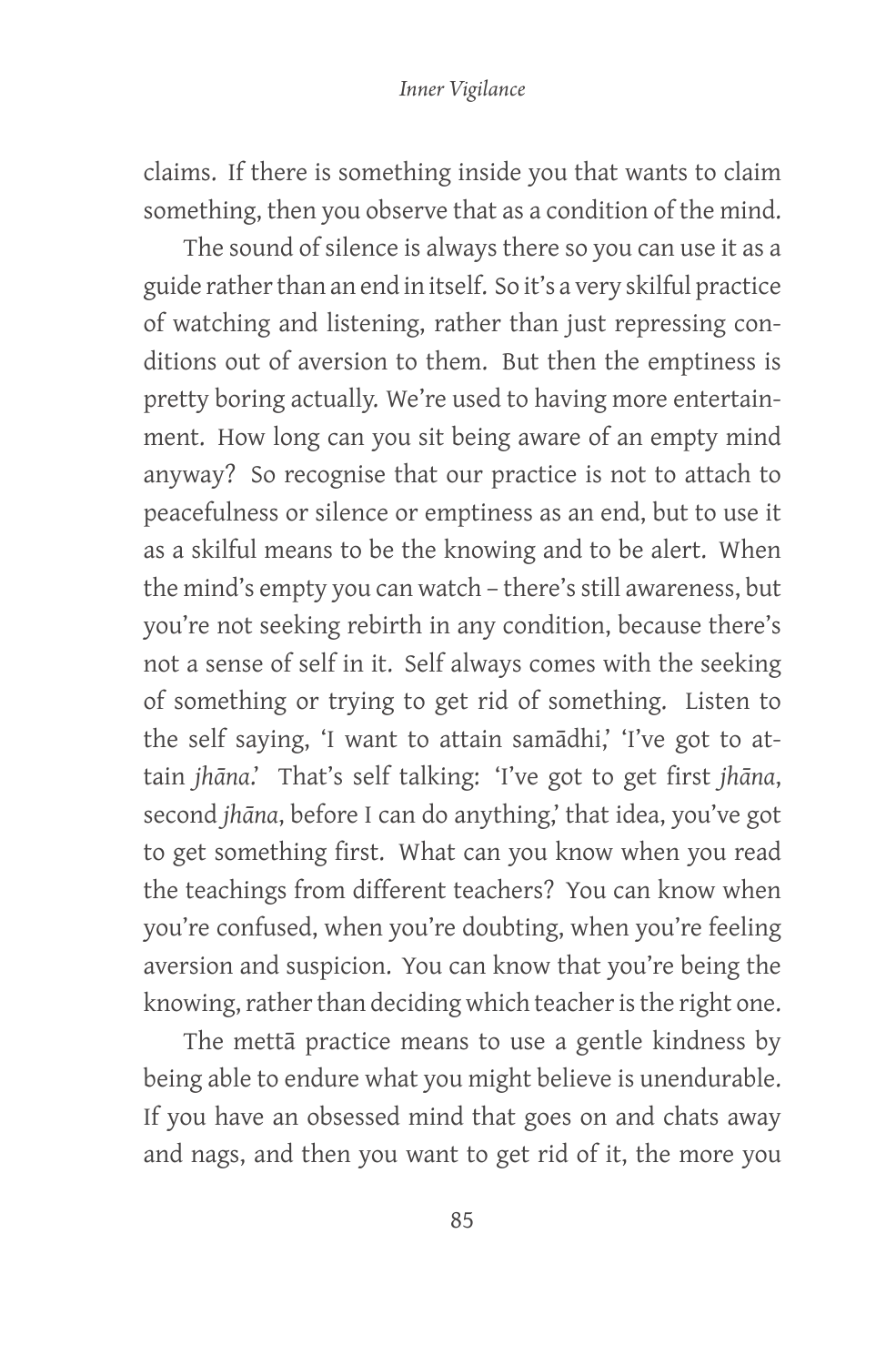try to suppress and get rid of it, the worse it gets. And then sometimes it stops and you think, 'Oh, I've got rid of it, it's gone.' Then it'll start again and you think, 'Oh no! I thought I'd got rid of that.' So no matter how many times it comes back and goes, or whatever, take it as it comes. Be one who takes one step at a time. When you're willing to be one who has all the patience in the world to be with the existing condition, you can let it cease. The result of allowing things to cease is that you begin to experience release, because you realise that you're not carrying things around that you used to. Somehow things that used to make you angry no longer really bother you very much, and that surprises you. You begin to feel at ease in situations that you never felt at ease in before, because you're allowing things to cease, rather than just holding on and recreating fears and anxieties. Even the lack of ease of those around you doesn't influence you. You're not reacting to other's lack of ease by getting tense yourself. That comes through letting go and allowing things to cease.

So the general picture now is for you to have this inner vigilance, and to note any obsessive things that come up. If they keep coming back all the time, then you're obviously attached in some way – either through aversion or infatuation. So, you can begin to recognise attachment rather than just try to get rid of it. Once you can understand it and you can let go, then you can turn to the silence of the mind because there's no point in doing anything else. There's no point in holding on or hanging on to conditions any longer than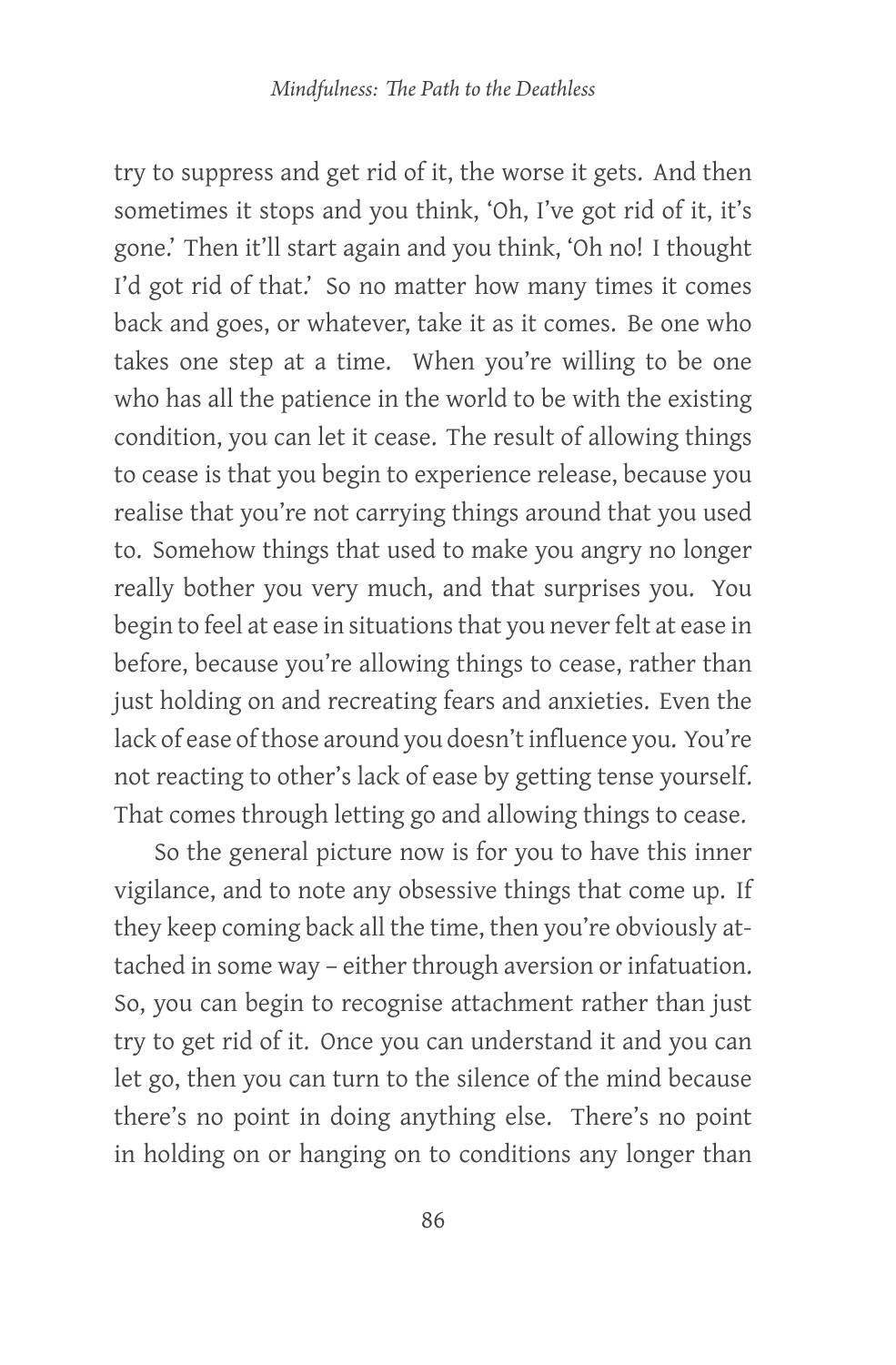necessary. Let them cease. When we react to what arises, we create a cycle of habits. A habit is something that is cyclical, it keeps going in a cycle, it has no way of ceasing. But if you let go, and leave things alone, then what arises ceases. It doesn't become a cycle.

So emptiness isn't getting rid of everything; it's not total blankness, but an infinite potential for creation to arise and to pass, without your being deluded by it. The idea of me as a creator, my artistic talents, expressing myself – it's an incredible ego-trip, isn't it? 'This is what I've done, this is mine.' They say, 'Oh, you're very skilled, aren't you? You're a genius!' Yet so much of creative art tends to be regurgitations of people's fears and desires. It's not really creative; it's just recreating things. It's not coming from an empty mind, but from an ego, which has no real message to give other than that it's full of death and selfishness. On a universal level it has no real message other than 'Look at me!' as a person, as an ego. Yet the empty mind has infinite potential for creation. One doesn't think of creating things; but creation can be done with no self and nobody doing it – it happens.

So we leave creation to the Dhamma rather than thinking that that's something to be responsible for. All we have to do now, all that's necessary for us – conventionally speaking, as human beings, as people – is to let go; or not attach. Let things go. Do good, refrain from doing evil, be mindful. Quite a basic message.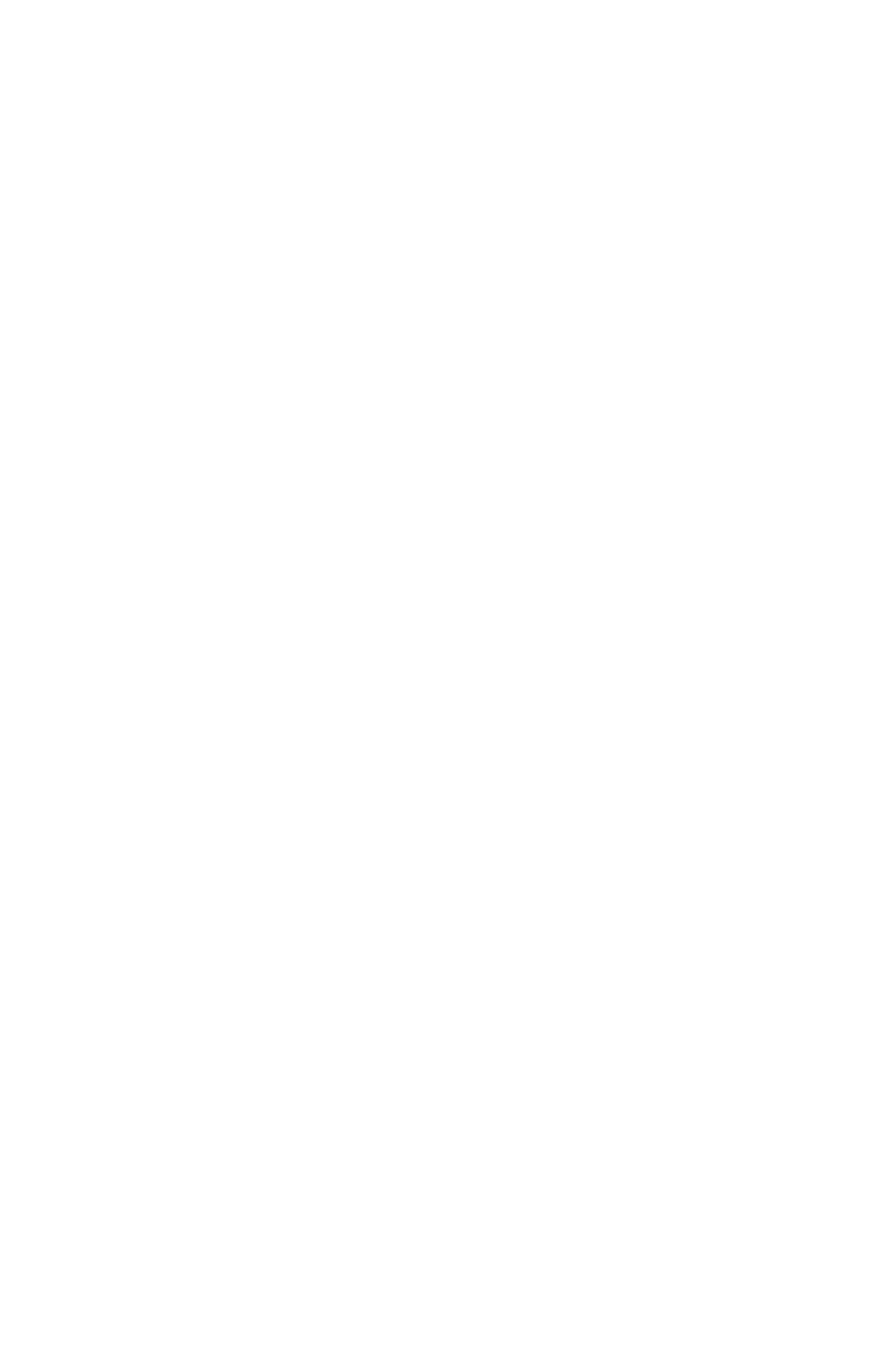## PART III

## REFLECTION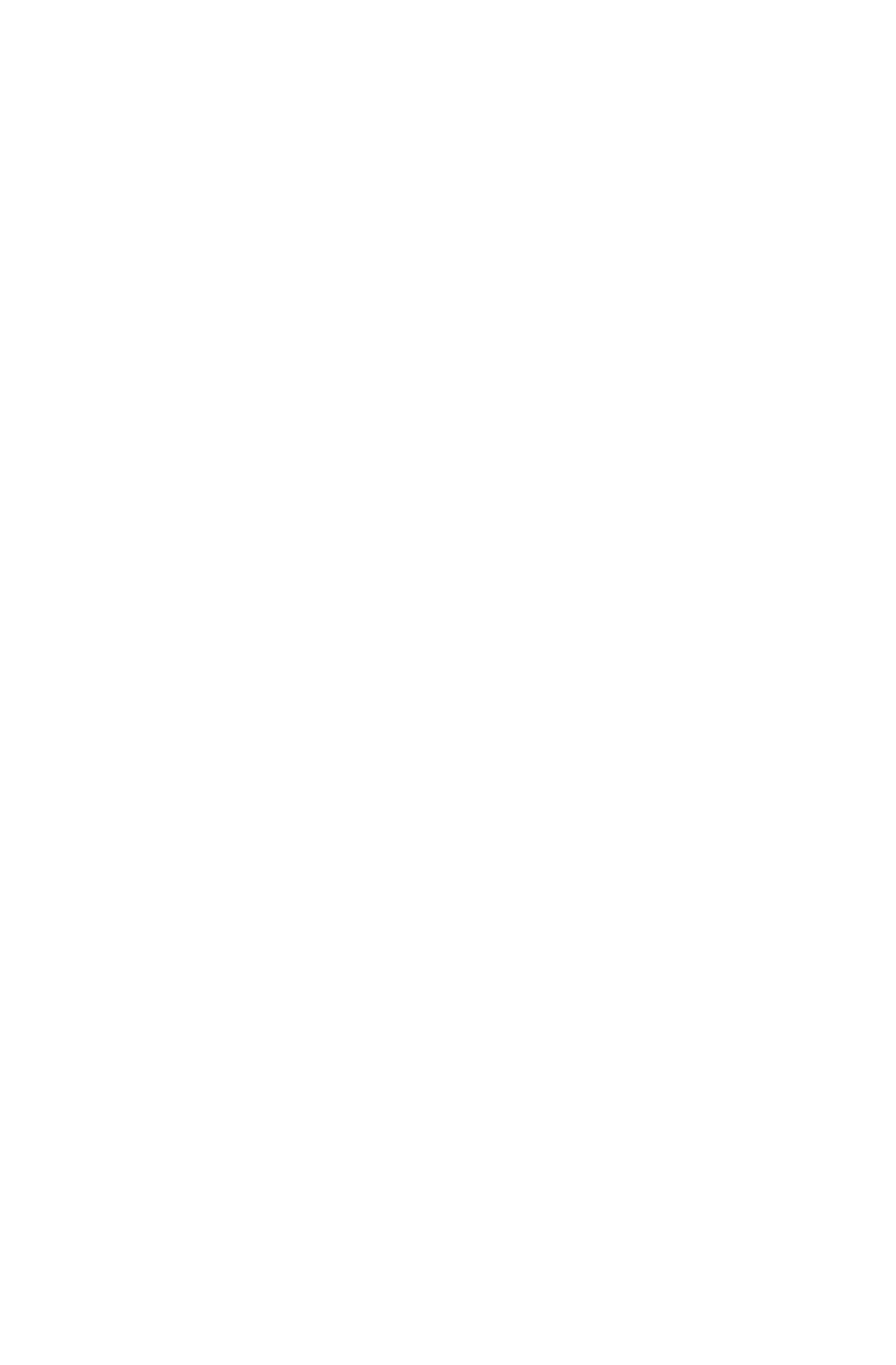# 13

## THE NEED FOR WISDOM IN THE WORLD

We are here with one common interest among all of us. Instead of a room of individuals all following their own views and opinions, tonight we are all here because of a common interest in the practice of the Dhamma. When this many people come together on Sunday night, you begin to see the potential for human existence, a society based on this common interest in the truth. In the Dhamma we merge. What arises passes, and in its passing is peace. So when we begin to let go of our habits and attachments to the conditioned phenomena, we begin to realise the wholeness and oneness of the mind.

This is a very important reflection for this time, when there are so many quarrels and wars going on because people cannot agree on anything. Nations against nations, one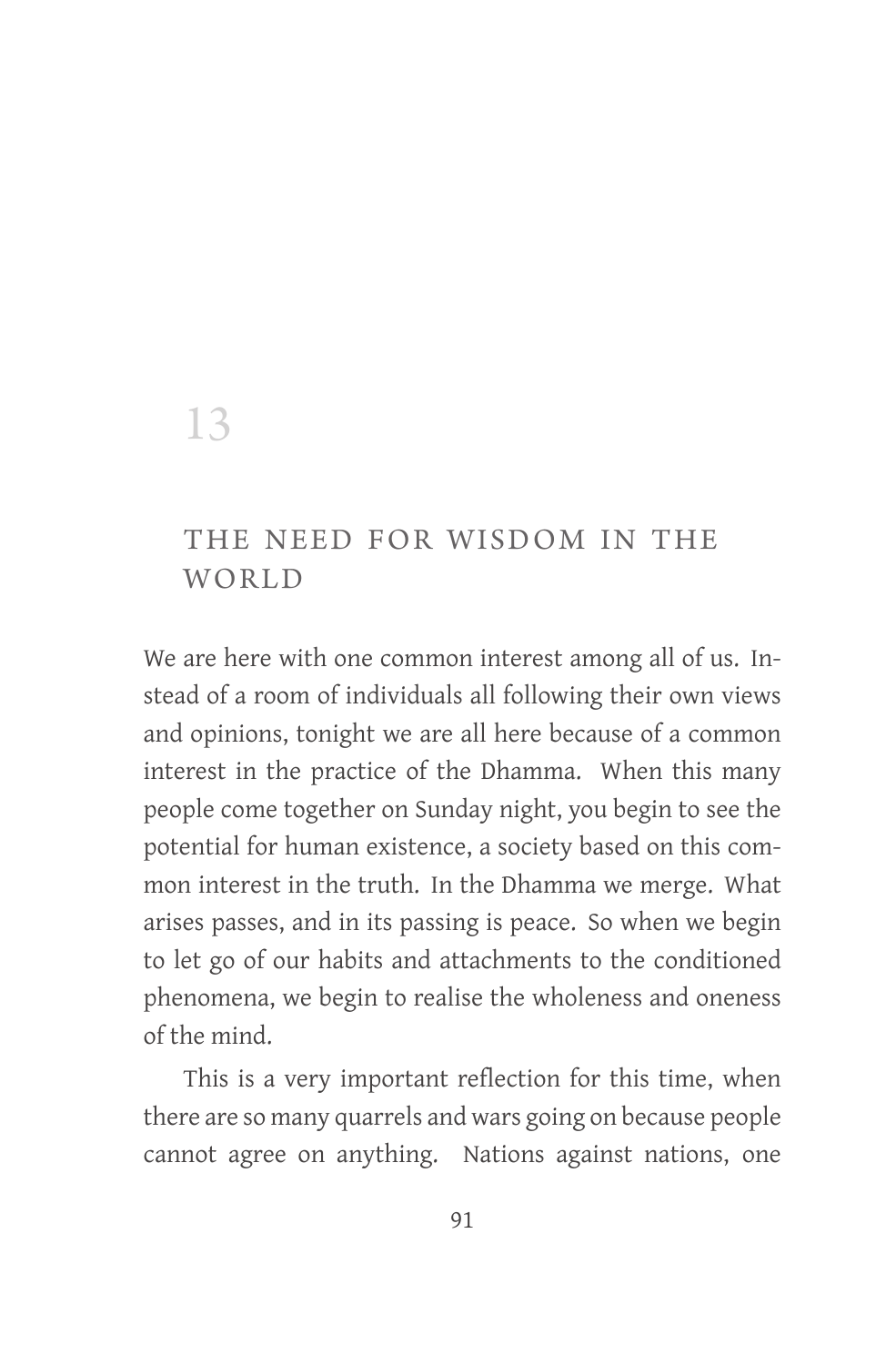group against the other – it just goes on and on. Quarrels and wars over what? What are they fighting about? About their perceptions of the world. 'This is my land and I want it this way. I want this kind of government, and this kind of political and economic system,' and it goes on and on. It goes on to the point where we slaughter and torture until we destroy the land we are trying to liberate, and enslave or confuse all the people we are trying to free. Why? Because of not understanding the way things are.

The way of the Dhamma is one of observing nature and harmonising our lives with the natural forces. In European civilisation we have never really looked at the world in that way. We have idealised it. If everything were an ideal, then it should be a certain way. And when we just attach to ideals, we end up doing what we have done to our earth at this time, polluting it, and being at the point of totally destroying it because we do not understand the limitations placed on us by the earth's conditions. So in all things of this nature, we sometimes have to learn the hard way through doing it all wrong and making a total mess. Hopefully it is not an insoluble situation.

Now, in this monastery the monks and nuns are practising the Dhamma with diligence. For the whole month of January we are not even talking, but dedicating our lives and offering the blessings of our practice for the welfare of all sentient beings. This whole month is a continuous prayer and offering from this community for the welfare of all sentient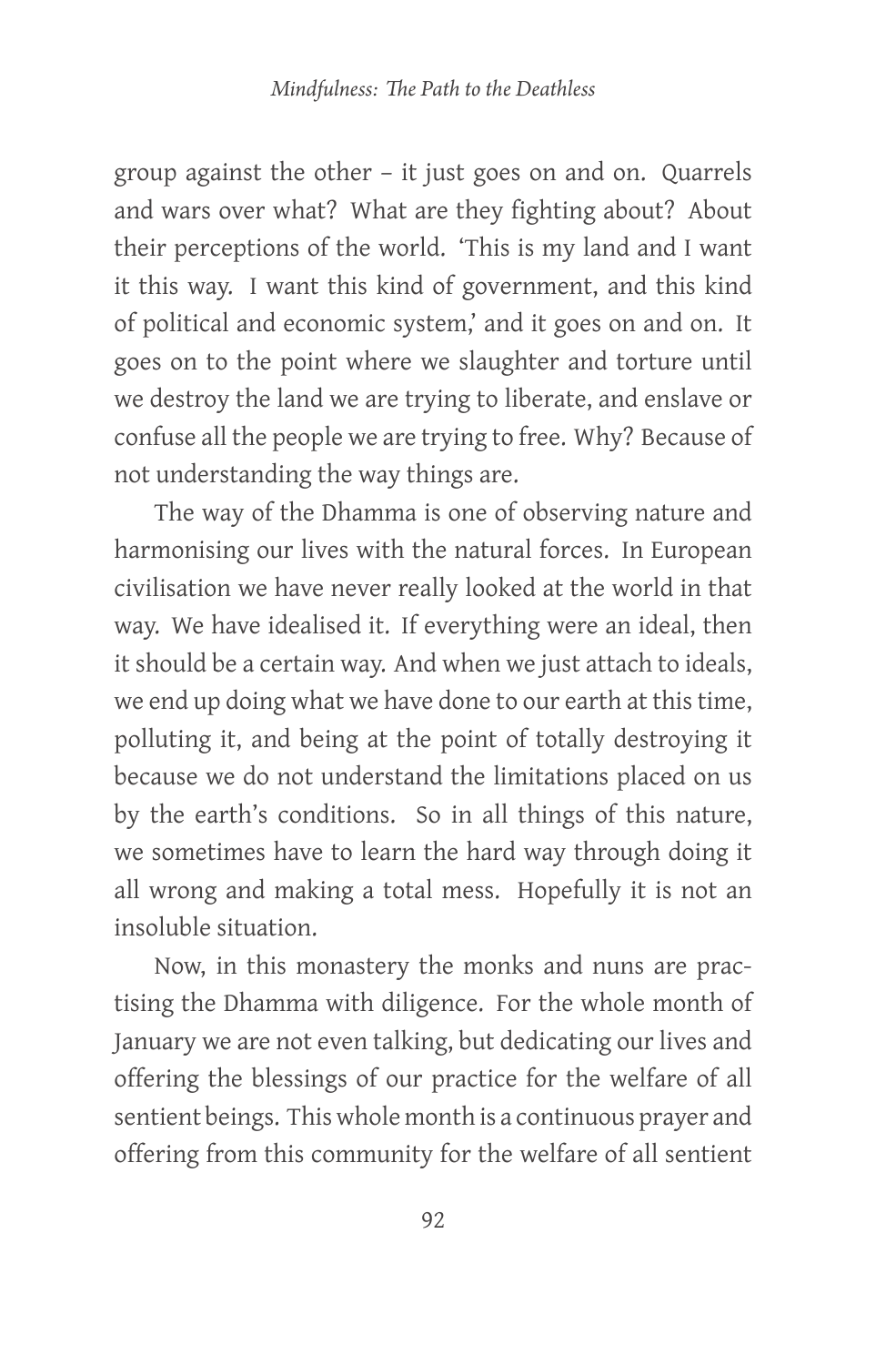beings. It is a time just for realisation of truth, watching and listening and observing the way things are; a time to refrain from indulging in selfish habits, moods, to give that all up for the welfare of all sentient beings. This is a sign to all people to reflect on this kind of dedication and sacrifice of moving towards truth. It's a pointer towards realising truth in your own life, rather than just living in a perfunctory, habitual way, following the expedient conditions of the moment. It's a reflection for others. To give up immoral, selfish or unkind pursuits and becoming one who is moving towards impeccability, generosity, morality and compassionate action in the world. If we do not do this then it is a completely hopeless situation. Everything might as well be blown up, because if nobody is willing to use their life for anything more than just selfish indulgence, then it is worthless.

This country is a generous and benevolent country, but we can just take it for granted and exploit it for what we can get out of it. We do not think much about giving anything to it. We may demand a lot, wanting the Government to make everything nice for us, and then we criticize it when it cannot do it. Nowadays you find selfish individuals living their lives on their own terms, without wisely reflecting and living in a way that would be a blessing to the society as a whole. As human beings we can make our lives into great blessings; or we can become a plague on the landscape, taking the Earth's resources for personal gain and getting as much as we can for ourselves, for 'me' and 'mine.'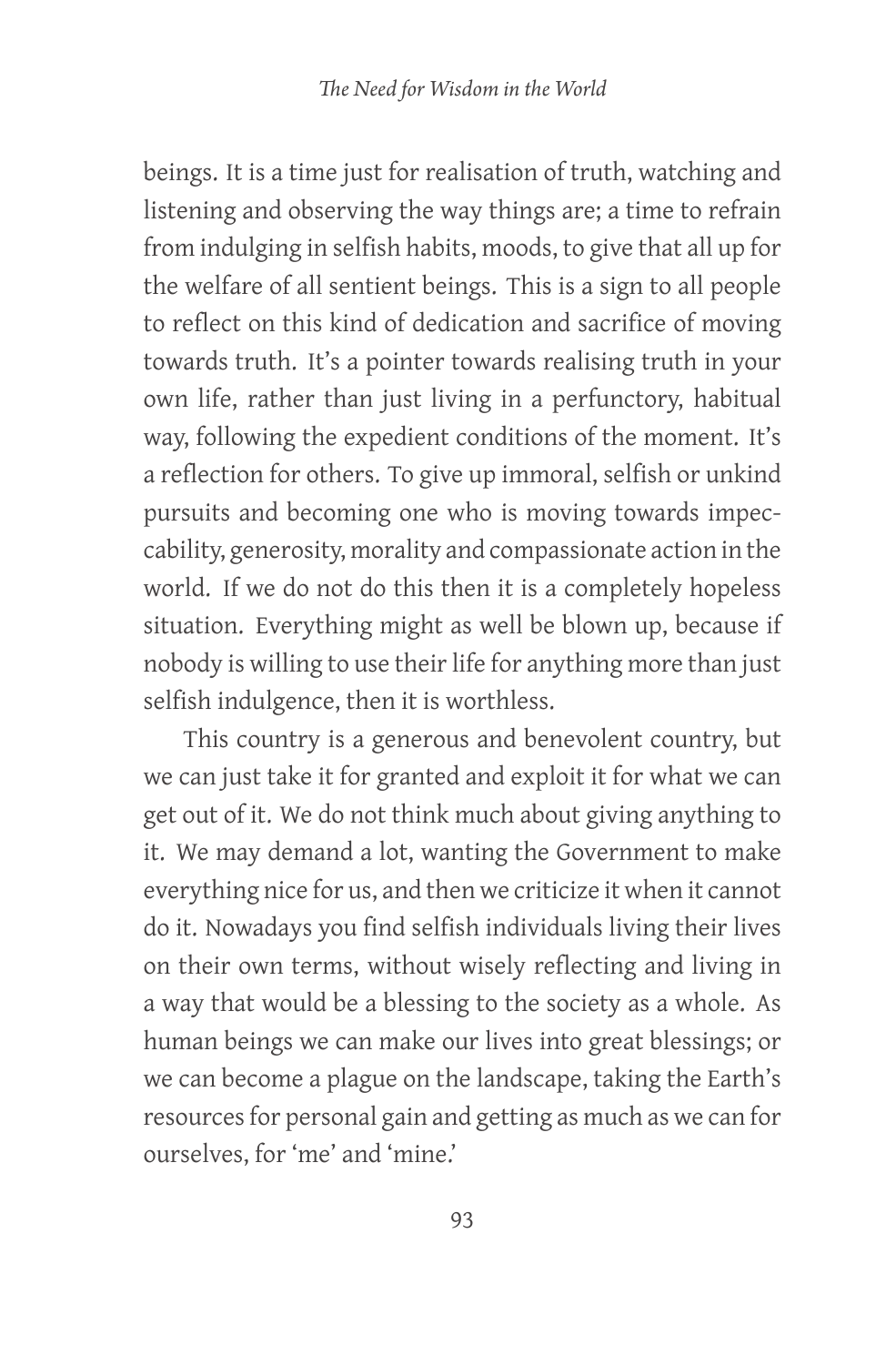In the practice of.the Dhamma the sense of 'me' and 'mine' starts fading away – the sense of 'me' and 'mine' as this little creature sitting here that has a mouth and has to eat. If I just follow the desires of my body and emotions, then I become a greedy selfish little creature. But when I reflect on the nature of my physical condition and how it can be skilfully used in this lifetime for the welfare of all sentient beings, then this being becomes a blessing. (Not that one thinks of oneself as a blessing, 'I am a blessing;' it's another kind of conceit if you start attaching to the idea that you are a blessing!) So one is actually living each day in such a way that one's life is something that brings joy, compassion, kindness, or at least is not causing unnecessary confusion and misery.

The least we can do is keep the Five Precepts<sup>1</sup> so that our bodies and speech are not being used for disruption, cruelty and exploitation on this planet. Is that asking too much of any of you? Is it too fantastic to give up just doing what you feel like at the moment in order to be at least a little more careful and responsible for what you do and say? We can all try to help, be generous and kind and considerate to the other beings that we have to share this planet with. We can all wisely investigate and understand the limitations we are under, so that we are no longer deluded by the sensory world. This is why we meditate. For a monk or nun this is a way of life, a sacrifice of our particular desires and whims for the

<sup>&</sup>lt;sup>1</sup>The Five Precepts are the basic moral precepts to be observed by every practising Buddhist.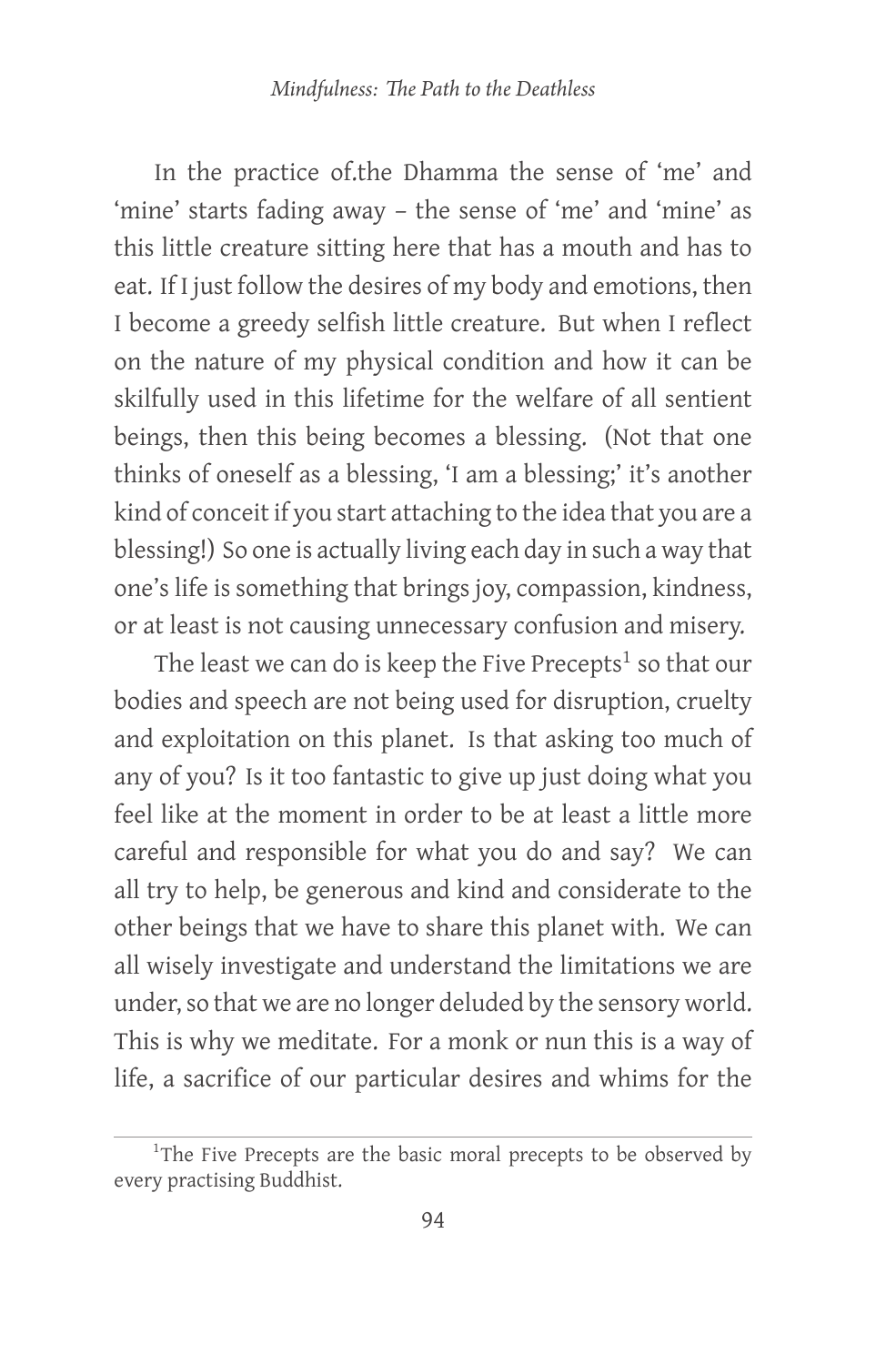welfare of the community, of the Sangha.

If I start thinking of myself and of what I want, then I forget about the rest of you because what I particularly want at the moment might not be good for the rest of you. But when I use this refuge in the Sangha as my guide, then the welfare of the Sangha is my joy and I give up my personal whims for the welfare of the Sangha. That's why the monks and nuns all shave their heads and live under the discipline established by the Buddha. This is a way of training oneself to let go of self as a way of living: a way that brings no shame or guilt or fear into one's life. The sense of disruptive individuality is lost because one is no longer determined to be independent from the rest, or to dominate, but to harmonise and live for the welfare of all beings, rather than for one's own welfare.

The lay community has the opportunity to participate in this. The monks and nuns are dependent upon the lay community just for basic survival, so it is an important thing for the lay community to take that responsibility. That takes you lay people out of your particular problems and obsessions because when you take time to come here to give, to help, to practise meditation and listen to the Dhamma, we find ourselves merging in that oneness of truth. We can be here together without envy, jealousy, fear, doubt, greed or lust because of our inclination towards realising that truth. Make that the intention for your life; don't waste your life on foolish pursuits!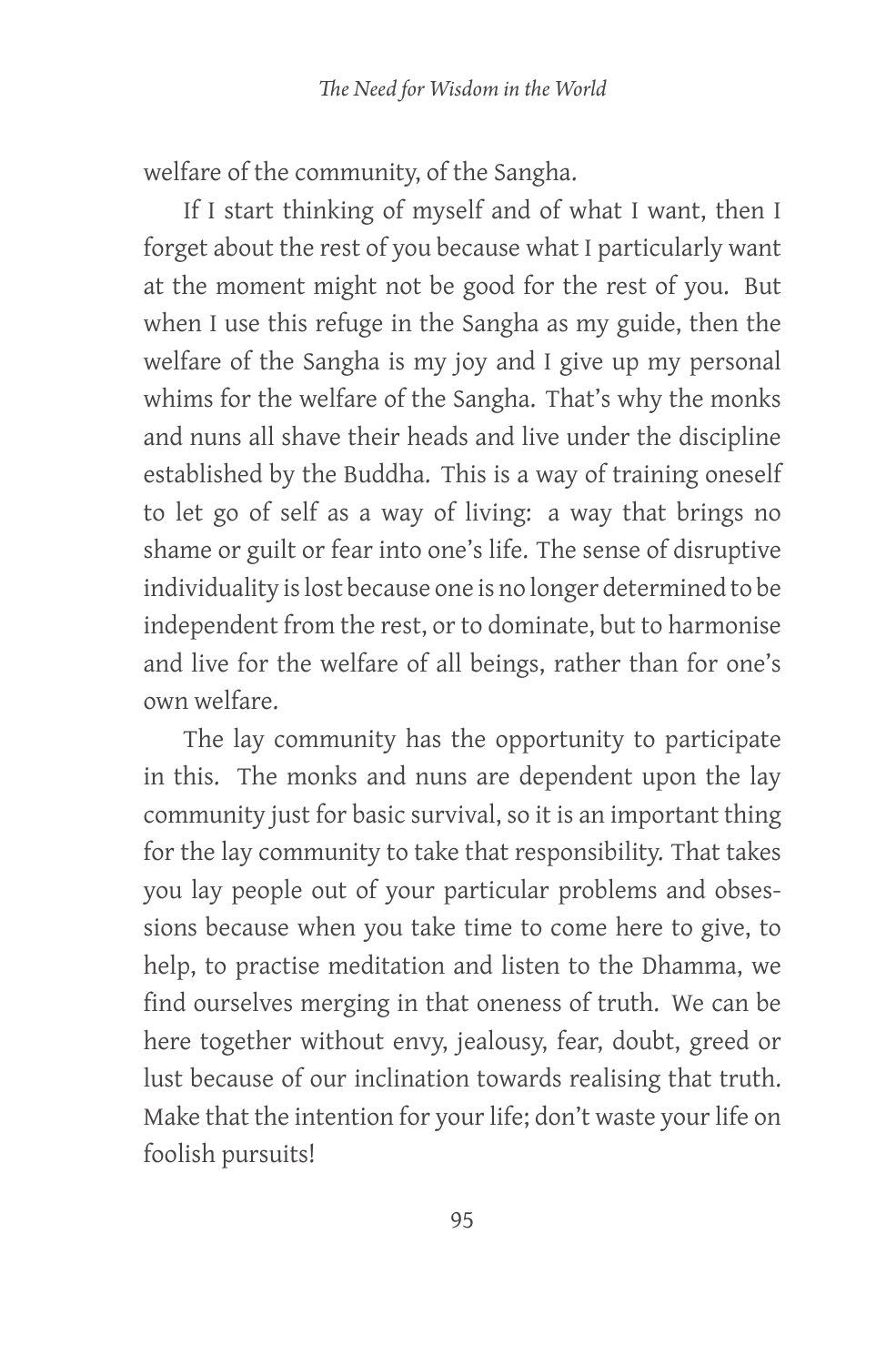This truth, it can be called many things. Religions try to convey it through concepts and doctrines, but we have forgotten what religion is about. In the past hundred years or so, our society has been following materialistic science, rational thought and idealism based on our ability to conceive of political and economic systems, yet we cannot make them work, can we?

We cannot really create a democracy or a true communism or a true socialism – we cannot create that because we are still deluded by the sense of self. So it ends up in tyranny and in selfishness, fear and suspicion. So the present world situation is a result of not understanding the way things are, and a time when each one of us, if we really are concerned about what we can do, has to make our own life into something worthy. Now how do we do this?

Firstly, we have to admit to any motivations, or selfish indulgence, or emotional immaturity in order to know them and be able to let them go; to open the mind to the way things are, to be alert. Our practice of *ānāpānasati* is a beginning, isn't it? It's not just another habit or pastime we develop to keep us busy, but a means of putting forth effort to observe, concentrate and be with the way the breath is. We could instead spend a lot of time watching television, going to the pub and doing all kinds of things that are not very skilful – somehow that seems more important than spending any time watching our own breath, doesn't it? When we watch the TV news and see people being slaughtered in some global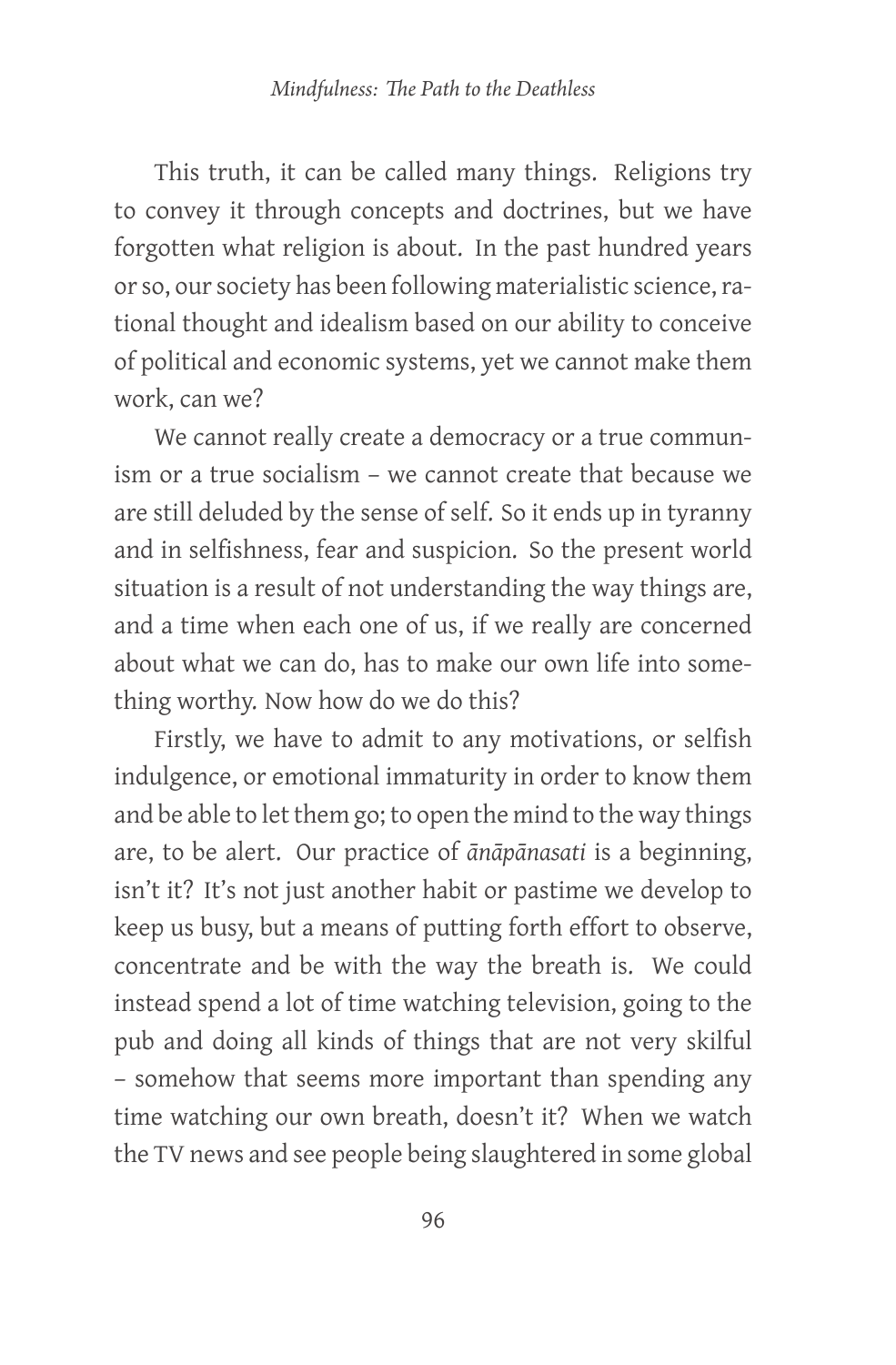trouble-spot, all that seems more important than just sitting watching inhalations and exhalations.

But this is the mind that does not understand the ways things are; so we are interested in watching the shadows on the screen and the misery that can be conveyed through a television screen about greed, hatred and stupidity, carried on in a most despicable way. Wouldn't it be much more skilful to spend that time being with the way the body is right now? It would be better to have respect for this physical being here so that one learns not to exploit it, misuse it, and then resent it when it doesn't give us the happiness that we want.

In the monastic life we don't have television because we dedicate our lives to doing more useful things, like watching our breath and walking up and down the forest path. The neighbours think we are dotty. Every day they see people going out wrapped up in blankets and walking up and down. 'What are they doing? They must be crazy!' We had a fox hunt here a couple of weeks ago. The hounds were chasing foxes through our woods (doing something really useful and beneficial for all sentient beings!) Sixty dogs and all these grown up people chasing after a wretched little fox.

It would be better to spend the time walking up and down a forest path, wouldn't it? Better for the fox, for the dogs, for Hammer Wood and for the fox-hunters. But people in West Sussex think they are normal. They're the normal ones and we're the nutty ones. When we watch our breath and walk up and down the forest path at least we are not terrorising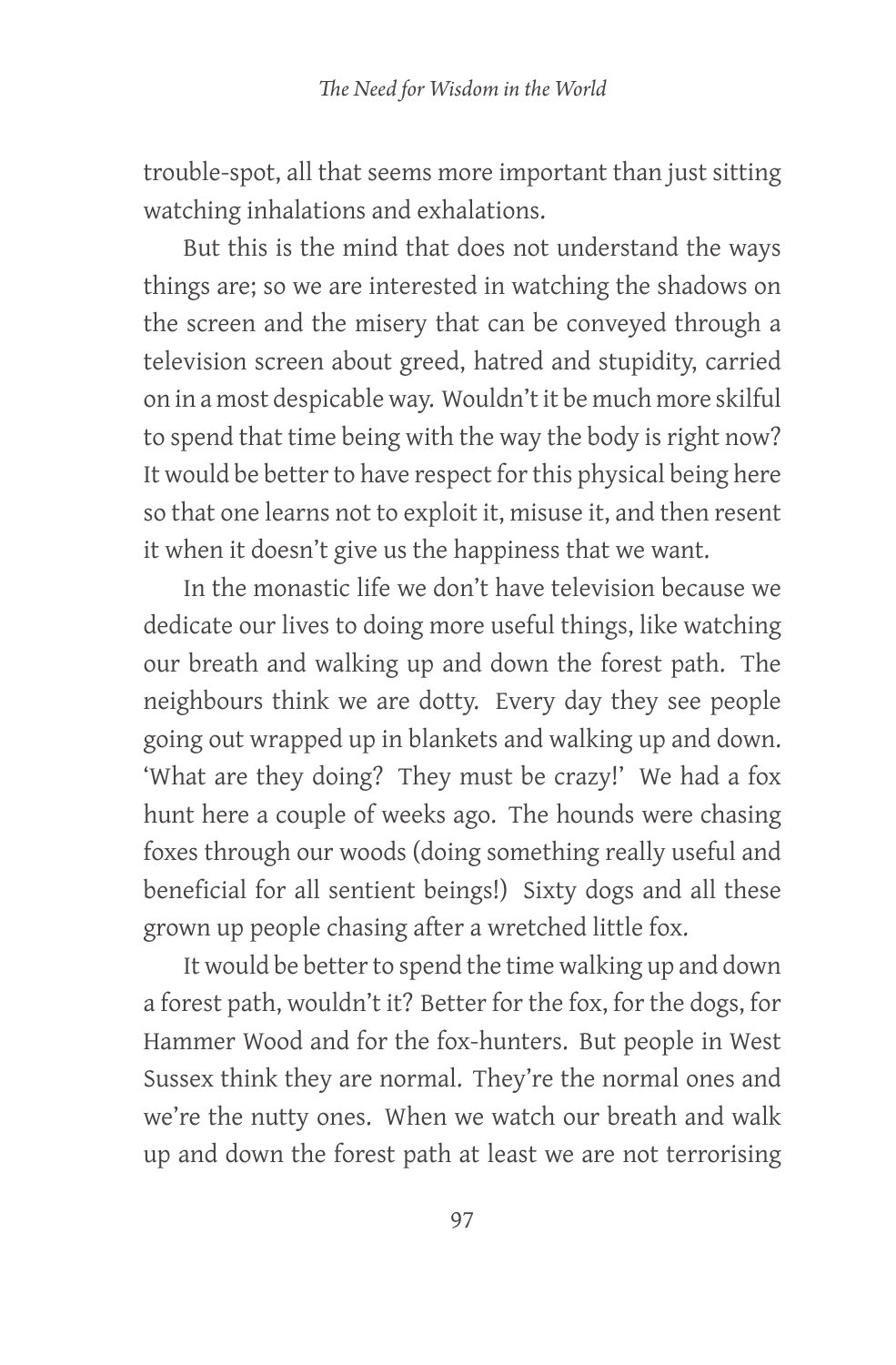foxes! How would you feel if sixty dogs were chasing you? Just imagine what your heart would do if you had a pack of sixty dogs chasing after you and people on horseback telling them to get you. It's ugly when you really reflect on this.

Yet that is considered normal, or even a desirable thing to do in this part of England. Because people don't take time to reflect, we can be victims of habit, caught in desires and habits. If we really investigated fox hunting, we wouldn't do it. Anyone who had any intelligence and really considered what that is about wouldn't want to do it. On the other hand, when we walk up and down mindfully or watch our breathing, we begin to be more intelligent, aware and sensitive. And through these seemingly insignificant practices, just as when we keep the Five Precepts, the truth stands out: living in the Dhamma creates a field of blessing for the world.

When you start reflecting on the way things are and remember when your life has really been in danger, you will know how horrible that feeling is. It is an absolutely terrifying experience. One doesn't intentionally want to subject any other creature to that experience, if one has reflected on it. There is no way in which one is intentionally going to subject another creature to that terror. If you do not reflect, you think foxes do not matter, or fish do not matter. They are just there for your pleasure – hunting or fishing is something to do on a Sunday afternoon. I can remember one woman who came to see me and was very upset about us buying the Hammer Pond. (Being part of a Buddhist monastery, Hammer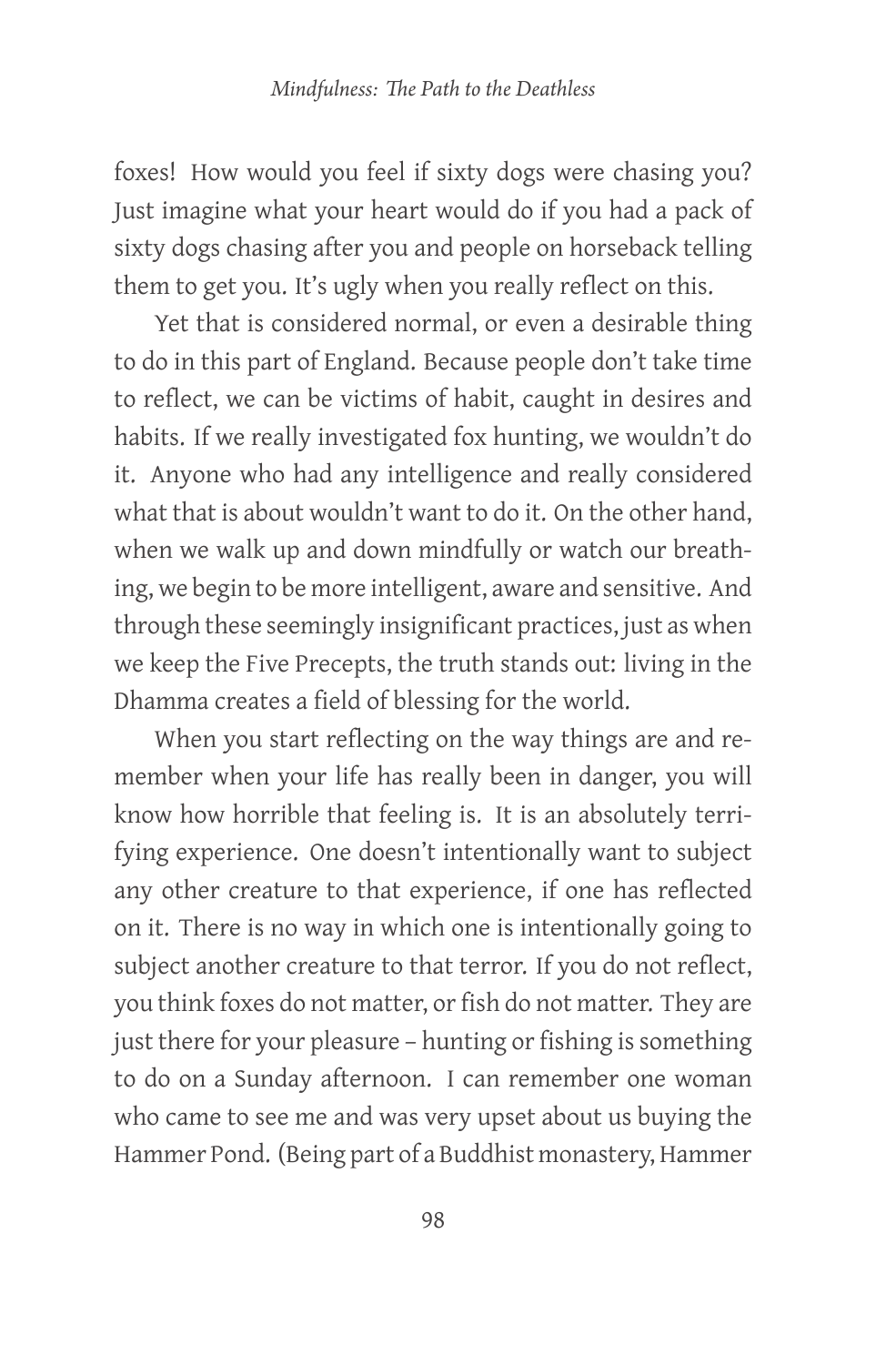Wood and Pond of course became wildlife sanctuaries.) She said, 'You know I get so much peace; I don't come here to fish, I come here for the peacefulness of being here.' She spent every Sunday out catching fish just to be at peace. I thought she looked quite healthy, she was a little plump, she was not starving to death. She did not really need to fish for survival.

I said, 'Well, you could, if you don't need to fish for survival – you have enough money, I hope, to buy fish – you could come here after we buy this pond, and you could just meditate here. You don't have to fish.' She didn't want to meditate! Then she went on about rabbits eating her cabbages, so she had to put out all kinds of things that would kill rabbits to keep them from eating her cabbages. This woman never reflects on anything. She is begrudging those rabbits her cabbages, but she can very well go out and buy cabbages. But rabbits can't. Rabbits have to do the best they can by eating someone else's cabbages. But she never really opened her mind to the way things are, to what is truly kind and benevolent. I would not say she was a cruel or heartless person, just an ignorant middle class woman who never reflected on nature or realised the way the Dhamma is. So she thinks that cabbages are there for her and not for rabbits, and fish are there so that she can have a peaceful Sunday afternoon torturing them.

Now this ability to reflect and observe is what the Buddha was pointing to in his teachings, as the liberation from the blind following of habit and convention. It is a way to liberate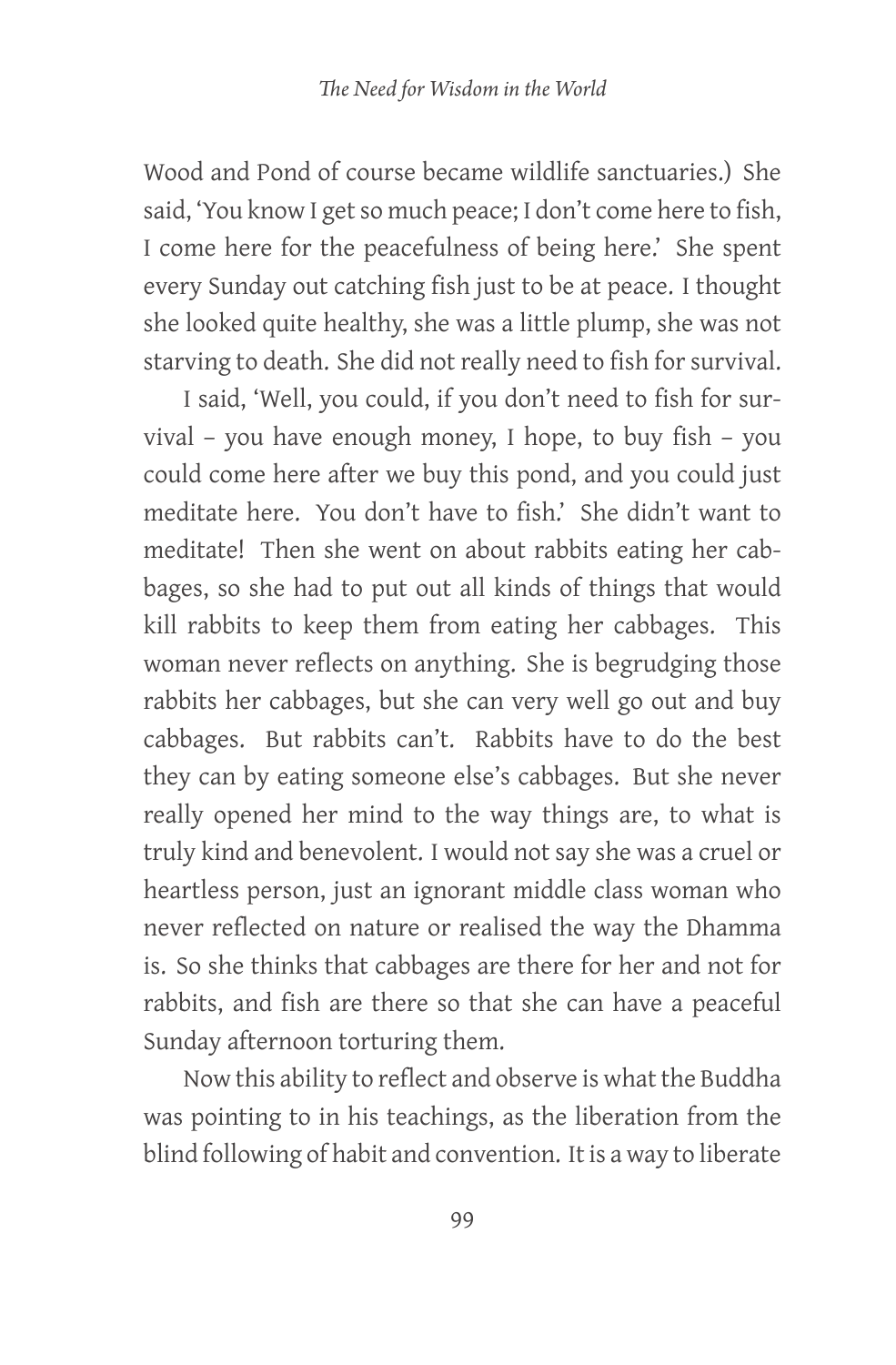this being from the delusion of the sensory condition through wise reflection on the way things are. We begin to observe ourselves, the desire for something, or the aversion, the dullness or the stupidity of the mind. We are not picking and choosing or trying to create pleasant conditions for personal pleasure, but are even willing to endure unpleasant or miserable conditions in order to understand them as just that, and be able to let them go. We are starting to free ourselves from running away from things we don't like.

We also begin to be much more careful about how we do live. Once you see what it is all about, you really want to be very, very careful about what you do and say. You can have the intention not to live life at the expense of any other creature. One no longer feels that one's life is so much more important than anyone else's. One begins to feel the freedom and the lightness in that harmony with nature rather than the heaviness of exploitation of nature for personal gain. When you open the mind to the truth, then you realise there is nothing to fear. What arises passes away, what is born dies, and is not-self – so that our sense of being caught in an identity with this human body fades out. We don't see ourselves as some isolated, alienated entity lost in a mysterious and frightening universe. We don't feel overwhelmed by it, trying to find a little piece of it that we can grasp and feel safe with, because we feel at peace with it. Then we have merged with the truth.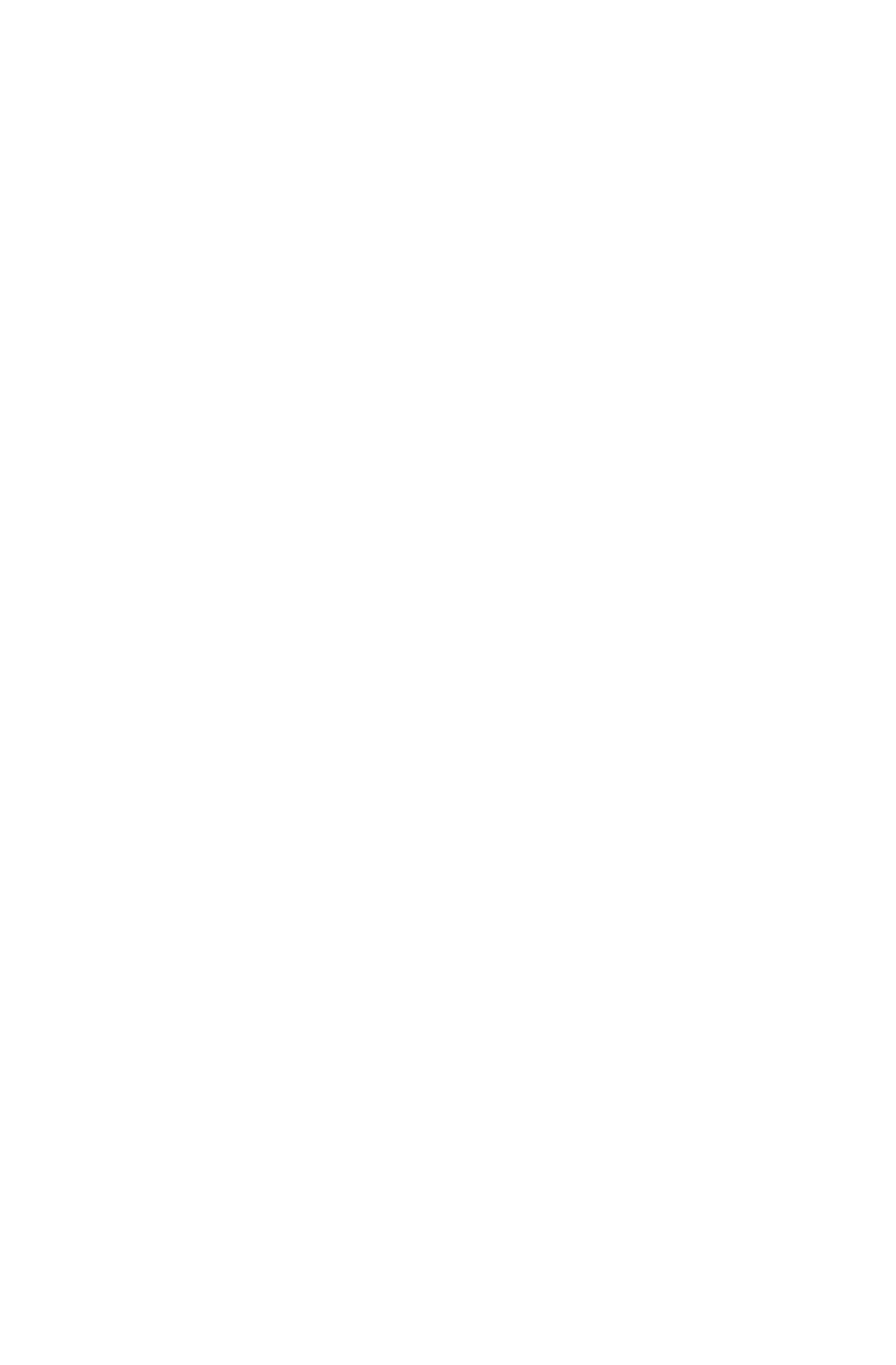## MINDFULNESS: THE PATH TO THE DEATHLESS

The material in this book has been edited from talks given at Chithurst Buddhist Monastery in January 1984, with the exception of three sections: 'Effort and Relaxation,' 'Kindness,' 'The Hindrances and Their Cessation,' which were taken from talks given at Wat Pah Nanachat International Forest Monastery, Ubon, N.E. Thailand in December 1982.

AJAHN SUMEDHO was born in the USA, became a bhikkhu in 1967 and trained 9 years under Ajahn Chah at Wat Pah Pong, a forest monastery in Ubon province, Thailand. In 1976 he was invited to Britain: he established Cittaviveka (Chithurst) Buddhist Monastery) in West Sussex in 1979, and Amaravati Buddhist Monastery in Hertfordshire in 1984. During his 34 years of being based in Britain, he taught extensively throughout the world, ordained many monks and nuns, and also authorised the establishment of six other monasteries. Many of his talks are available in audio versions, and some have been transcribed and edited into a collection of books.

In November 2010, Ajahn Sumedho put aside his duties as abbot and teacher and is practising in more secluded environments.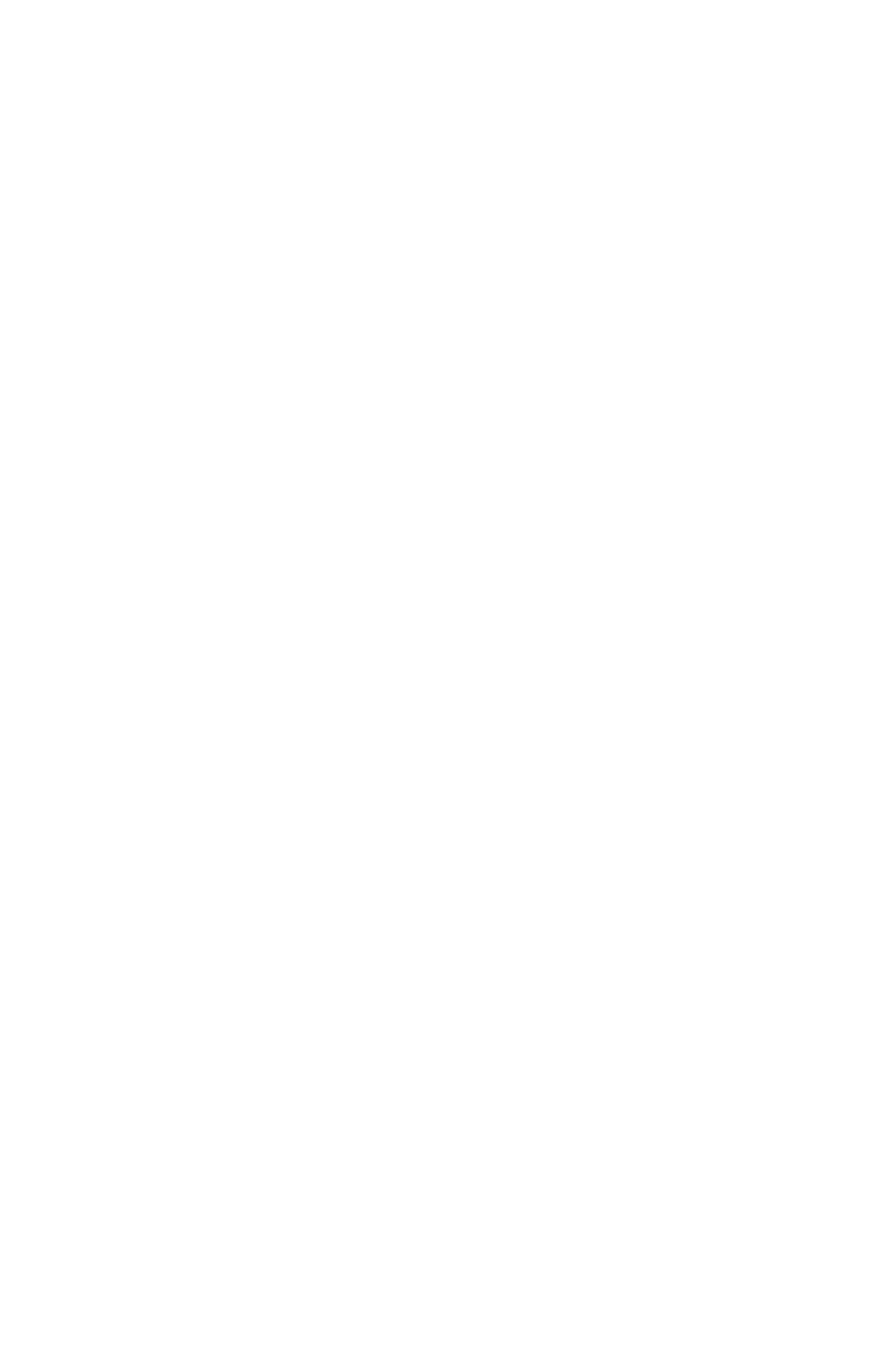## $\circledcirc$

### This work is licensed under a Creative Commons Attribution-NonCommercial-NoDerivs 3.0 Unported License. <http://creativecommons.org/licenses/by-nc-nd/3.0/>

#### Summary:

You are free: • to copy, distribute, display and perform the work

- Under the following conditions:<br>• Attribution: You must give the original author credit.
	- Non-Commercial: You may not use this work for commercial purposes.
	- No Derivative Works: You may not alter, transform, or build upon this work.

- With the understanding that: Waiver: Any of the above conditions can be waived if you get permission from the copyright holder.
	- Public Domain: Where the work or any of its elements is in the public domain under applicable law, that status is in no way affected by the license.
	- Other Rights: In no way are any of the following rights affected by the license:
		- Your fair dealing or fair use rights, or other applicable copyright exceptions and limitations;
		- The author's moral rights;
		- Rights other persons may have either in the work itself or in how the work is used, such as publicity or privacy rights.
	- Notice: For any reuse or distribution, you must make clear to others the licence terms of this work.

Amaravati Publications asserts its moral right to be identified as the author of this book.

Amaravati Publications requests that you attribute ownership of the work to Amaravati Publications on copying, distribution, display or performance of the work.